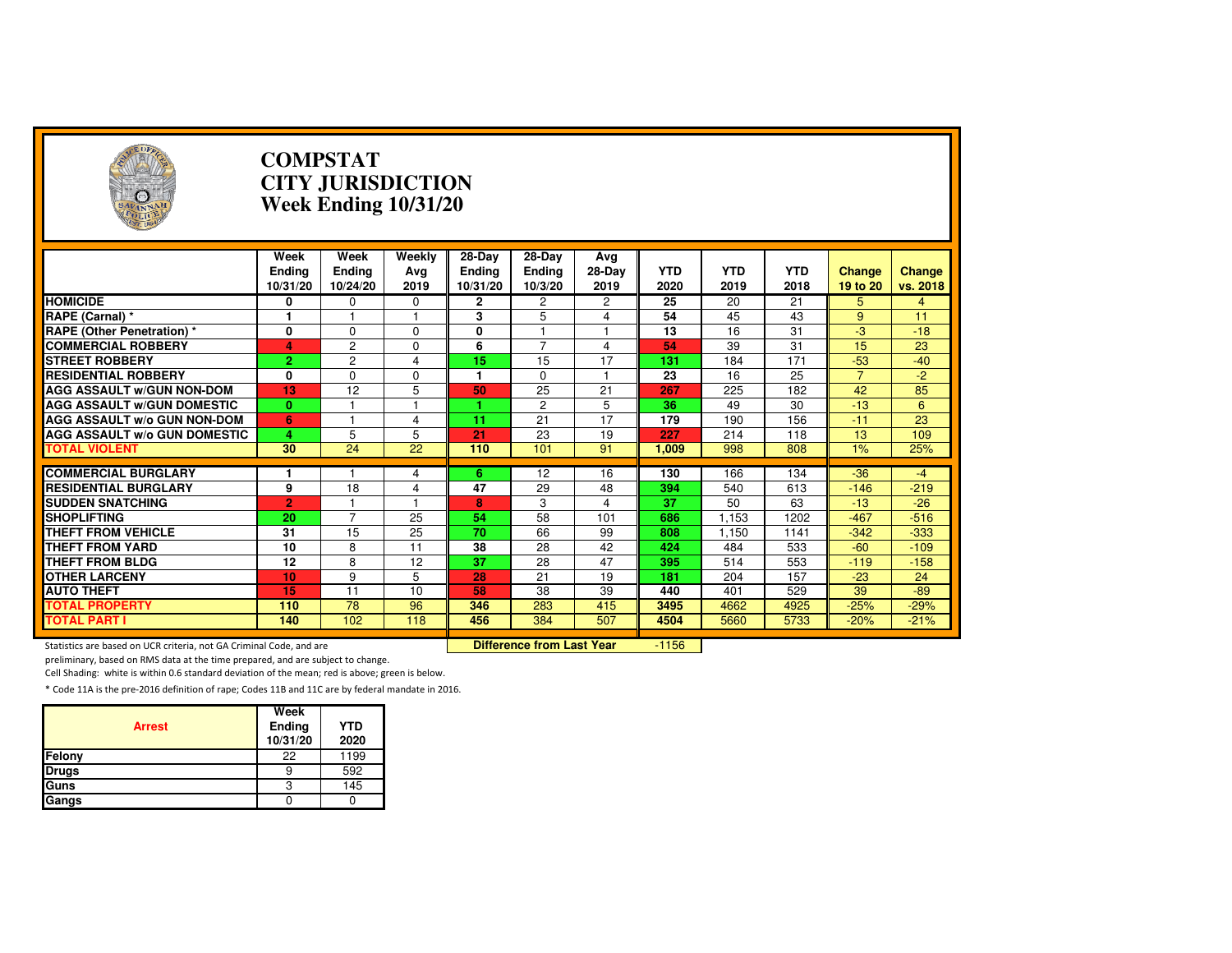

#### **COMPSTATNORTH PRECINCTWeek Ending 10/31/20**

#### **PRECINCT COMMANDER:**

**CAPT. CARY HILL**



|                                     | Week<br><b>Endina</b><br>10/31/20 | Week<br>Ending<br>10/24/20 | Weekly<br>Ava<br>2019 | $28-Dav$<br><b>Ending</b><br>10/31/20 | 28-Day<br><b>Ending</b><br>10/3/20 | Avg<br>28-Day<br>2019 | <b>YTD</b><br>2020 | <b>YTD</b><br>2019 | <b>YTD</b><br>2018 | <b>Change</b><br>19 to 20 | <b>Change</b><br>vs. 2018 |
|-------------------------------------|-----------------------------------|----------------------------|-----------------------|---------------------------------------|------------------------------------|-----------------------|--------------------|--------------------|--------------------|---------------------------|---------------------------|
| <b>HOMICIDE</b>                     | 0                                 | $\Omega$                   | $\Omega$              | 0                                     |                                    | 0                     | 6                  | 5                  | 5.                 |                           |                           |
| RAPE (Carnal) *                     | $\mathbf 0$                       |                            | $\Omega$              | $\overline{2}$                        | 3                                  |                       | 18                 | 11                 | 12                 | $\overline{7}$            | 6                         |
| RAPE (Other Penetration) *          | $\mathbf{0}$                      | $\Omega$                   | $\Omega$              | $\mathbf{0}$                          |                                    | $\Omega$              | 5                  | 6                  | 6                  | $-1$                      | $\overline{1}$            |
| <b>COMMERCIAL ROBBERY</b>           | $\overline{2}$                    | $\Omega$                   | $\Omega$              | $\overline{2}$                        |                                    |                       | 8                  | 5                  | 6                  | 3                         | $\overline{2}$            |
| <b>STREET ROBBERY</b>               |                                   | $\overline{c}$             |                       | 8                                     | 6                                  | 5                     | 47                 | 55                 | 57                 | $-8$                      | $-10$                     |
| <b>RESIDENTIAL ROBBERY</b>          | 0                                 | $\Omega$                   | $\Omega$              | 0                                     | $\Omega$                           | $\Omega$              | 4                  | 3                  | 5.                 |                           | -1                        |
| <b>AGG ASSAULT W/GUN NON-DOM</b>    | 6                                 | $\overline{2}$             |                       | 13                                    | 7                                  | 4                     | 74                 | 50                 | 42                 | 24                        | 32                        |
| <b>AGG ASSAULT W/GUN DOMESTIC</b>   | $\bf{0}$                          |                            | $\Omega$              |                                       | $\Omega$                           | н                     | $\overline{7}$     | 10                 | 9                  | $-3$                      | $-2$                      |
| <b>AGG ASSAULT w/o GUN NON-DOM</b>  | 1                                 | $\Omega$                   |                       | 4.                                    | 5                                  | 6                     | 53                 | 67                 | 52                 | $-14$                     | 1                         |
| <b>AGG ASSAULT W/o GUN DOMESTIC</b> | 1                                 | 2                          |                       | 7                                     | 6                                  | 5                     | 48                 | 52                 | 30                 | $-4$                      | 18                        |
| <b>TOTAL VIOLENT</b>                | 11                                | 8                          | 6                     | 34                                    | 30                                 | 24                    | 270                | 264                | 224                | 2%                        | 21%                       |
| <b>COMMERCIAL BURGLARY</b>          |                                   |                            |                       |                                       |                                    |                       | 38                 | 46                 | 31                 | $-8$                      | $\overline{7}$            |
| <b>RESIDENTIAL BURGLARY</b>         | 0<br>1                            |                            |                       | $\mathbf{2}$                          | 3                                  | 4<br>7                | 74                 |                    |                    |                           |                           |
|                                     |                                   | 3                          | $\Omega$              | 5                                     | 4                                  | 1                     |                    | 70                 | 65                 | 4                         | 9                         |
| <b>SUDDEN SNATCHING</b>             | ۴                                 |                            |                       | 5                                     | $\overline{2}$                     |                       | 19                 | 15                 | 28                 | $\overline{4}$            | -9                        |
| <b>SHOPLIFTING</b>                  | $\mathbf{2}$                      | $\Omega$<br>$\overline{7}$ | 3                     | 9                                     | 11                                 | 12                    | 109                | 140                | 205                | $-31$                     | $-96$                     |
| <b>THEFT FROM VEHICLE</b>           | 13                                |                            | 6                     | 27                                    | 12                                 | 24                    | 171                | 272                | 237                | $-101$                    | $-66$                     |
| <b>THEFT FROM YARD</b>              | $\mathbf{2}$                      | $\overline{c}$             | 3                     | 9                                     | 5                                  | 11                    | 111                | 130                | 144                | $-19$                     | $-33$                     |
| <b>THEFT FROM BLDG</b>              | 4                                 | 5                          | 3                     | 12                                    | 9                                  | 11                    | 82                 | 117                | 154                | $-35$                     | $-72$                     |
| <b>OTHER LARCENY</b>                | 5                                 | 3                          |                       | 10                                    | 8                                  | 4                     | 45                 | 37                 | 46                 | 8                         | 47                        |
| <b>AUTO THEFT</b>                   | 5                                 | 3                          | 2                     | 14                                    | $\overline{7}$                     | 8                     | 100                | 80                 | 113                | 20                        | $-13$                     |
| <b>TOTAL PROPERTY</b>               | 33                                | 25                         | 19                    | 93                                    | 61                                 | 82                    | 749                | 907                | 1023               | $-17%$                    | $-27%$                    |
| <b>TOTAL PART I</b>                 | 44                                | $\overline{33}$            | 25                    | 127                                   | 91                                 | 106                   | 1019               | 1171               | 1247               | $-13%$                    | $-18%$                    |

Statistics are based on UCR criteria, not GA Criminal Code, and are **Difference from Last Year** 

 $-152$ 

preliminary, based on RMS data at the time prepared, and are subject to change.

Cell Shading: white is within 0.6 standard deviation of the mean; red is above; green is below.

| <b>Arrests</b> | Week<br>Ending<br>10/31/20 | <b>YTD</b><br>2020 |
|----------------|----------------------------|--------------------|
| Felony         |                            | 271                |
| <b>Drugs</b>   |                            | 128                |
| Guns           |                            | 36                 |
| Gangs          |                            |                    |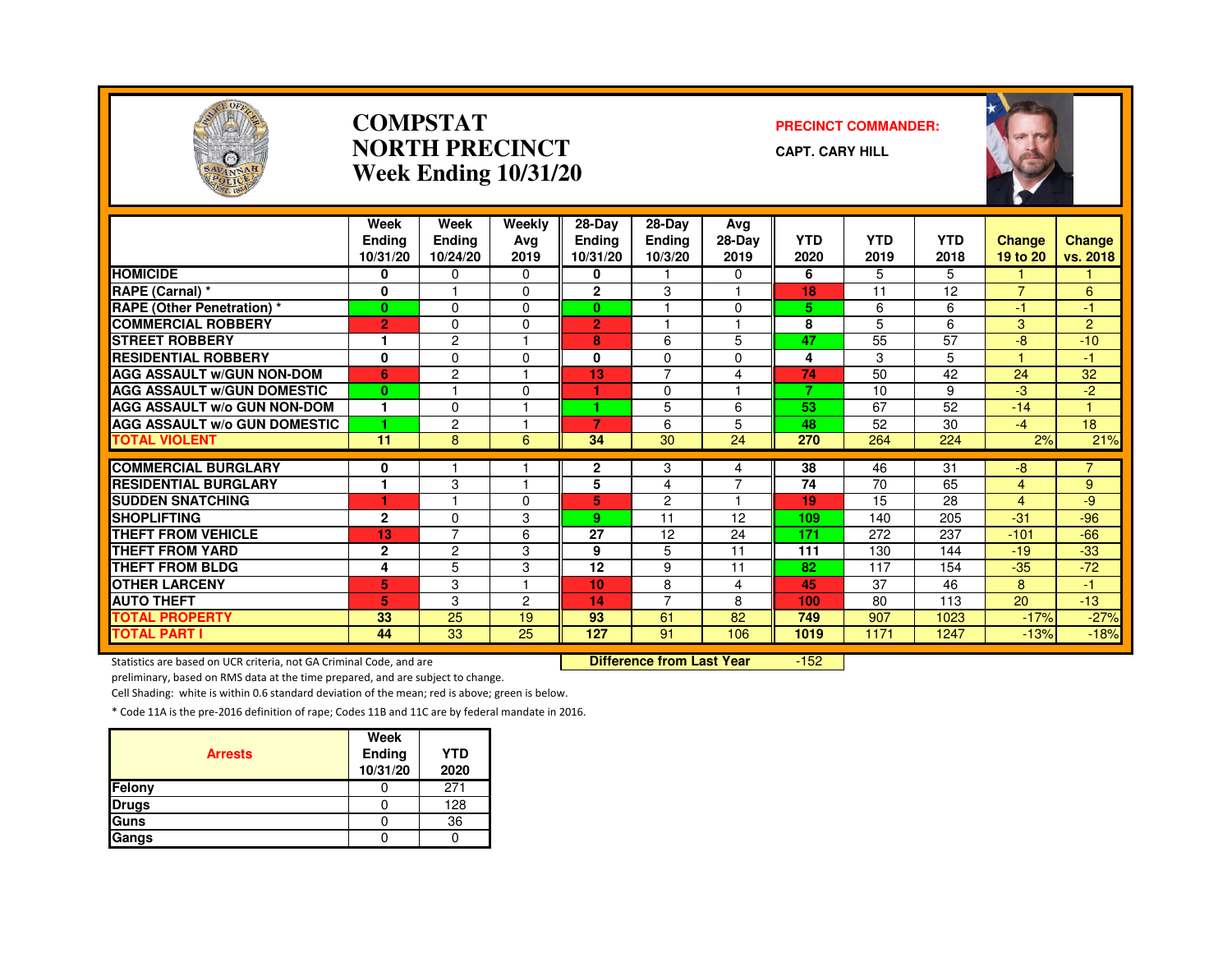

#### **COMPSTATCENTRAL PRECINCTWeek Ending 10/31/20**

#### **PRECINCT COMMANDER:**

**CAPT. TONYA REID**



|                                                                     | Week              | Week                    | Weekly                           | 28-Day        | 28-Day         | Avg            |            |            |                |          |                 |
|---------------------------------------------------------------------|-------------------|-------------------------|----------------------------------|---------------|----------------|----------------|------------|------------|----------------|----------|-----------------|
|                                                                     | <b>Endina</b>     | <b>Ending</b>           | Avg                              | <b>Endina</b> | Ending         | 28-Day         | <b>YTD</b> | <b>YTD</b> | <b>YTD</b>     | Change   | <b>Change</b>   |
|                                                                     | 10/31/20          | 10/24/20                | 2019                             | 10/31/20      | 10/3/20        | 2019           | 2020       | 2019       | 2018           | 19 to 20 | vs. 2018        |
| <b>HOMICIDE</b>                                                     | 0                 | 0                       | 0                                | 0             |                | 0              | 12         | 5          | $\overline{2}$ |          | 10 <sup>°</sup> |
| RAPE (Carnal) *                                                     | $\mathbf{0}$      | $\Omega$                | $\Omega$                         | 0             |                |                | 19         | 10         | 11             | 9        | 8               |
| <b>RAPE (Other Penetration) *</b>                                   | 0                 | $\mathbf 0$             | $\Omega$                         | $\mathbf{0}$  | $\mathbf 0$    | $\mathbf 0$    | 3          | 5          | 6              | $-2$     | $-3$            |
| <b>COMMERCIAL ROBBERY</b>                                           | 0                 | $\overline{\mathbf{1}}$ | $\Omega$                         | 1             | 3              | $\overline{c}$ | 13         | 15         | 8              | $-2$     | 5               |
| <b>STREET ROBBERY</b>                                               |                   | $\Omega$                |                                  | 3             | 3              | 5              | 36         | 55         | 48             | $-19$    | $-12$           |
| <b>RESIDENTIAL ROBBERY</b>                                          | $\mathbf 0$       | 0                       | $\Omega$                         | 0             | 0              | 0              | 9          | 3          | 8              | 6        |                 |
| <b>AGG ASSAULT W/GUN NON-DOM</b>                                    | 3                 | $\overline{c}$          | $\overline{2}$                   | 14            | 8              | $\overline{7}$ | 69         | 76         | 64             | $-7$     | 5               |
| <b>AGG ASSAULT W/GUN DOMESTIC</b>                                   | $\bf{0}$          | $\Omega$                | $\Omega$                         | $\bf{0}$      | $\Omega$       |                | 8          | 13         | 10             | -5       | $-2$            |
| <b>AGG ASSAULT W/o GUN NON-DOM</b>                                  | $\mathbf{1}$      |                         |                                  | 4             | 3              | 4              | 35         | 45         | 36             | $-10$    | -1.             |
| <b>AGG ASSAULT W/o GUN DOMESTIC</b>                                 | 1                 |                         |                                  | 8             | $\overline{7}$ | 5              | 62         | 54         | 31             | 8        | 31              |
| <b>TOTAL VIOLENT</b>                                                | 6                 | 5                       | 6                                | 30            | 26             | 26             | 266        | 281        | 224            | $-5%$    | 19%             |
| <b>COMMERCIAL BURGLARY</b>                                          |                   | $\Omega$                |                                  |               |                |                | 39         | 48         | 31             | $-9$     | 8               |
| <b>RESIDENTIAL BURGLARY</b>                                         | 0<br>$\mathbf{2}$ | $\overline{7}$          |                                  | 11            | 4<br>10        | 6<br>16        | 119        | 178        | 172            | $-59$    | $-53$           |
|                                                                     |                   |                         |                                  |               |                |                |            |            |                | $-4$     |                 |
| <b>SUDDEN SNATCHING</b><br><b>SHOPLIFTING</b>                       | $\bf{0}$          | $\Omega$                | $\Omega$                         | $\bf{0}$      | $\Omega$       |                | 5.         | 9          | 11             |          | $-6$            |
|                                                                     | 7                 | $\overline{c}$          | 5                                | 11            | 14             | 19             | 133        | 211        | 185            | $-78$    | $-52$           |
| <b>THEFT FROM VEHICLE</b>                                           | 3                 | $\overline{c}$          | 6                                | 10<br>7.      | 21             | 25             | 185        | 287        | 294            | $-102$   | $-109$          |
| THEFT FROM YARD                                                     | 1                 | $\overline{c}$          | 4                                |               | 9              | 15             | 128        | 171        | 170            | $-43$    | $-42$           |
| <b>THEFT FROM BLDG</b>                                              | 1                 | $\overline{c}$          | 3                                | 5.            | 2              | 10             | 87         | 116        | 141            | $-29$    | $-54$           |
| <b>OTHER LARCENY</b>                                                | 3                 | 3                       | $\overline{2}$                   | 9             | 6              | $\overline{7}$ | 55         | 69         | 36             | $-14$    | 19              |
| <b>AUTO THEFT</b>                                                   | 5                 | 3                       | $\overline{c}$                   | 22            | 12             | 10             | 130        | 101        | 157            | 29       | $-27$           |
| <b>TOTAL PROPERTY</b>                                               | 22                | 21                      | 24                               | 76            | 78             | 107            | 881        | 1190       | 1197           | $-26%$   | $-26%$          |
| <b>TOTAL PART I</b>                                                 | 28                | 26                      | 30                               | 106           | 104            | 133            | 1147       | 1471       | 1421           | $-22%$   | $-19%$          |
| Statistics are based on UCR criteria, not GA Criminal Code, and are |                   |                         | <b>Difference from Last Year</b> |               | $-324$         |                |            |            |                |          |                 |

Statistics are based on UCR criteria, not GA Criminal Code, and are **Difference from Last Year** 

preliminary, based on RMS data at the time prepared, and are subject to change.

Cell Shading: white is within 0.6 standard deviation of the mean; red is above; green is below.

| <b>Arrests</b> | Week<br>Ending<br>10/31/20 | <b>YTD</b><br>2020 |
|----------------|----------------------------|--------------------|
| <b>Felony</b>  | 10                         | 514                |
| <b>Drugs</b>   | 5                          | 289                |
| <b>Guns</b>    |                            | 73                 |
| Gangs          |                            |                    |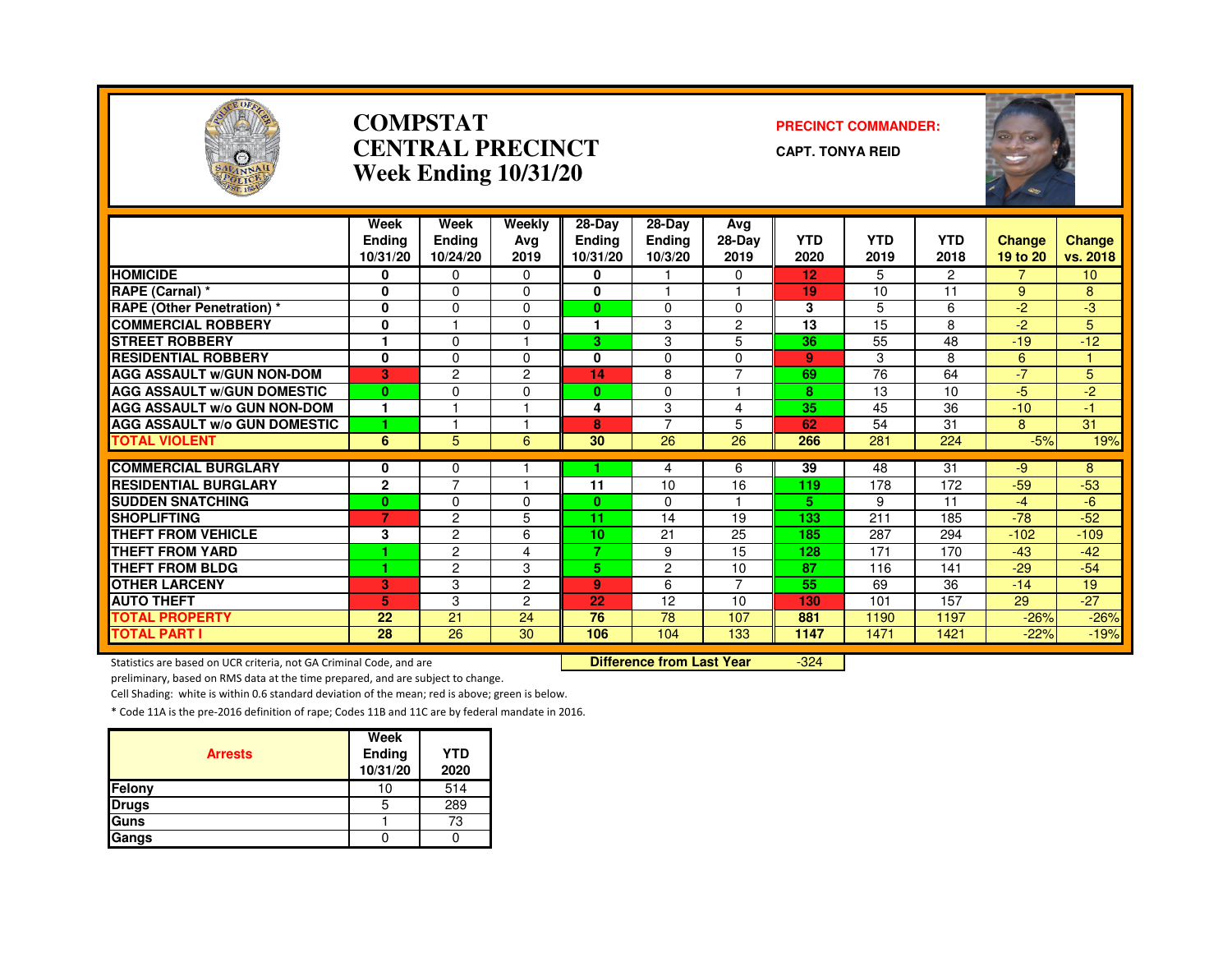

#### **COMPSTATSOUTH PRECINCTWeek Ending 10/31/20**

#### **PRECINCT COMMANDER:**

**CAPT. MICHELLE HALFORD**



|                                                           | Week<br><b>Endina</b><br>10/31/20 | Week<br>Ending<br>10/24/20 | Weekly<br>Avg<br>2019 | 28-Day<br><b>Ending</b><br>10/31/20 | 28-Day<br><b>Ending</b><br>10/3/20 | Avg<br>$28-Dav$<br>2019 | <b>YTD</b><br>2020 | <b>YTD</b><br>2019 | <b>YTD</b><br>2018 | <b>Change</b><br>19 to 20 | <b>Change</b><br>vs. 2018 |
|-----------------------------------------------------------|-----------------------------------|----------------------------|-----------------------|-------------------------------------|------------------------------------|-------------------------|--------------------|--------------------|--------------------|---------------------------|---------------------------|
| <b>HOMICIDE</b>                                           | 0                                 | $\Omega$                   | $\Omega$              | 0                                   | $\mathbf{0}$                       |                         | $\mathbf{2}$       | 5                  | 4                  | $-3$                      | $-2$                      |
| RAPE (Carnal) *                                           |                                   | $\Omega$                   | $\Omega$              |                                     | $\Omega$                           |                         | 15                 | 11                 | 11                 | $\overline{4}$            | $\overline{4}$            |
| <b>RAPE (Other Penetration)*</b>                          | $\bf{0}$                          | $\Omega$                   | $\Omega$              | $\mathbf{0}$                        | $\Omega$                           | $\Omega$                | 5                  | 2                  | 13                 | 3                         | -8                        |
| <b>COMMERCIAL ROBBERY</b>                                 | $\overline{2}$                    | $\Omega$                   | $\Omega$              | $\overline{2}$                      |                                    |                         | 22                 | 16                 | 11                 | 6                         | 11                        |
| <b>STREET ROBBERY</b>                                     | $\bf{0}$                          | $\Omega$                   |                       | $\overline{2}$                      | $\overline{2}$                     | 3                       | 24                 | 30                 | 33                 | $-6$                      | -9                        |
| <b>RESIDENTIAL ROBBERY</b>                                | 0                                 | $\Omega$                   | $\Omega$              | 0                                   | $\Omega$                           | $\Omega$                | 6                  | 4                  | 10                 | 2                         | $-4$                      |
| <b>AGG ASSAULT W/GUN NON-DOM</b>                          | $\bf{0}$                          | $\mathbf{2}$               |                       | 5                                   | 2                                  | 3                       | 51                 | 34                 | $\overline{17}$    | $\overline{17}$           | 34                        |
| <b>AGG ASSAULT W/GUN DOMESTIC</b>                         | $\bf{0}$                          | $\Omega$                   | $\Omega$              | 0                                   |                                    |                         | 8                  | 11                 | 6                  | -3                        | $\overline{2}$            |
| <b>AGG ASSAULT w/o GUN NON-DOM</b>                        | $\bf{0}$                          | $\Omega$                   |                       | $\mathbf{2}$                        | $\overline{7}$                     | $\overline{2}$          | 32                 | 28                 | 24                 | $\overline{4}$            | 8                         |
| <b>AGG ASSAULT w/o GUN DOMESTIC</b>                       | 4                                 |                            |                       | $\overline{2}$                      | 4                                  | 4                       | 46                 | 46                 | 24                 | $\Omega$                  | 22                        |
| <b>TOTAL VIOLENT</b>                                      | 4                                 | 3                          | 4                     | 14                                  | 17                                 | 17                      | 211                | 187                | 153                | 13%                       | 38%                       |
|                                                           |                                   |                            |                       |                                     |                                    |                         |                    |                    |                    |                           |                           |
| <b>COMMERCIAL BURGLARY</b><br><b>RESIDENTIAL BURGLARY</b> | 3                                 | 0<br>$\overline{c}$        |                       | 2<br>11                             | 3<br>$\overline{7}$                | 5                       | 31<br>80           | 54<br>96           | 54<br>171          | $-23$<br>$-16$            | $-23$<br>$-91$            |
|                                                           |                                   |                            | $\Omega$              | $\overline{2}$                      |                                    | 9                       | 8                  |                    |                    |                           |                           |
| <b>SUDDEN SNATCHING</b><br><b>SHOPLIFTING</b>             | $\bf{0}$                          | 0<br>4                     |                       | 25                                  | 22                                 | 48                      | 261                | 14                 | 10<br>551          | -6<br>$-283$              | -2<br>$-290$              |
| THEFT FROM VEHICLE                                        | 9                                 |                            | 12<br>7               |                                     |                                    |                         |                    | 544                |                    |                           |                           |
| <b>THEFT FROM YARD</b>                                    | 6                                 | 3                          |                       | 15                                  | 20                                 | 26                      | 251<br>81          | 300                | 318                | $-49$                     | $-67$                     |
|                                                           | 5                                 | $\overline{c}$             |                       | 11                                  | 5                                  | 6                       |                    | 68                 | 93                 | 13                        | $-12$                     |
| <b>THEFT FROM BLDG</b>                                    | 6                                 |                            | 3                     | 15                                  | 10                                 | 13                      | 111                | 143                | 128                | $-32$                     | $-17$                     |
| <b>OTHER LARCENY</b>                                      | $\bf{0}$                          | $\overline{c}$             |                       | 5                                   | 3                                  | 4                       | 35                 | 47                 | 22                 | $-12$                     | 13                        |
| <b>AUTO THEFT</b>                                         | $\overline{2}$                    | 3                          | 3                     | 10                                  | 8                                  | 11                      | 113                | 115                | 121                | $-2$                      | -8                        |
| <b>TOTAL PROPERTY</b>                                     | 32                                | 17                         | 29                    | 96                                  | 79                                 | 123                     | 971                | 1381               | 1468               | $-30%$                    | $-34%$                    |
| <b>TOTAL PART I</b>                                       | 36                                | 20                         | 34                    | 110                                 | 96                                 | 141                     | 1182               | 1568               | 1621               | $-25%$                    | $-27%$                    |

Statistics are based on UCR criteria, not GA Criminal Code, and are **Difference from Last Year** 

-386

preliminary, based on RMS data at the time prepared, and are subject to change.

Cell Shading: white is within 0.6 standard deviation of the mean; red is above; green is below.

| <b>Arrests</b> | Week<br>Ending<br>10/31/20 | <b>YTD</b><br>2020 |
|----------------|----------------------------|--------------------|
| Felony         |                            | 244                |
| <b>Drugs</b>   | 2                          | 117                |
| Guns           |                            | 19                 |
| Gangs          |                            |                    |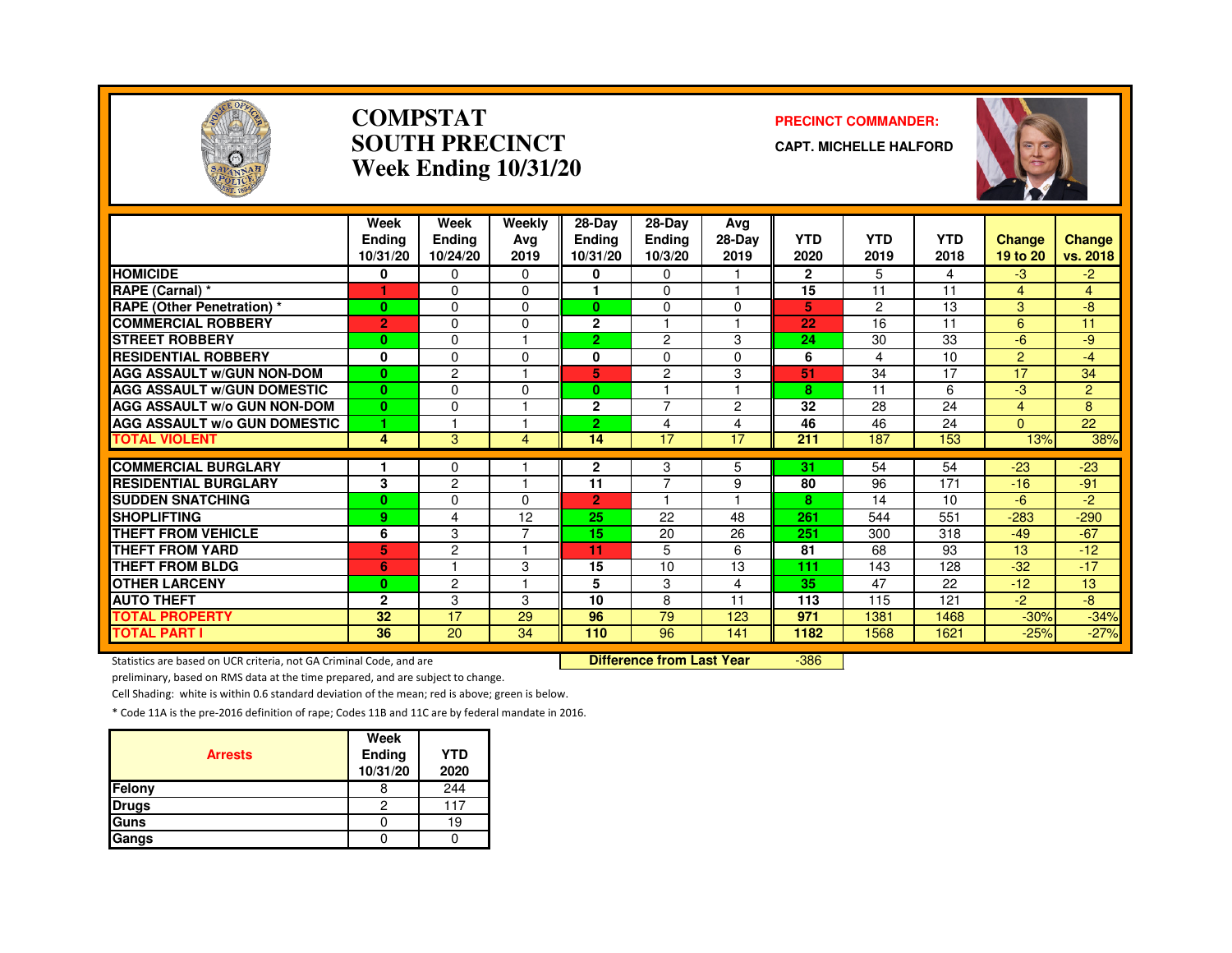

#### **COMPSTATEAST PRECINCTWeek Ending 10/31/20**

#### **PRECINCT COMMANDER:**

**CAPT. GEORGE GUNDICH**



|                                     | Week<br><b>Endina</b><br>10/31/20 | Week<br><b>Ending</b><br>10/24/20 | Weekly<br>Avg<br>2019 | $28-Dav$<br><b>Endina</b><br>10/31/20 | 28-Day<br><b>Endina</b><br>10/3/20 | Avg<br>28-Day<br>2019 | <b>YTD</b><br>2020 | <b>YTD</b><br>2019 | <b>YTD</b><br>2018 | Change<br>19 to 20 | Change<br>vs. 2018 |
|-------------------------------------|-----------------------------------|-----------------------------------|-----------------------|---------------------------------------|------------------------------------|-----------------------|--------------------|--------------------|--------------------|--------------------|--------------------|
| <b>HOMICIDE</b>                     | 0                                 | 0                                 | $\Omega$              | $\overline{2}$                        | 0                                  | $\Omega$              | 5                  | 5                  | 10                 | $\Omega$           | $-5$               |
| RAPE (Carnal) *                     | 0                                 | $\Omega$                          | $\Omega$              | 0                                     |                                    |                       | $\overline{2}$     | 13                 | 9                  | $-11$              | $-7$               |
| <b>RAPE (Other Penetration) *</b>   | $\bf{0}$                          | $\Omega$                          | $\Omega$              | $\mathbf{0}$                          | $\Omega$                           | $\Omega$              | 0                  | 3                  | 6                  | -3                 | -6                 |
| <b>COMMERCIAL ROBBERY</b>           | 0                                 |                                   | 0                     |                                       | 2                                  |                       | 11                 | 3                  | 6                  | 8                  | 5                  |
| <b>STREET ROBBERY</b>               | $\bf{0}$                          | $\Omega$                          |                       | $\overline{2}$                        | 4                                  | 4                     | 24                 | 44                 | 33                 | $-20$              | -9                 |
| <b>RESIDENTIAL ROBBERY</b>          | 0                                 | $\Omega$                          | $\Omega$              |                                       | $\Omega$                           |                       | 4                  | 6                  | 2                  | $-2$               | $\overline{2}$     |
| <b>AGG ASSAULT W/GUN NON-DOM</b>    | 4                                 | 6                                 | $\overline{c}$        | 18                                    | 8                                  | 6                     | 73                 | 65                 | 59                 | 8                  | 14                 |
| <b>AGG ASSAULT W/GUN DOMESTIC</b>   | $\bf{0}$                          | $\Omega$                          | $\Omega$              | $\mathbf{0}$                          |                                    | $\overline{2}$        | 13                 | 15                 | 5                  | $-2$               | 8                  |
| <b>AGG ASSAULT w/o GUN NON-DOM</b>  | 4                                 | $\Omega$                          |                       | 4                                     | 6                                  | 5                     | 59                 | 50                 | 44                 | 9                  | 15                 |
| <b>AGG ASSAULT W/o GUN DOMESTIC</b> | 1                                 |                                   |                       | 4                                     | 6                                  | 5                     | 71                 | 62                 | 33                 | 9                  | 38                 |
| <b>TOTAL VIOLENT</b>                | 9                                 | 8                                 | 6                     | 32                                    | 28                                 | 24                    | 262                | 266                | 207                | $-2%$              | 27%                |
| <b>COMMERCIAL BURGLARY</b>          |                                   |                                   |                       |                                       |                                    |                       |                    | 18                 | 18                 |                    |                    |
| <b>RESIDENTIAL BURGLARY</b>         | 0                                 | 0                                 | 0                     | 20                                    | 2                                  | $\overline{2}$<br>17  | 22<br>121          |                    | 205                | 4<br>$-75$         | $\overline{4}$     |
|                                     | 3                                 | 6                                 | $\overline{2}$        |                                       | 8                                  | н                     |                    | 196                |                    |                    | $-84$              |
| <b>SUDDEN SNATCHING</b>             | и                                 | $\Omega$                          | 0                     |                                       | 0                                  |                       | 5                  | 12                 | 14                 | $-7$               | -9                 |
| <b>SHOPLIFTING</b>                  | $\overline{2}$                    |                                   | 6                     | 9                                     | 11                                 | 23                    | 183                | 258                | 261                | $-75$              | $-78$              |
| <b>THEFT FROM VEHICLE</b>           | 9                                 | 3                                 | 6                     | 18                                    | 13                                 | 24                    | 201                | 291                | 292                | $-90$              | $-91$              |
| <b>THEFT FROM YARD</b>              | $\mathbf 2$                       | $\overline{c}$                    | 2                     | 11                                    | 9                                  | 10                    | 104                | 115                | 126                | $-11$              | $-22$              |
| <b>THEFT FROM BLDG</b>              | ٠                                 | $\Omega$                          | 3                     | 5.                                    | $\overline{7}$                     | 12                    | 115                | 138                | 130                | $-23$              | $-15$              |
| <b>OTHER LARCENY</b>                | $\overline{2}$                    |                                   |                       | 4                                     | 4                                  | 5                     | 46                 | 51                 | 53                 | $-5$               | $-7$               |
| <b>AUTO THEFT</b>                   | 3                                 | 2                                 | $\overline{2}$        | 12                                    | 11                                 | 10                    | 97                 | 105                | 138                | $-8$               | $-41$              |
| <b>TOTAL PROPERTY</b>               | 23                                | 15                                | 23                    | 81                                    | 65                                 | 103                   | 894                | 1184               | 1237               | $-24%$             | $-28%$             |
| <b>TOTAL PART I</b>                 | 32                                | 23                                | 29                    | 113                                   | 93                                 | 127                   | 1156               | 1450               | 1444               | $-20%$             | $-20%$             |

Statistics are based on UCR criteria, not GA Criminal Code, and are **Difference from Last Year** 

-294

preliminary, based on RMS data at the time prepared, and are subject to change.

Cell Shading: white is within 0.6 standard deviation of the mean; red is above; green is below.

| <b>Arrests</b> | Week<br>Ending<br>10/31/20 | <b>YTD</b><br>2020 |
|----------------|----------------------------|--------------------|
| Felony         |                            | 170                |
| <b>Drugs</b>   | 2                          | 58                 |
| Guns           | 2                          |                    |
| Gangs          |                            |                    |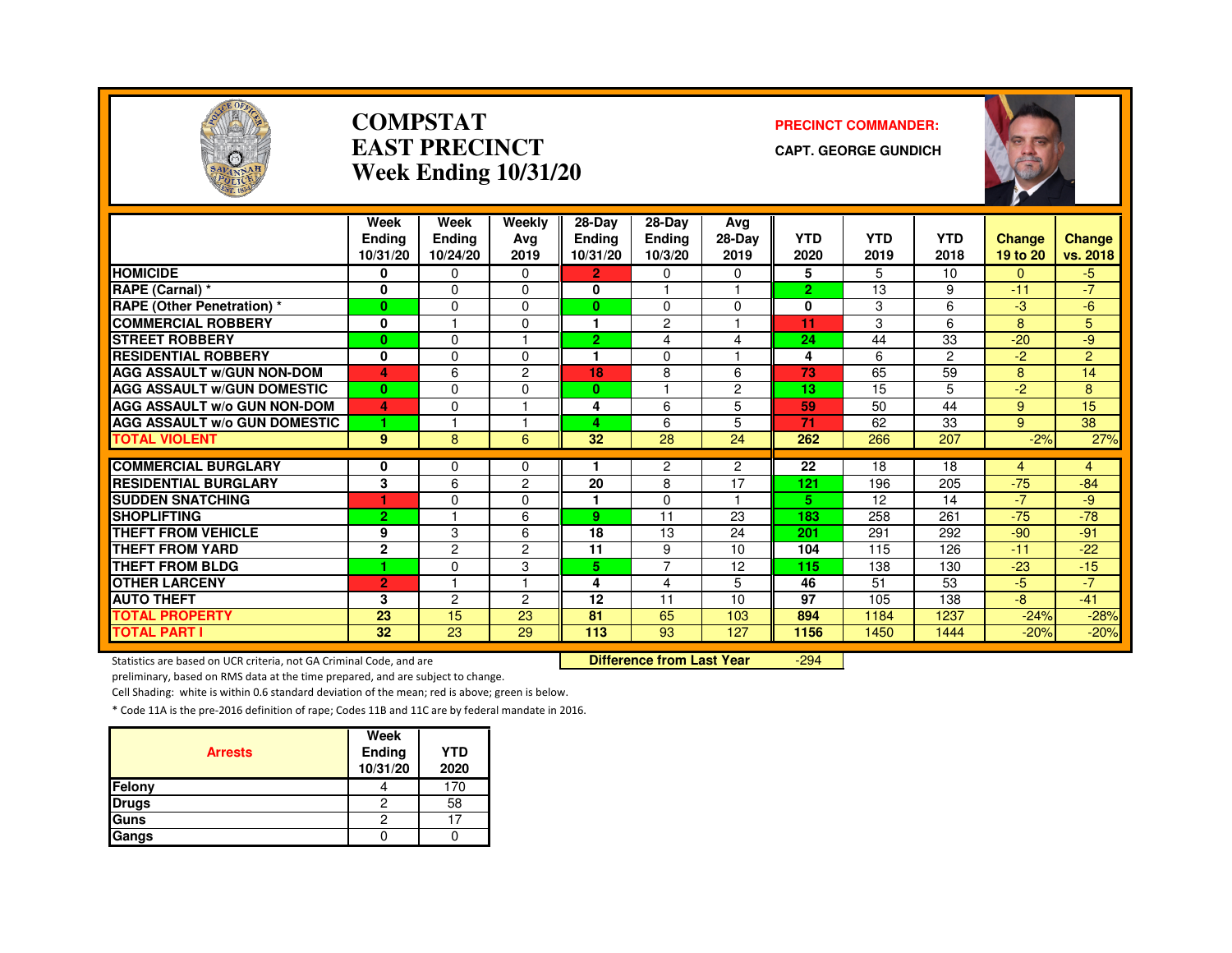# **BEAT 21 North PrecinctWeek Ending 10/31/20**

|                                     |                | <b>Last 4 Weeks</b> |                                  |                | 28 Days        | 28 Day  |                |                |              |                |                |
|-------------------------------------|----------------|---------------------|----------------------------------|----------------|----------------|---------|----------------|----------------|--------------|----------------|----------------|
|                                     | <b>Ending</b>  | Ending              | <b>Ending</b>                    | <b>Ending</b>  | <b>Ending</b>  | Average | <b>YTD</b>     | <b>YTD</b>     | <b>YTD</b>   | <b>Change</b>  | <b>Change</b>  |
|                                     | 10/10/20       | 10/17/20            | 10/24/20                         | 10/31/20       | 10/31/20       | 2019    | 2020           | 2019           | 2018         | 19 to 20       | vs. 2018       |
| <b>HOMICIDE</b>                     | 0              | 0                   | 0                                | 0              | 0              | 0.0     | $\Omega$       | $\Omega$       | 0            | $\Omega$       | $\mathbf{0}$   |
| RAPE (Carnal) *                     | 0              | $\mathbf{0}$        | 0                                | 0              | 0              | 0.2     | 3              | 2              | 0            | 1              | 3              |
| <b>RAPE (Other Penetration) *</b>   | 0              | 0                   | 0                                | $\mathbf{0}$   | $\Omega$       | 0.0     | $\Omega$       | $\mathbf{0}$   | $\mathbf{1}$ | $\mathbf{0}$   | $-1$           |
| <b>COMMERCIAL ROBBERY</b>           | $\mathbf 0$    | 0                   | $\Omega$                         | $\mathbf{0}$   | $\mathbf{0}$   | 0.0     | $\mathbf{0}$   | $\mathbf{0}$   | $\Omega$     | $\Omega$       | $\mathbf{0}$   |
| <b>STREET ROBBERY</b>               | 1              | $\Omega$            | $\Omega$                         | $\Omega$       | $\mathbf{1}$   | 0.0     | 5              | $\Omega$       | $\Omega$     | 5              | 5              |
| <b>RESIDENTIAL ROBBERY</b>          | 0              | 0                   | $\Omega$                         | 0              | $\Omega$       | 0.0     | $\Omega$       | $\Omega$       | $\Omega$     | $\Omega$       | $\Omega$       |
| <b>AGG ASSAULT W/GUN NON-DOM</b>    | $\Omega$       | $\Omega$            | 0                                | $\Omega$       | $\Omega$       | 0.1     | 3              | 3              | $\mathbf{1}$ | $\mathbf{0}$   | $\overline{2}$ |
| <b>AGG ASSAULT W/GUN DOMESTIC</b>   | $\Omega$       | $\Omega$            | $\Omega$                         | $\Omega$       | $\Omega$       | 0.0     | $\overline{2}$ | $\Omega$       | $\mathbf{1}$ | $\overline{2}$ | $\mathbf{1}$   |
| <b>AGG ASSAULT W/o GUN NON-DOM</b>  | $\Omega$       | $\Omega$            | $\Omega$                         | $\Omega$       | $\Omega$       | 0.2     | $\mathbf{1}$   | $\mathbf{1}$   | 2            | $\Omega$       | $-1$           |
| <b>AGG ASSAULT W/o GUN DOMESTIC</b> | $\Omega$       | $\overline{2}$      | $\mathbf{1}$                     | 1              | 4              | 0.4     | 13             | $\mathbf{1}$   | $\mathbf{1}$ | 12             | 12             |
| <b>TOTAL VIOLENT</b>                | $\mathbf{1}$   | $\overline{2}$      | $\mathbf{1}$                     | $\mathbf{1}$   | 5              | 0.8     | 27             | $\overline{7}$ | 6            | 286%           | 350%           |
| <b>COMMERCIAL BURGLARY</b>          | 0              | 0                   | 0                                | 0              | 0              | 0.1     | 2              | $\mathbf{1}$   | 5            | 1              | $-3$           |
| <b>RESIDENTIAL BURGLARY</b>         | 0              | $\mathbf{1}$        | $\Omega$                         | $\mathbf{0}$   | $\mathbf{1}$   | 1.3     | $\overline{7}$ | 14             | 12           | $-7$           | $-5$           |
| <b>SUDDEN SNATCHING</b>             | 0              | $\Omega$            | $\Omega$                         | $\Omega$       | $\Omega$       | 0.0     | $\mathbf{1}$   | $\Omega$       | $\Omega$     | $\mathbf{1}$   | $\mathbf{1}$   |
| <b>SHOPLIFTING</b>                  | 0              | $\mathbf{0}$        | 0                                | $\mathbf{0}$   | $\mathbf{0}$   | 0.5     | 2              | 6              | 2            | $-4$           | $\Omega$       |
| THEFT FROM VEHICLE                  | 0              | 0                   | 0                                | $\mathbf{1}$   | $\mathbf{1}$   | 3.8     | 6              | 47             | 35           | $-41$          | $-29$          |
| <b>THEFT FROM YARD</b>              | $\mathbf 0$    | $\mathbf{1}$        | $\Omega$                         | $\Omega$       | $\mathbf{1}$   | 0.6     | 5              | 5              | 14           | $\Omega$       | $-9$           |
| <b>THEFT FROM BLDG</b>              | 1              | $\Omega$            | 0                                | $\mathbf{1}$   | $\overline{2}$ | 0.5     | 9              | 6              | 13           | 3              | $-4$           |
| <b>OTHER LARCENY</b>                | 0              | $\Omega$            | $\Omega$                         | $\Omega$       | $\Omega$       | 0.6     | $\mathbf{1}$   | 3              | 12           | $-2$           | $-11$          |
| <b>AUTO THEFT</b>                   | $\Omega$       | 0                   | $\Omega$                         | $\mathbf{1}$   | $\mathbf{1}$   | 1.5     | 8              | 16             | 17           | $-8$           | $-9$           |
| <b>TOTAL PROPERTY</b>               | $\mathbf{1}$   | $\overline{2}$      | $\Omega$                         | 3              | 6              | 8.7     | 41             | 98             | 110          | $-58%$         | $-63%$         |
| <b>TOTAL PART I</b>                 | $\overline{2}$ | 4                   | $\mathbf{1}$                     | $\overline{4}$ | 11             | 9.5     | 68             | 105            | 116          | $-35%$         | $-41%$         |
|                                     |                |                     | <b>Difference from Last Year</b> |                | $-37$          |         |                |                |              |                |                |

Statistics are based on UCR criteria, not GA Criminal Code.

\* Rape Code 11A is the historical definition of rape (aka Legacy Rape); Rape Codes 11B and 11C are those moved from Part II to Part I in 2017.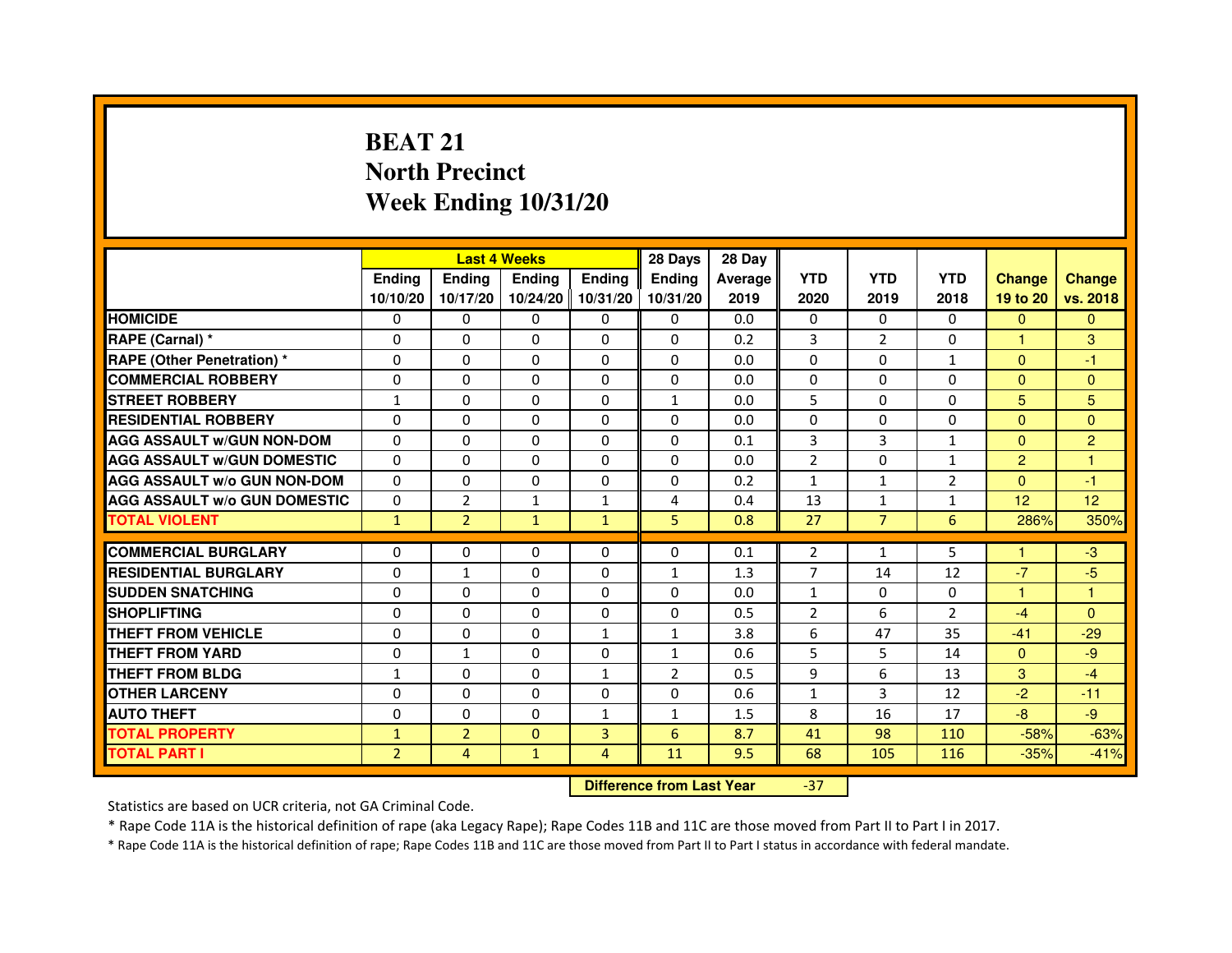## **BEAT 22 North PrecinctWeek Ending 10/31/20**

|                                     |               |               | <b>Last 4 Weeks</b>              |                | 28 Days        | 28 Day  |                |                |              |                |                |
|-------------------------------------|---------------|---------------|----------------------------------|----------------|----------------|---------|----------------|----------------|--------------|----------------|----------------|
|                                     | <b>Ending</b> | <b>Ending</b> | <b>Ending</b>                    | <b>Ending</b>  | <b>Endina</b>  | Average | <b>YTD</b>     | <b>YTD</b>     | <b>YTD</b>   | <b>Change</b>  | <b>Change</b>  |
|                                     | 10/10/20      | 10/17/20      | 10/24/20                         | 10/31/20       | 10/31/20       | 2019    | 2020           | 2019           | 2018         | 19 to 20       | vs. 2018       |
| <b>HOMICIDE</b>                     | $\Omega$      | $\Omega$      | $\Omega$                         | $\Omega$       | 0              | 0.1     | $\mathbf{1}$   | $\mathbf{1}$   | 4            | $\Omega$       | $-3$           |
| RAPE (Carnal) *                     | 0             | 0             | 0                                | 0              | 0              | 0.2     | $\overline{2}$ | $\mathbf{1}$   | 3            | 1              | $-1$           |
| <b>RAPE (Other Penetration) *</b>   | $\Omega$      | $\Omega$      | $\Omega$                         | $\Omega$       | $\Omega$       | 0.0     | $\mathbf{1}$   | $\Omega$       | $\mathbf{1}$ | $\mathbf{1}$   | $\mathbf{0}$   |
| <b>COMMERCIAL ROBBERY</b>           | $\Omega$      | $\Omega$      | $\Omega$                         | $\Omega$       | $\Omega$       | 0.2     | $\mathbf{1}$   | $\mathbf{1}$   | 3            | $\Omega$       | $-2$           |
| <b>STREET ROBBERY</b>               | $\Omega$      | $\Omega$      | $\Omega$                         | $\Omega$       | $\Omega$       | 0.7     | 4              | $\overline{7}$ | 12           | $-3$           | -8             |
| <b>RESIDENTIAL ROBBERY</b>          | $\Omega$      | $\Omega$      | 0                                | $\Omega$       | 0              | 0.1     | $\overline{2}$ | $\mathbf{1}$   | $\Omega$     | 1              | $\overline{2}$ |
| <b>AGG ASSAULT W/GUN NON-DOM</b>    | $\Omega$      | $\Omega$      | $\Omega$                         | $\overline{3}$ | 3              | 1.5     | 28             | 17             | 14           | 11             | 14             |
| <b>AGG ASSAULT w/GUN DOMESTIC</b>   | $\Omega$      | $\Omega$      | $\Omega$                         | $\Omega$       | $\Omega$       | 0.4     | $\mathbf{1}$   | 4              | $\mathbf{1}$ | $-3$           | $\Omega$       |
| <b>AGG ASSAULT W/o GUN NON-DOM</b>  | $\Omega$      | 0             | 0                                | 0              | 0              | 1.2     | 3              | 14             | 9            | $-11$          | $-6$           |
| <b>AGG ASSAULT W/o GUN DOMESTIC</b> | $\Omega$      | 0             | 0                                | $\Omega$       | $\Omega$       | 1.6     | $\overline{7}$ | 18             | 11           | $-11$          | $-4$           |
| <b>TOTAL VIOLENT</b>                | $\mathbf{0}$  | $\mathbf{0}$  | $\mathbf{0}$                     | 3              | 3              | 5.8     | 50             | 64             | 58           | $-22%$         | $-14%$         |
| <b>COMMERCIAL BURGLARY</b>          | 0             | 0             | 0                                | 0              | 0              | 0.5     | 3              | 6              | 5            | $-3$           | $-2$           |
| <b>RESIDENTIAL BURGLARY</b>         | $\Omega$      | $\Omega$      | $\Omega$                         | $\Omega$       | $\Omega$       | 1.3     | 28             | 10             | 19           | 18             | 9              |
| <b>SUDDEN SNATCHING</b>             | $\Omega$      | $\Omega$      | $\Omega$                         | $\Omega$       | $\Omega$       | 0.2     | $\mathbf{1}$   | $\overline{2}$ | 4            | $-1$           | $-3$           |
| <b>SHOPLIFTING</b>                  | $\mathbf{1}$  | 0             | 0                                | 0              | $\mathbf{1}$   | 0.9     | 7              | 10             | 34           | $-3$           | $-27$          |
| THEFT FROM VEHICLE                  | $\Omega$      | $\mathbf{1}$  | $\overline{2}$                   | $\mathbf{1}$   | 4              | 2.8     | 25             | 28             | 31           | $-3$           | $-6$           |
| THEFT FROM YARD                     | $\Omega$      | 0             | $\Omega$                         | 0              | 0              | 1.4     | 10             | 15             | 20           | $-5$           | $-10$          |
| <b>THEFT FROM BLDG</b>              | $\Omega$      | $\Omega$      | $\Omega$                         | $\Omega$       | $\Omega$       | 1.8     | 12             | 16             | 16           | $-4$           | $-4$           |
| <b>OTHER LARCENY</b>                | $\Omega$      | $\Omega$      | $\mathbf{1}$                     | $\Omega$       | $\mathbf{1}$   | 0.2     | 5              | 3              | $\mathbf{1}$ | $\overline{2}$ | $\overline{4}$ |
| <b>AUTO THEFT</b>                   | $\Omega$      | $\Omega$      | $\overline{2}$                   | $\Omega$       | $\overline{2}$ | 1.8     | 18             | 17             | 23           | $\mathbf{1}$   | $-5$           |
| <b>TOTAL PROPERTY</b>               | $\mathbf{1}$  | $\mathbf{1}$  | 5                                | $\mathbf{1}$   | 8              | 10.9    | 109            | 107            | 153          | 2%             | $-29%$         |
| <b>TOTAL PART I</b>                 | $\mathbf{1}$  | $\mathbf{1}$  | 5                                | 4              | 11             | 16.7    | 159            | 171            | 211          | $-7%$          | $-25%$         |
|                                     |               |               | <b>Difference from Last Year</b> |                | $-12$          |         |                |                |              |                |                |

 **Difference from Last Year**

Statistics are based on UCR criteria, not GA Criminal Code.

\* Rape Code 11A is the historical definition of rape (aka Legacy Rape); Rape Codes 11B and 11C are those moved from Part II to Part I in 2017.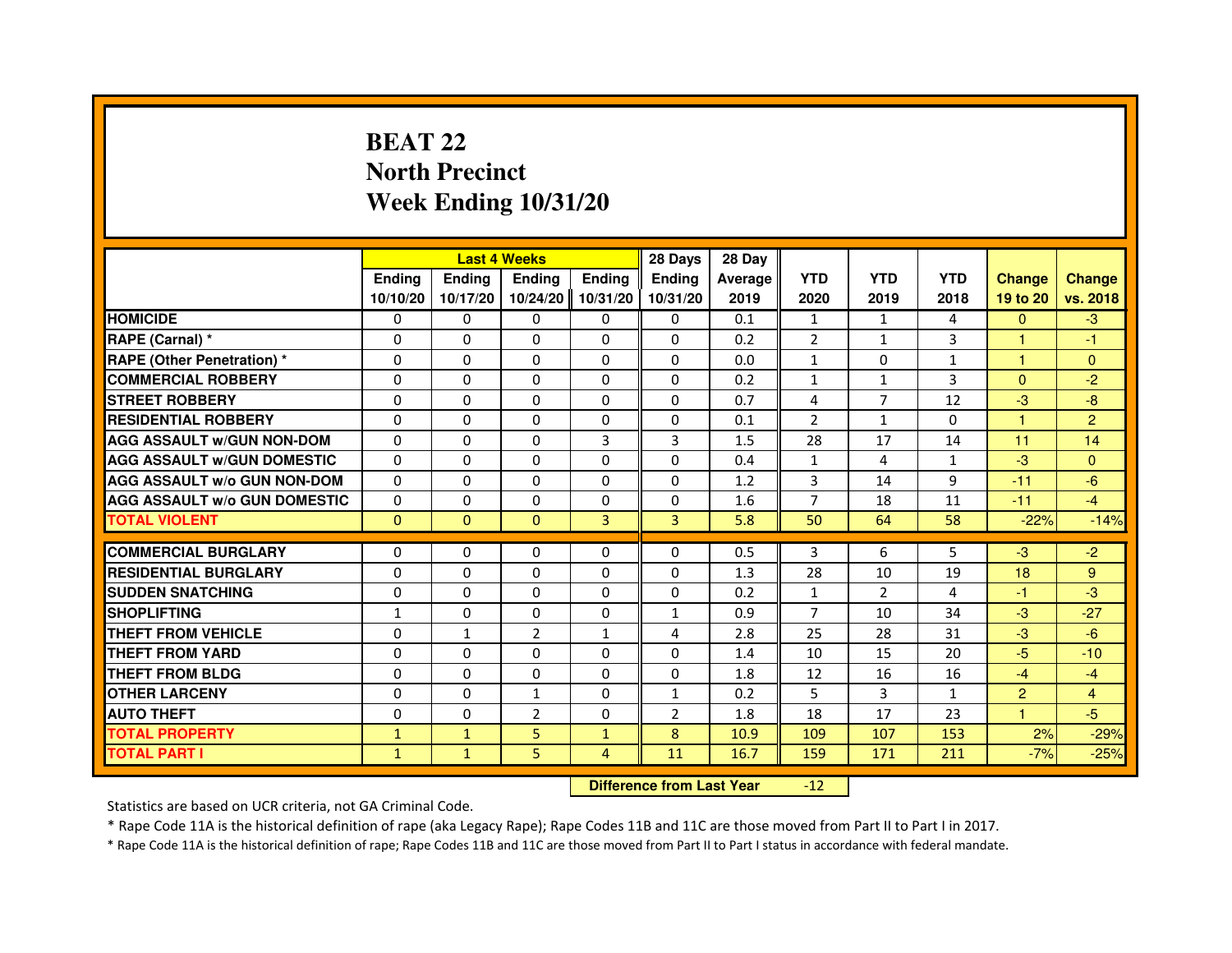# **BEAT 23 North PrecinctWeek Ending 10/31/20**

|                                     |                |                | <b>Last 4 Weeks</b>              |                | 28 Days        | 28 Day  |                |                |                |                |                |
|-------------------------------------|----------------|----------------|----------------------------------|----------------|----------------|---------|----------------|----------------|----------------|----------------|----------------|
|                                     | <b>Ending</b>  | Ending         | <b>Ending</b>                    | <b>Ending</b>  | <b>Ending</b>  | Average | <b>YTD</b>     | <b>YTD</b>     | <b>YTD</b>     | <b>Change</b>  | <b>Change</b>  |
|                                     | 10/10/20       | 10/17/20       | 10/24/20                         | 10/31/20       | 10/31/20       | 2019    | 2020           | 2019           | 2018           | 19 to 20       | vs. 2018       |
| <b>HOMICIDE</b>                     | 0              | $\Omega$       | $\Omega$                         | 0              | 0              | 0.2     | 3              | $\overline{2}$ | $\mathbf{1}$   | $\mathbf{1}$   | $\overline{2}$ |
| RAPE (Carnal) *                     | $\mathbf{1}$   | 0              | 0                                | 0              | $\mathbf{1}$   | 0.1     | $\mathbf{1}$   | $\mathbf{1}$   | 3              | $\Omega$       | $-2$           |
| RAPE (Other Penetration) *          | $\Omega$       | 0              | $\Omega$                         | $\Omega$       | $\Omega$       | 0.0     | $\overline{2}$ | $\Omega$       | $\Omega$       | $\overline{2}$ | $\overline{2}$ |
| <b>COMMERCIAL ROBBERY</b>           | $\Omega$       | $\Omega$       | $\Omega$                         | $\Omega$       | $\Omega$       | 0.0     | $\Omega$       | $\Omega$       | $\mathbf{1}$   | $\Omega$       | $-1$           |
| <b>STREET ROBBERY</b>               | $\Omega$       | $\Omega$       | $\Omega$                         | $\Omega$       | $\Omega$       | 0.2     | 9              | 6              | 5              | 3              | $\overline{4}$ |
| <b>RESIDENTIAL ROBBERY</b>          | 0              | 0              | 0                                | 0              | 0              | 0.0     | $\mathbf{1}$   | $\Omega$       | 3              | 1              | $-2$           |
| <b>AGG ASSAULT W/GUN NON-DOM</b>    | $\Omega$       | 3              | $\overline{2}$                   | $\mathbf{1}$   | 6              | 1.0     | 15             | 10             | 14             | 5              | $\mathbf{1}$   |
| <b>AGG ASSAULT W/GUN DOMESTIC</b>   | $\Omega$       | $\Omega$       | $\mathbf{1}$                     | $\Omega$       | $\mathbf{1}$   | 0.2     | 3              | 3              | 3              | $\Omega$       | $\Omega$       |
| <b>AGG ASSAULT W/o GUN NON-DOM</b>  | $\Omega$       | $\Omega$       | $\Omega$                         | $\Omega$       | $\Omega$       | 1.2     | 4              | 14             | 8              | $-10$          | $-4$           |
| <b>AGG ASSAULT W/o GUN DOMESTIC</b> | $\Omega$       | $\Omega$       | $\mathbf{1}$                     | $\Omega$       | $\mathbf{1}$   | 0.8     | 8              | $\overline{7}$ | 8              | 1              | $\Omega$       |
| <b>TOTAL VIOLENT</b>                | $\mathbf{1}$   | 3              | $\overline{4}$                   | $\mathbf{1}$   | 9              | 3.6     | 46             | 43             | 46             | 7%             | 0%             |
| <b>COMMERCIAL BURGLARY</b>          | 0              | 1              | 0                                | 0              | $\mathbf{1}$   | 1.3     | 7              | 15             | 11             | $-8$           | $-4$           |
| <b>RESIDENTIAL BURGLARY</b>         | 0              | $\Omega$       | 1                                | 1              | $\overline{2}$ | 0.8     | 17             | 11             | 14             | 6              | 3              |
| <b>SUDDEN SNATCHING</b>             | $\mathbf{1}$   | $\Omega$       | $\Omega$                         | $\Omega$       | $\mathbf{1}$   | 0.2     | 3              | $\overline{2}$ | $\overline{2}$ | $\mathbf{1}$   | $\mathbf{1}$   |
| <b>SHOPLIFTING</b>                  | 0              | $\overline{2}$ | 0                                | 0              | $\overline{2}$ | 1.5     | 10             | 18             | 30             | $-8$           | $-20$          |
| THEFT FROM VEHICLE                  | 0              | $\Omega$       | 0                                | $\overline{2}$ | $\overline{2}$ | 2.5     | 29             | 28             | 30             | 1              | $-1$           |
| <b>THEFT FROM YARD</b>              | $\Omega$       | $\Omega$       | $\Omega$                         | $\Omega$       | $\Omega$       | 1.0     | 22             | 11             | 25             | 11             | $-3$           |
| <b>THEFT FROM BLDG</b>              | $\Omega$       | $\mathbf{1}$   | $\Omega$                         | $\mathbf{1}$   | $\overline{2}$ | 1.0     | 11             | 13             | 21             | $-2$           | $-10$          |
| <b>OTHER LARCENY</b>                | 0              | $\Omega$       | 1                                | 1              | $\overline{2}$ | 0.2     | 6              | 3              | 6              | 3              | $\Omega$       |
| <b>AUTO THEFT</b>                   | $\overline{2}$ | $\Omega$       | $\Omega$                         | $\mathbf{1}$   | 3              | 1.1     | 15             | 11             | 14             | $\overline{4}$ | $\mathbf{1}$   |
| <b>TOTAL PROPERTY</b>               | $\overline{3}$ | $\overline{4}$ | $\overline{2}$                   | $6\phantom{1}$ | 15             | 9.6     | 120            | 112            | 153            | 7%             | $-22%$         |
| <b>TOTAL PART I</b>                 | 4              | $\overline{7}$ | 6                                | $\overline{7}$ | 24             | 13.2    | 166            | 155            | 199            | 7%             | $-17%$         |
|                                     |                |                | <b>Difference from Last Year</b> |                | 11             |         |                |                |                |                |                |

 **Difference from Last Year**

Statistics are based on UCR criteria, not GA Criminal Code.

\* Rape Code 11A is the historical definition of rape (aka Legacy Rape); Rape Codes 11B and 11C are those moved from Part II to Part I in 2017.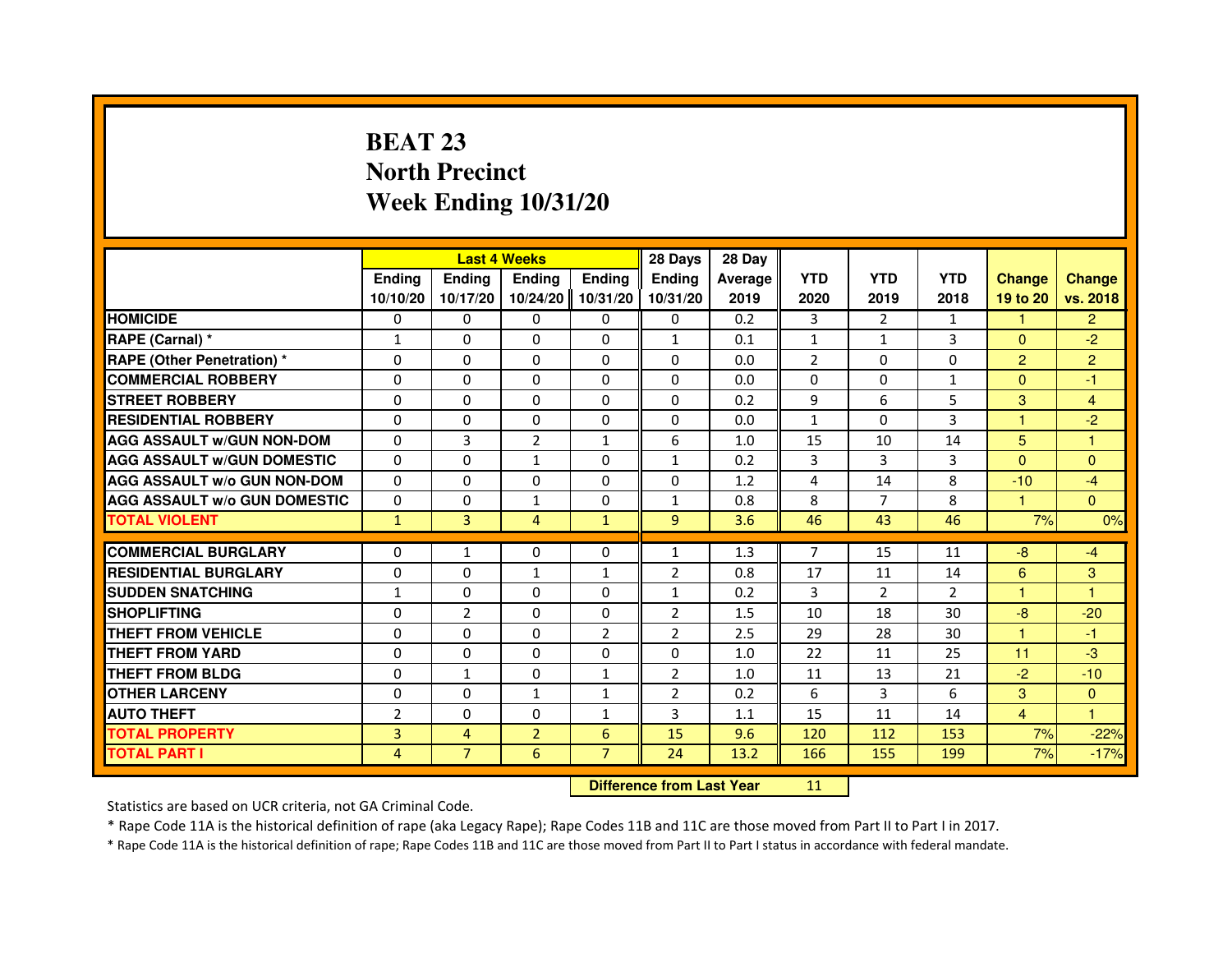# **BEAT 24 North PrecinctWeek Ending 10/31/20**

|                                     |                | <b>Last 4 Weeks</b> |                                  |                | 28 Days        | 28 Day  |              |                |                |                |                  |
|-------------------------------------|----------------|---------------------|----------------------------------|----------------|----------------|---------|--------------|----------------|----------------|----------------|------------------|
|                                     | <b>Ending</b>  | Ending              | <b>Ending</b>                    | Ending         | Ending         | Average | <b>YTD</b>   | <b>YTD</b>     | <b>YTD</b>     | <b>Change</b>  | <b>Change</b>    |
|                                     | 10/10/20       | 10/17/20            | 10/24/20                         | 10/31/20       | 10/31/20       | 2019    | 2020         | 2019           | 2018           | 19 to 20       | vs. 2018         |
| <b>HOMICIDE</b>                     | 0              | $\Omega$            | $\mathbf{0}$                     | 0              | 0              | 0.0     | $\mathbf{1}$ | $\Omega$       | $\Omega$       | 1.             | 1                |
| RAPE (Carnal) *                     | 0              | $\mathbf{0}$        | $\mathbf{1}$                     | 0              | $\mathbf{1}$   | 0.2     | 3            | 2              | 0              | 1              | 3                |
| RAPE (Other Penetration) *          | $\Omega$       | 0                   | $\Omega$                         | $\Omega$       | $\Omega$       | 0.2     | $\Omega$     | 3              | 0              | $-3$           | $\overline{0}$   |
| <b>COMMERCIAL ROBBERY</b>           | $\Omega$       | $\Omega$            | $\Omega$                         | $\overline{2}$ | $\overline{2}$ | 0.2     | 6            | $\mathbf{1}$   | $\Omega$       | 5              | 6                |
| <b>STREET ROBBERY</b>               | $\Omega$       | $\Omega$            | $\mathbf{1}$                     | $\Omega$       | $\mathbf{1}$   | 0.8     | 5            | 11             | 6              | $-6$           | $-1$             |
| <b>RESIDENTIAL ROBBERY</b>          | 0              | 0                   | 0                                | 0              | 0              | 0.1     | 0            | $\mathbf{1}$   | 0              | $-1$           | $\overline{0}$   |
| <b>AGG ASSAULT w/GUN NON-DOM</b>    | $\mathbf{1}$   | $\Omega$            | $\Omega$                         | $\mathbf{1}$   | $\overline{2}$ | 0.3     | 8            | 3              | $\mathbf{1}$   | 5 <sup>5</sup> | $\overline{7}$   |
| <b>AGG ASSAULT W/GUN DOMESTIC</b>   | $\Omega$       | $\Omega$            | $\Omega$                         | $\Omega$       | $\Omega$       | 0.0     | $\Omega$     | $\Omega$       | $\Omega$       | $\Omega$       | $\mathbf{0}$     |
| <b>AGG ASSAULT W/o GUN NON-DOM</b>  | $\Omega$       | $\Omega$            | $\Omega$                         | $\Omega$       | $\Omega$       | 0.4     | 4            | 5              | 6              | $-1$           | $-2$             |
| <b>AGG ASSAULT w/o GUN DOMESTIC</b> | $\Omega$       | $\mathbf{1}$        | 0                                | $\Omega$       | $\mathbf{1}$   | 0.5     | 3            | 5              | 4              | $-2$           | $-1$             |
| <b>TOTAL VIOLENT</b>                | $\mathbf{1}$   | $\mathbf{1}$        | $\overline{2}$                   | 3              | $\overline{7}$ | 2.7     | 30           | 31             | 17             | $-3%$          | 76%              |
| <b>COMMERCIAL BURGLARY</b>          | 0              | 0                   | 0                                | 0              | 0              | 0.4     | 2            | 5              | 2              | $-3$           | $\mathbf{0}$     |
| <b>RESIDENTIAL BURGLARY</b>         | $\Omega$       | $\Omega$            | $\mathbf{1}$                     | $\Omega$       | $\mathbf{1}$   | 1.2     | 7            | 13             | $\overline{7}$ | $-6$           | $\mathbf{0}$     |
| <b>SUDDEN SNATCHING</b>             | $\Omega$       | $\Omega$            | $\Omega$                         | $\Omega$       | $\Omega$       | 0.2     | $\mathbf{1}$ | $\overline{2}$ | 3              | $-1$           | $-2$             |
| <b>SHOPLIFTING</b>                  | 0              | $\mathbf{1}$        | 0                                | 1              | $\overline{2}$ | 2.1     | 26           | 25             | 59             | $\mathbf{1}$   | $-33$            |
| THEFT FROM VEHICLE                  | $\overline{2}$ | $\mathbf{1}$        | $\overline{2}$                   | $\overline{4}$ | 9              | 3.6     | 33           | 44             | 40             | $-11$          | $-7$             |
| <b>THEFT FROM YARD</b>              | $\mathbf{1}$   | $\Omega$            | $\overline{2}$                   | $\mathbf{1}$   | 4              | 4.1     | 20           | 49             | 21             | $-29$          | $-1$             |
| <b>THEFT FROM BLDG</b>              | $\Omega$       | $\Omega$            | $\mathbf{1}$                     | $\Omega$       | $\mathbf{1}$   | 1.1     | 9            | 12             | 24             | $-3$           | $-15$            |
| <b>OTHER LARCENY</b>                | 1              | $\Omega$            | $\Omega$                         | 1              | $\overline{2}$ | 1.4     | 16           | 13             | 6              | 3              | 10 <sup>10</sup> |
| <b>AUTO THEFT</b>                   | $\mathbf{1}$   | $\mathbf{1}$        | $\Omega$                         | $\overline{2}$ | 4              | 0.7     | 17           | 9              | 12             | 8              | 5                |
| <b>TOTAL PROPERTY</b>               | 5              | 3                   | 6                                | 9              | 23             | 14.8    | 131          | 172            | 174            | $-24%$         | $-25%$           |
| <b>TOTAL PART I</b>                 | 6              | $\overline{4}$      | 8                                | 12             | 30             | 17.5    | 161          | 203            | 191            | $-21%$         | $-16%$           |
|                                     |                |                     | <b>Difference from Last Year</b> |                | $-42$          |         |              |                |                |                |                  |

 **Difference from Last Year**

Statistics are based on UCR criteria, not GA Criminal Code.

\* Rape Code 11A is the historical definition of rape (aka Legacy Rape); Rape Codes 11B and 11C are those moved from Part II to Part I in 2017.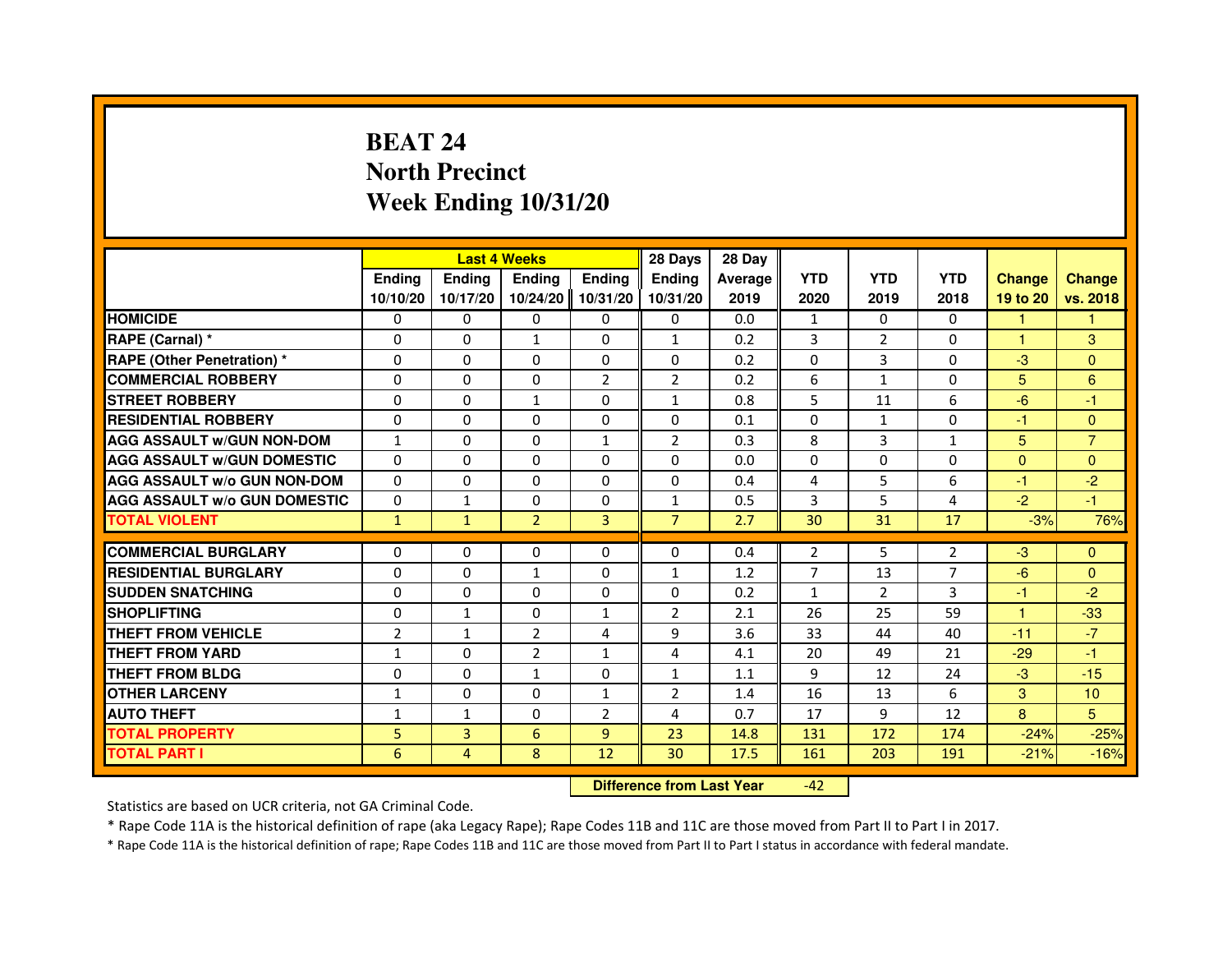## **BEAT 25 North PrecinctWeek Ending 10/31/20**

|                                     |                |                | <b>Last 4 Weeks</b>              |                | 28 Days        | 28 Day  |                |                |                |                |                |
|-------------------------------------|----------------|----------------|----------------------------------|----------------|----------------|---------|----------------|----------------|----------------|----------------|----------------|
|                                     | <b>Ending</b>  | <b>Ending</b>  | <b>Ending</b>                    | <b>Ending</b>  | <b>Ending</b>  | Average | <b>YTD</b>     | <b>YTD</b>     | <b>YTD</b>     | <b>Change</b>  | <b>Change</b>  |
|                                     | 10/10/20       | 10/17/20       | 10/24/20                         | 10/31/20       | 10/31/20       | 2019    | 2020           | 2019           | 2018           | 19 to 20       | vs. 2018       |
| <b>HOMICIDE</b>                     | 0              | $\Omega$       | $\Omega$                         | $\Omega$       | 0              | 0.0     | $\mathbf{1}$   | $\Omega$       | $\Omega$       | $\mathbf{1}$   | $\mathbf{1}$   |
| RAPE (Carnal) *                     | 0              | $\Omega$       | $\Omega$                         | $\Omega$       | 0              | 0.1     | $\overline{2}$ | $\mathbf{1}$   | $\overline{2}$ | 1              | $\Omega$       |
| <b>RAPE (Other Penetration) *</b>   | $\Omega$       | $\Omega$       | $\Omega$                         | $\Omega$       | $\Omega$       | 0.0     | $\Omega$       | $\Omega$       | $\Omega$       | $\Omega$       | $\overline{0}$ |
| <b>COMMERCIAL ROBBERY</b>           | 0              | $\Omega$       | $\Omega$                         | $\Omega$       | $\Omega$       | 0.1     | $\Omega$       | $\mathbf{1}$   | $\Omega$       | $-1$           | $\overline{0}$ |
| <b>STREET ROBBERY</b>               | 0              | $\Omega$       | $\mathbf{1}$                     | $\mathbf{1}$   | $\overline{2}$ | 0.5     | 2              | 4              | 15             | $-2$           | $-13$          |
| <b>RESIDENTIAL ROBBERY</b>          | 0              | $\Omega$       | 0                                | $\Omega$       | $\Omega$       | 0.0     | 1              | $\mathbf{0}$   | $\mathbf{0}$   | 1              | 1              |
| <b>AGG ASSAULT W/GUN NON-DOM</b>    | $\Omega$       | $\Omega$       | $\Omega$                         | $\Omega$       | $\Omega$       | 0.2     | $\Omega$       | $\overline{2}$ | $\Omega$       | $-2$           | $\Omega$       |
| <b>AGG ASSAULT W/GUN DOMESTIC</b>   | $\Omega$       | $\Omega$       | $\Omega$                         | $\Omega$       | $\Omega$       | 0.0     | $\Omega$       | $\Omega$       | $\overline{2}$ | $\Omega$       | $-2$           |
| <b>AGG ASSAULT w/o GUN NON-DOM</b>  | 0              | 0              | $\mathbf{0}$                     | 0              | 0              | 0.2     | 5              | 3              | 2              | $\overline{2}$ | 3              |
| <b>AGG ASSAULT W/o GUN DOMESTIC</b> | $\Omega$       | 0              | 0                                | 0              | $\Omega$       | 0.2     | 6              | $\overline{2}$ | $\overline{2}$ | 4              | $\overline{4}$ |
| <b>TOTAL VIOLENT</b>                | $\mathbf 0$    | $\mathbf{0}$   | $\mathbf{1}$                     | $\mathbf{1}$   | $\overline{2}$ | 1.2     | 17             | 13             | 23             | 31%            | $-26%$         |
| <b>COMMERCIAL BURGLARY</b>          | 0              | 0              | 0                                | $\Omega$       | 0              | 0.8     | 7              | 9              | $\mathbf{1}$   | $-2$           | 6              |
| <b>RESIDENTIAL BURGLARY</b>         | $\Omega$       | $\Omega$       | $\mathbf{1}$                     | $\Omega$       | 1              | 1.4     | 11             | 16             | 3              | $-5$           | 8              |
| <b>SUDDEN SNATCHING</b>             | $\Omega$       | $\Omega$       | $\Omega$                         | $\Omega$       | $\Omega$       | 0.1     | $\mathfrak{p}$ | $\mathbf{1}$   | $\Omega$       | $\mathbf{1}$   | $\overline{2}$ |
| <b>SHOPLIFTING</b>                  | 1              | 0              | $\mathbf{0}$                     | 0              | 1              | 1.5     | 18             | 15             | 15             | 3              | 3              |
| THEFT FROM VEHICLE                  | 0              | $\overline{2}$ | $\mathbf{1}$                     | 3              | 6              | 5.0     | 30             | 53             | 48             | $-23$          | $-18$          |
| <b>THEFT FROM YARD</b>              | $\mathbf{1}$   | 0              | $\Omega$                         | 0              | $\mathbf{1}$   | 1.8     | 16             | 21             | 24             | $-5$           | $-8$           |
| <b>THEFT FROM BLDG</b>              | $\Omega$       | $\Omega$       | $\Omega$                         | $\mathbf{1}$   | $\mathbf{1}$   | 2.0     | $\overline{7}$ | 17             | 17             | $-10$          | $-10$          |
| <b>OTHER LARCENY</b>                | 1              | $\Omega$       | $\Omega$                         | $\mathbf{1}$   | $\overline{2}$ | 0.5     | 11             | $\overline{7}$ | 8              | $\overline{4}$ | 3              |
| <b>AUTO THEFT</b>                   | $\Omega$       | $\mathbf{1}$   | $\Omega$                         | $\mathbf{1}$   | $\overline{2}$ | 1.3     | 10             | 11             | 15             | $-1$           | $-5$           |
| <b>TOTAL PROPERTY</b>               | $\overline{3}$ | 3              | $\overline{2}$                   | $6\phantom{1}$ | 14             | 14.3    | 112            | 150            | 131            | $-25%$         | $-15%$         |
| <b>TOTAL PART I</b>                 | 3              | 3              | 3                                | $\overline{7}$ | 16             | 15.4    | 129            | 163            | 154            | $-21%$         | $-16%$         |
|                                     |                |                | <b>Difference from Last Year</b> |                | $-34$          |         |                |                |                |                |                |

Statistics are based on UCR criteria, not GA Criminal Code.

\* Rape Code 11A is the historical definition of rape (aka Legacy Rape); Rape Codes 11B and 11C are those moved from Part II to Part I in 2017.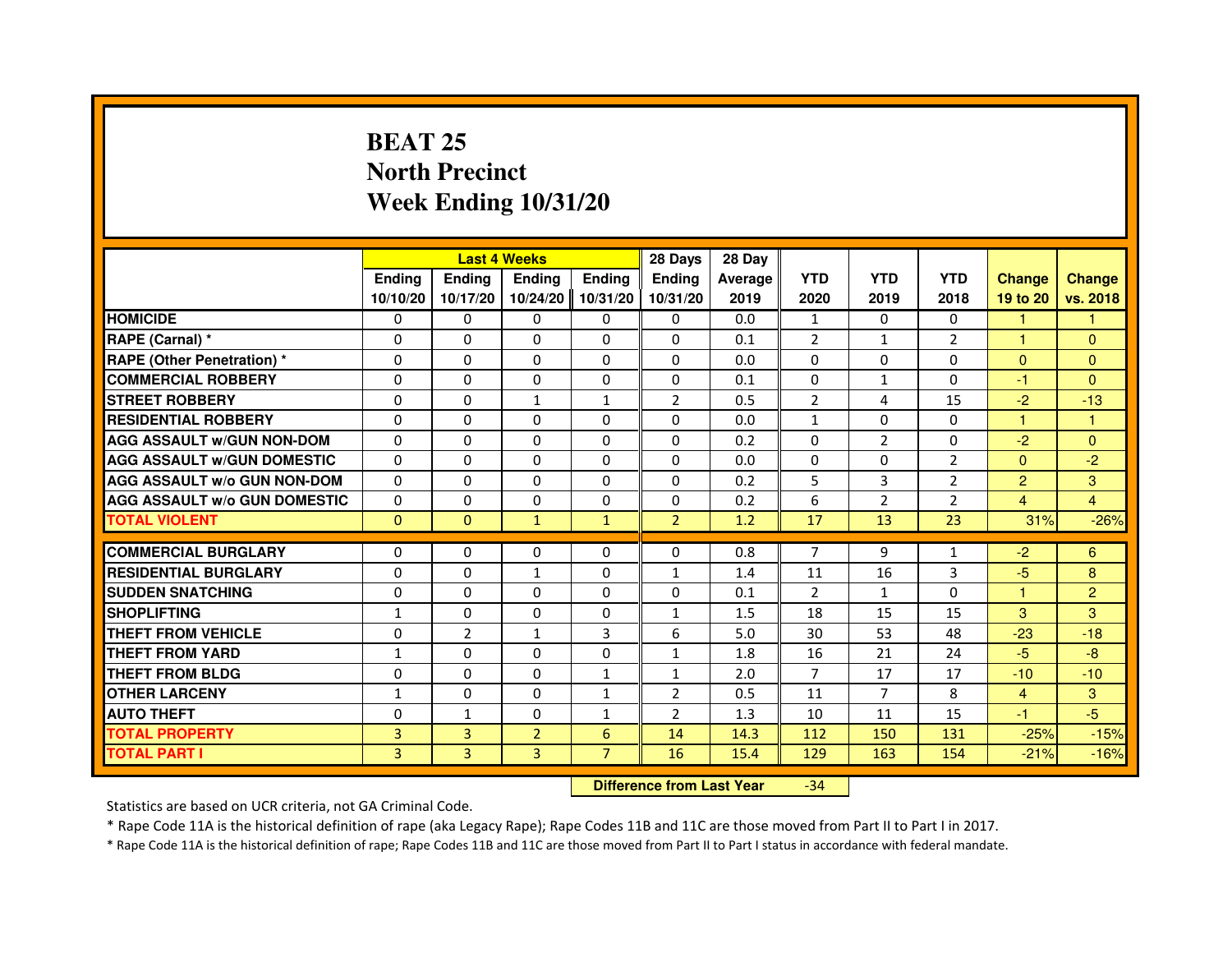# **BEAT 26 North PrecinctWeek Ending 10/31/20**

|                                     |                |                | <b>Last 4 Weeks</b>              |               | 28 Days        | 28 Day  |              |                |                |                |               |
|-------------------------------------|----------------|----------------|----------------------------------|---------------|----------------|---------|--------------|----------------|----------------|----------------|---------------|
|                                     | <b>Ending</b>  | <b>Ending</b>  | <b>Ending</b>                    | <b>Ending</b> | <b>Ending</b>  | Average | <b>YTD</b>   | <b>YTD</b>     | <b>YTD</b>     | <b>Change</b>  | <b>Change</b> |
|                                     | 10/10/20       | 10/17/20       | 10/24/20                         | 10/31/20      | 10/31/20       | 2019    | 2020         | 2019           | 2018           | 19 to 20       | vs. 2018      |
| <b>HOMICIDE</b>                     | $\Omega$       | $\Omega$       | $\Omega$                         | $\Omega$      | 0              | 0.1     | $\Omega$     | $\mathbf{1}$   | $\Omega$       | $-1$           | $\mathbf{0}$  |
| RAPE (Carnal) *                     | 0              | 0              | 0                                | $\Omega$      | 0              | 0.2     | 4            | $\overline{2}$ | 3              | $\overline{2}$ | 1             |
| <b>RAPE (Other Penetration) *</b>   | $\Omega$       | $\Omega$       | $\Omega$                         | $\Omega$      | $\Omega$       | 0.0     | $\mathbf{1}$ | $\Omega$       | $\mathbf{1}$   | $\mathbf{1}$   | $\mathbf{0}$  |
| <b>COMMERCIAL ROBBERY</b>           | $\Omega$       | $\Omega$       | $\Omega$                         | $\Omega$      | 0              | 0.1     | $\mathbf{1}$ | $\mathbf{1}$   | $\Omega$       | $\Omega$       | $\mathbf{1}$  |
| <b>STREET ROBBERY</b>               | $\overline{2}$ | $\Omega$       | $\Omega$                         | $\Omega$      | $\overline{2}$ | 1.2     | 10           | 13             | 12             | $-3$           | $-2$          |
| <b>RESIDENTIAL ROBBERY</b>          | $\Omega$       | $\Omega$       | $\Omega$                         | $\Omega$      | $\Omega$       | 0.0     | $\Omega$     | $\Omega$       | $\Omega$       | $\Omega$       | $\Omega$      |
| <b>AGG ASSAULT W/GUN NON-DOM</b>    | $\Omega$       | $\Omega$       | $\Omega$                         | $\Omega$      | $\Omega$       | 0.4     | 5            | 5              | 1              | $\Omega$       | 4             |
| <b>AGG ASSAULT W/GUN DOMESTIC</b>   | $\Omega$       | $\Omega$       | $\Omega$                         | $\Omega$      | $\Omega$       | 0.0     | $\Omega$     | $\Omega$       | 1              | $\Omega$       | $-1$          |
| <b>AGG ASSAULT W/o GUN NON-DOM</b>  | $\Omega$       | 0              | 0                                | 0             | 0              | 1.2     | 18           | 15             | 19             | 3              | $-1$          |
| <b>AGG ASSAULT W/o GUN DOMESTIC</b> | $\Omega$       | 0              | 0                                | $\Omega$      | $\Omega$       | 0.2     | 6            | 3              | $\mathbf{1}$   | 3              | 5             |
| <b>TOTAL VIOLENT</b>                | $\overline{2}$ | $\mathbf 0$    | $\mathbf{0}$                     | $\mathbf{0}$  | $\overline{2}$ | 3.4     | 45           | 40             | 38             | 13%            | 18%           |
| <b>COMMERCIAL BURGLARY</b>          | 0              | 0              | 0                                | 0             | 0              | 0.5     | 13           | 6              | $\overline{2}$ | $\overline{7}$ | 11            |
| <b>RESIDENTIAL BURGLARY</b>         | $\Omega$       | $\Omega$       | $\Omega$                         | $\Omega$      | $\Omega$       | 0.2     | $\Omega$     | $\mathbf{1}$   | $\mathbf{1}$   | $-1$           | $-1$          |
| <b>SUDDEN SNATCHING</b>             | $\mathbf{1}$   | $\Omega$       | $\Omega$                         | $\mathbf{1}$  | $\overline{2}$ | 0.5     | 5            | 5              | 11             | $\Omega$       | $-6$          |
| <b>SHOPLIFTING</b>                  | $\mathbf{1}$   | 1              | 0                                | 1             | 3              | 2.6     | 25           | 29             | 27             | $-4$           | $-2$          |
| THEFT FROM VEHICLE                  | $\Omega$       | $\mathbf{1}$   | $\overline{2}$                   | $\mathbf{1}$  | 4              | 2.9     | 26           | 35             | 29             | $-9$           | $-3$          |
| THEFT FROM YARD                     | 0              | $\mathbf{1}$   | 0                                | $\mathbf{1}$  | $\overline{2}$ | 1.7     | 19           | 19             | 23             | $\Omega$       | $-4$          |
| <b>THEFT FROM BLDG</b>              | $\Omega$       | $\Omega$       | $\overline{2}$                   | $\mathbf{1}$  | 3              | 2.5     | 13           | 25             | 29             | $-12$          | $-16$         |
| <b>OTHER LARCENY</b>                | $\Omega$       | $\Omega$       | $\mathbf{1}$                     | $\mathbf{1}$  | 2              | 0.4     | 4            | 5              | 10             | $-1$           | $-6$          |
| <b>AUTO THEFT</b>                   | $\Omega$       | $\mathbf{1}$   | $\mathbf{1}$                     | $\Omega$      | $\overline{2}$ | 0.7     | 15           | 5              | 18             | 10             | $-3$          |
| <b>TOTAL PROPERTY</b>               | $\overline{2}$ | $\overline{4}$ | 6                                | 6             | 18             | 11.9    | 120          | 130            | 150            | $-8%$          | $-20%$        |
| <b>TOTAL PART I</b>                 | $\overline{4}$ | 4              | 6                                | 6             | 20             | 15.3    | 165          | 170            | 188            | $-3%$          | $-12%$        |
|                                     |                |                | <b>Difference from Last Year</b> |               | $-5$           |         |              |                |                |                |               |

 **Difference from Last Year**

Statistics are based on UCR criteria, not GA Criminal Code.

\* Rape Code 11A is the historical definition of rape (aka Legacy Rape); Rape Codes 11B and 11C are those moved from Part II to Part I in 2017.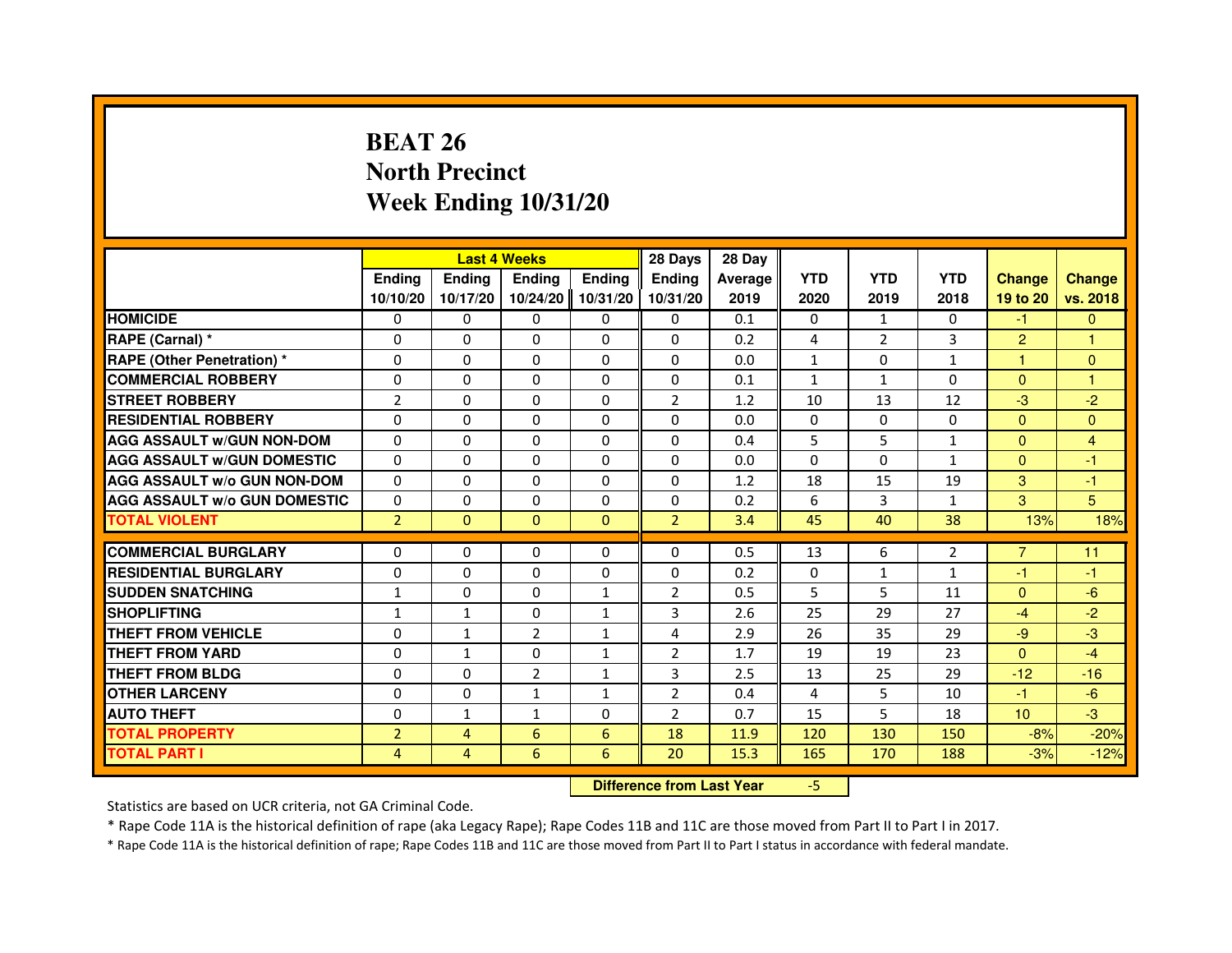# **BEAT 27 North PrecinctWeek Ending 10/31/20**

|                                     |                | <b>Last 4 Weeks</b> |                |                   | 28 Days        | 28 Day  |                |                |                |               |                |
|-------------------------------------|----------------|---------------------|----------------|-------------------|----------------|---------|----------------|----------------|----------------|---------------|----------------|
|                                     | <b>Endina</b>  | Ending              | <b>Endina</b>  | <b>Endina</b>     | <b>Endina</b>  | Average | <b>YTD</b>     | <b>YTD</b>     | <b>YTD</b>     | <b>Change</b> | <b>Change</b>  |
|                                     | 10/10/20       | 10/17/20            |                | 10/24/20 10/31/20 | 10/31/20       | 2019    | 2020           | 2019           | 2018           | 19 to 20      | vs. 2018       |
| <b>HOMICIDE</b>                     | 0              | 0                   | 0              | 0                 | 0              | 0.1     | $\mathbf{0}$   | $\mathbf{1}$   | $\Omega$       | -1            | $\mathbf{0}$   |
| RAPE (Carnal) *                     | $\Omega$       | $\Omega$            | $\Omega$       | $\Omega$          | $\Omega$       | 0.3     | 3              | $\overline{2}$ | $\mathbf{1}$   | $\mathbf{1}$  | $\overline{2}$ |
| <b>RAPE (Other Penetration)*</b>    | $\Omega$       | $\Omega$            | $\Omega$       | $\Omega$          | $\Omega$       | 0.2     | $\mathbf{1}$   | 3              | 3              | $-2$          | $-2$           |
| <b>COMMERCIAL ROBBERY</b>           | 0              | 0                   | 0              | 0                 | 0              | 0.1     | 0              | $\mathbf{1}$   | $\overline{2}$ | $-1$          | $-2$           |
| <b>STREET ROBBERY</b>               | $\mathbf{1}$   | $\mathbf{1}$        | 0              | $\Omega$          | $\overline{2}$ | 1.4     | 12             | 14             | $\overline{7}$ | $-2$          | 5              |
| <b>RESIDENTIAL ROBBERY</b>          | 0              | $\Omega$            | 0              | $\Omega$          | $\Omega$       | 0.1     | $\Omega$       | $\mathbf{1}$   | $\overline{2}$ | $-1$          | $-2$           |
| <b>AGG ASSAULT W/GUN NON-GUN</b>    | $\mathbf{1}$   | $\Omega$            | $\Omega$       | $\mathbf{1}$      | $\overline{2}$ | 1.0     | 15             | 10             | 11             | 5             | $\overline{4}$ |
| <b>AGG ASSAULT W/GUN DOMESTIC</b>   | $\Omega$       | $\Omega$            | $\Omega$       | $\Omega$          | $\Omega$       | 0.2     | $\mathbf{1}$   | 3              | $\mathbf{1}$   | $-2$          | $\Omega$       |
| <b>AGG ASSAULT W/o GUN NON-DOM</b>  | 0              | 0                   | 0              | $\mathbf{1}$      | $\mathbf{1}$   | 1.5     | 18             | 15             | 6              | 3             | 12             |
| <b>AGG ASSAULT W/o GUN DOMESTIC</b> | 0              | $\mathbf{1}$        | 0              | 0                 | 1              | 1.3     | 5              | 16             | 3              | $-11$         | $\overline{2}$ |
| <b>TOTAL VIOLENT</b>                | $\overline{2}$ | $\overline{2}$      | $\Omega$       | $\overline{2}$    | 6              | 6.2     | 55             | 66             | 36             | $-17%$        | 53%            |
|                                     |                |                     |                |                   |                |         |                |                |                |               |                |
| <b>COMMERCIAL BURGLARY</b>          | 0              | 0                   | 1              | 0                 | $\mathbf{1}$   | 0.7     | 4              | 4              | 5              | $\Omega$      | -1             |
| <b>RESIDENTIAL BURGLARY</b>         | 0              | 0                   | 0              | 0                 | $\Omega$       | 0.5     | 4              | 5              | 9              | -1            | -5             |
| <b>SUDDEN SNATCHING</b>             | $\mathbf{1}$   | $\Omega$            | 1              | $\Omega$          | $\overline{2}$ | 0.3     | 6              | 3              | 8              | 3             | $-2$           |
| <b>SHOPLIFTING</b>                  | 0              | $\Omega$            | $\Omega$       | $\mathbf{0}$      | $\Omega$       | 3.1     | 21             | 37             | 38             | $-16$         | $-17$          |
| <b>THEFT FROM VEHICLE</b>           | 0              | $\Omega$            | 0              | $\mathbf{1}$      | $\mathbf{1}$   | 3.1     | 22             | 37             | 24             | $-15$         | $-2$           |
| <b>THEFT FROM YARD</b>              | 1              | 0                   | $\Omega$       | $\Omega$          | $\mathbf{1}$   | 0.8     | 19             | 10             | 17             | 9             | $\overline{2}$ |
| <b>THEFT FROM BLDG</b>              | 0              | 1                   | $\overline{2}$ | $\mathbf{0}$      | 3              | 2.4     | 21             | 28             | 34             | $-7$          | $-13$          |
| <b>OTHER LARCENY</b>                | 0              | 0                   | $\Omega$       | $\mathbf{1}$      | $\mathbf{1}$   | 0.2     | $\mathfrak{p}$ | 3              | 3              | $-1$          | $-1$           |
| <b>AUTO THEFT</b>                   | 0              | 0                   | 0              | $\Omega$          | $\Omega$       | 0.9     | 17             | 11             | 14             | 6             | 3              |
| <b>TOTAL PROPERTY</b>               | $\overline{2}$ | $\mathbf{1}$        | 4              | $\overline{2}$    | 9              | 12.0    | 116            | 138            | 152            | $-16%$        | $-24%$         |
| <b>TOTAL PART I</b>                 | 4              | 3                   | 4              | $\overline{4}$    | 15             | 18.3    | 171            | 204            | 188            | $-16%$        | $-9%$          |

 **Difference from Last Year**-33

Statistics are based on UCR criteria, not GA Criminal Code.

\* Rape Code 11A is the historical definition of rape (aka Legacy Rape); Rape Codes 11B and 11C are those moved from Part II to Part I in 2017.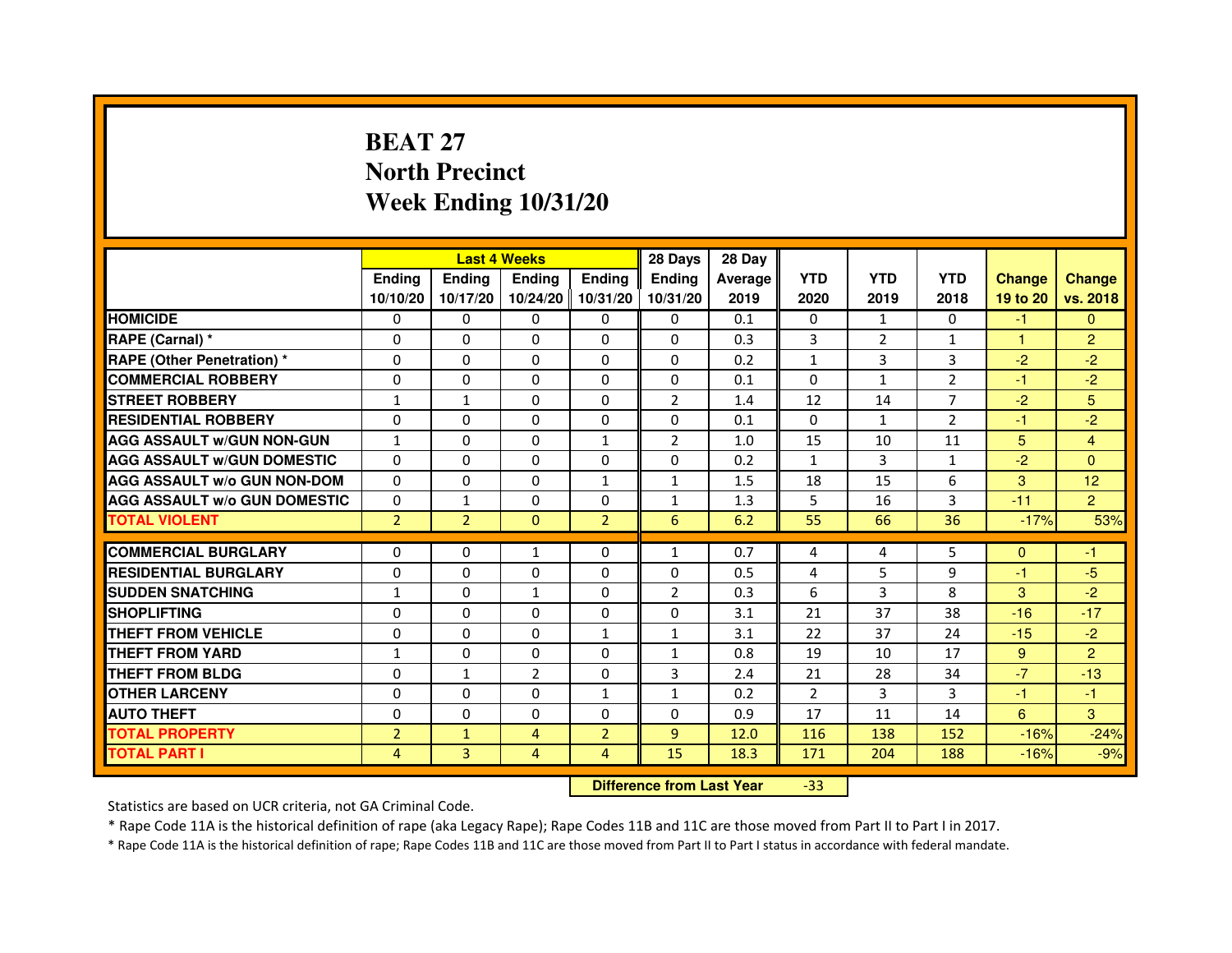# **BEAT 31 Central PrecinctWeek Ending 10/31/20**

|                                     |                | <b>Last 4 Weeks</b> |               |                     | 28 Days        | 28 Day  |                |                |                |                |                |
|-------------------------------------|----------------|---------------------|---------------|---------------------|----------------|---------|----------------|----------------|----------------|----------------|----------------|
|                                     | <b>Endina</b>  | Ending              | <b>Endina</b> | <b>Ending</b>       | <b>Endina</b>  | Average | <b>YTD</b>     | <b>YTD</b>     | <b>YTD</b>     | <b>Change</b>  | <b>Change</b>  |
|                                     | 10/10/20       | 10/17/20            |               | 10/24/20   10/31/20 | 10/31/20       | 2019    | 2020           | 2019           | 2018           | 19 to 20       | vs. 2018       |
| <b>HOMICIDE</b>                     | 0              | 0                   | 0             | 0                   | 0              | 0.1     | $\mathbf{1}$   | $\mathbf{1}$   | $\mathbf{1}$   | $\mathbf{0}$   | $\mathbf{0}$   |
| RAPE (Carnal) *                     | $\Omega$       | $\Omega$            | $\Omega$      | $\Omega$            | $\Omega$       | 0.3     | 4              | 4              | $\Omega$       | $\Omega$       | $\overline{4}$ |
| <b>RAPE (Other Penetration) *</b>   | 0              | 0                   | $\Omega$      | $\Omega$            | $\Omega$       | 0.2     | $\mathbf{1}$   | $\overline{2}$ | $\mathbf{1}$   | $-1$           | $\Omega$       |
| <b>COMMERCIAL ROBBERY</b>           | 0              | 0                   | 0             | 0                   | $\Omega$       | 0.0     | $\mathbf{1}$   | $\Omega$       | 1              | 1              | $\Omega$       |
| <b>STREET ROBBERY</b>               | 0              | $\Omega$            | 0             | $\Omega$            | 0              | 0.7     | 4              | 7              | 8              | $-3$           | $-4$           |
| <b>RESIDENTIAL ROBBERY</b>          | 0              | $\Omega$            | 0             | 0                   | 0              | 0.0     | 4              | $\Omega$       | $\Omega$       | $\overline{4}$ | $\overline{4}$ |
| <b>AGG ASSAULT W/GUN NON-DOM</b>    | $\mathbf{1}$   | $\mathbf{1}$        | $\Omega$      | $\mathbf{1}$        | 3              | 1.1     | 13             | 12             | 8              | $\mathbf{1}$   | 5              |
| <b>AGG ASSAULT W/GUN DOMESTIC</b>   | $\Omega$       | 0                   | 0             | 0                   | $\Omega$       | 0.2     | $\overline{2}$ | 2              | $\mathbf{1}$   | $\Omega$       | 1              |
| <b>AGG ASSAULT W/o GUN NON-DOM</b>  | $\mathbf{1}$   | 0                   | 1             | 0                   | $\overline{2}$ | 0.7     | 5              | 9              | 5              | $-4$           | $\Omega$       |
| <b>AGG ASSAULT W/o GUN DOMESTIC</b> | $\Omega$       | $\mathbf{1}$        | 0             | $\Omega$            | 1              | 0.9     | 8              | 11             | 3              | $-3$           | 5              |
| <b>TOTAL VIOLENT</b>                | $\overline{2}$ | $\overline{2}$      | $\mathbf{1}$  | $\mathbf{1}$        | 6              | 4.1     | 43             | 48             | 28             | $-10%$         | 54%            |
|                                     |                |                     |               |                     |                |         |                |                |                |                |                |
| <b>COMMERCIAL BURGLARY</b>          | 0              | 0                   | $\Omega$      | 0                   | $\Omega$       | 1.2     | 8              | 13             | 8              | -5             | $\Omega$       |
| <b>RESIDENTIAL BURGLARY</b>         | 0              | $\Omega$            | 5             | $\Omega$            | 5              | 3.5     | 30             | 36             | 23             | $-6$           | $\overline{7}$ |
| <b>SUDDEN SNATCHING</b>             | 0              | 0                   | $\Omega$      | $\Omega$            | $\Omega$       | 0.3     | $\Omega$       | 3              | $\mathbf{1}$   | $-3$           | $-1$           |
| <b>SHOPLIFTING</b>                  | 0              | 0                   | $\mathbf 0$   | $\Omega$            | 0              | 0.4     | 6              | 3              | $\overline{2}$ | 3              | 4              |
| <b>THEFT FROM VEHICLE</b>           | $\overline{2}$ | $\Omega$            | $\mathbf{1}$  | $\mathbf{1}$        | 4              | 4.3     | 30             | 52             | 60             | $-22$          | $-30$          |
| <b>THEFT FROM YARD</b>              | 0              | $\mathbf{1}$        | $\mathbf{1}$  | $\Omega$            | $\overline{2}$ | 4.4     | 32             | 49             | 36             | $-17$          | $-4$           |
| <b>THEFT FROM BLDG</b>              | 0              | 0                   | 1             | 0                   | 1              | 1.5     | 15             | 17             | 22             | $-2$           | $-7$           |
| <b>OTHER LARCENY</b>                | 1              | 0                   | 1             | 0                   | $\overline{2}$ | 1.9     | 15             | 18             | 6              | $-3$           | 9              |
| <b>AUTO THEFT</b>                   | $\mathbf{1}$   | 3                   | $\mathbf{1}$  | $\Omega$            | 5              | 1.1     | 23             | 11             | 20             | 12             | 3              |
| <b>TOTAL PROPERTY</b>               | 4              | 4                   | 10            | $\mathbf{1}$        | 19             | 18.6    | 159            | 202            | 178            | $-21%$         | $-11%$         |
| <b>TOTAL PART I</b>                 | 6              | 6                   | 11            | $\overline{2}$      | 25             | 22.7    | 202            | 250            | 206            | $-19%$         | $-2%$          |

 **Difference from Last Year**-48

Statistics are based on UCR criteria, not GA Criminal Code.

\* Rape Code 11A is the historical definition of rape (aka Legacy Rape); Rape Codes 11B and 11C are those moved from Part II to Part I in 2017.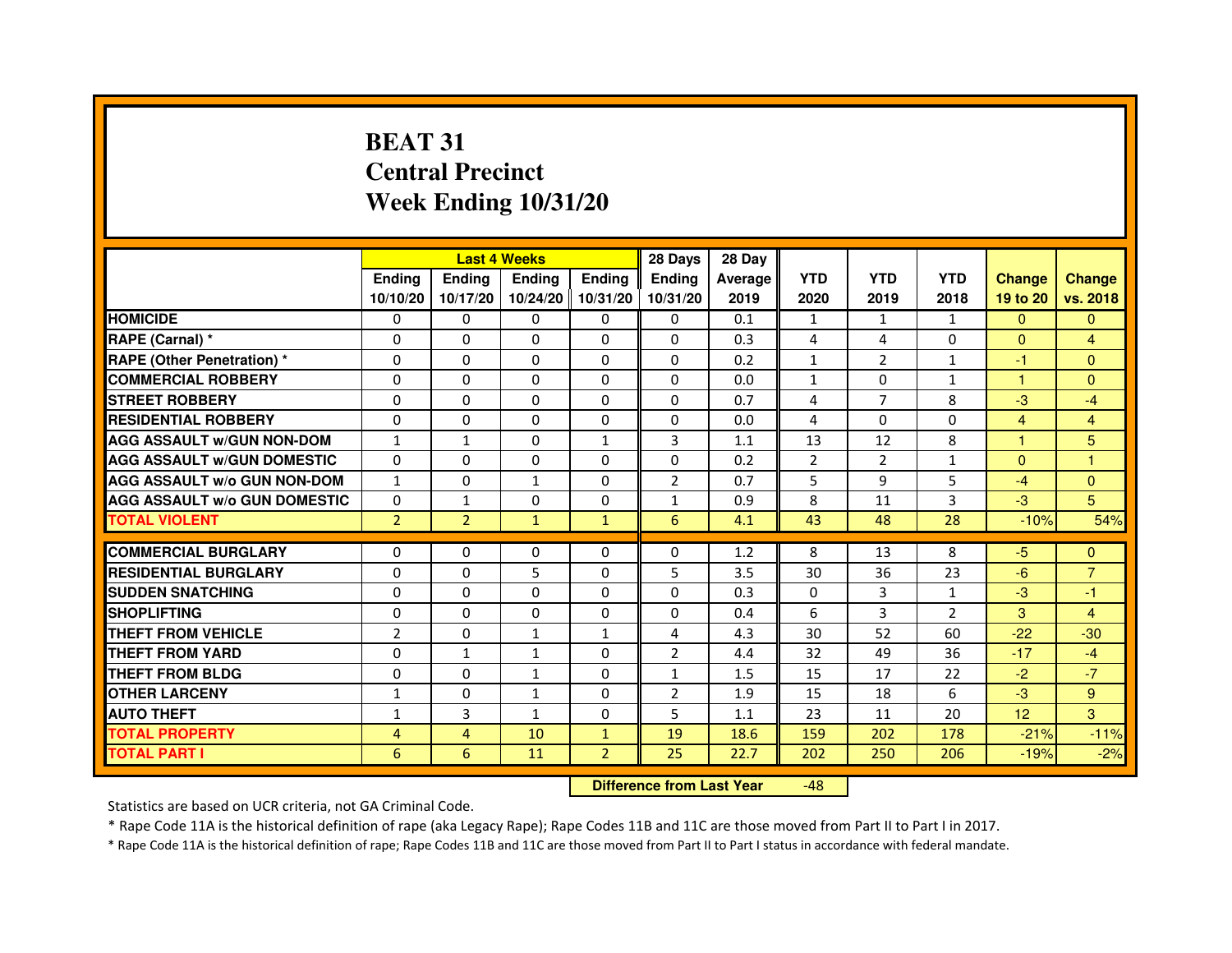# **BEAT 32 Central PrecinctWeek Ending 10/31/20**

|                                     |                | <b>Last 4 Weeks</b> |                                  |                | 28 Days        | 28 Day  |              |                |                |                |                      |
|-------------------------------------|----------------|---------------------|----------------------------------|----------------|----------------|---------|--------------|----------------|----------------|----------------|----------------------|
|                                     | <b>Ending</b>  | Ending              | <b>Ending</b>                    | <b>Ending</b>  | <b>Endina</b>  | Average | <b>YTD</b>   | <b>YTD</b>     | <b>YTD</b>     | <b>Change</b>  | <b>Change</b>        |
|                                     | 10/10/20       | 10/17/20            | 10/24/20                         | 10/31/20       | 10/31/20       | 2019    | 2020         | 2019           | 2018           | 19 to 20       | vs. 2018             |
| <b>HOMICIDE</b>                     | $\mathbf{0}$   | $\Omega$            | $\mathbf{0}$                     | 0              | 0              | 0.1     | $\mathbf{0}$ | $\mathbf{1}$   | 0              | $-1$           | $\mathbf{0}$         |
| RAPE (Carnal) *                     | 0              | 0                   | 0                                | 0              | 0              | 0.2     | 1            | 1              | $\mathbf{1}$   | $\mathbf{0}$   | $\mathbf{0}$         |
| RAPE (Other Penetration) *          | $\Omega$       | $\Omega$            | 0                                | $\Omega$       | $\Omega$       | 0.1     | $\Omega$     | 1              | $\mathbf{1}$   | $-1$           | -1                   |
| <b>COMMERCIAL ROBBERY</b>           | 0              | $\Omega$            | $\mathbf{1}$                     | $\Omega$       | $\mathbf{1}$   | 0.9     | 6            | 8              | 4              | $-2$           | $\overline{2}$       |
| <b>STREET ROBBERY</b>               | $\Omega$       | $\Omega$            | $\Omega$                         | $\Omega$       | $\Omega$       | 0.2     | $\mathbf{1}$ | 3              | 4              | $-2$           | $-3$                 |
| <b>RESIDENTIAL ROBBERY</b>          | 0              | 0                   | 0                                | 0              | 0              | 0.0     | 0            | 0              | $\mathbf{1}$   | $\overline{0}$ | $-1$                 |
| <b>AGG ASSAULT W/GUN NON-DOM</b>    | $\Omega$       | $\mathbf{1}$        | 0                                | $\Omega$       | $\mathbf{1}$   | 0.2     | 5            | 3              | $\overline{7}$ | $\overline{2}$ | $-2$                 |
| <b>AGG ASSAULT W/GUN DOMESTIC</b>   | $\Omega$       | $\Omega$            | 0                                | $\Omega$       | $\Omega$       | 0.0     | $\mathbf{1}$ | $\Omega$       | $\Omega$       | $\mathbf{1}$   | $\mathbf{1}$         |
| <b>AGG ASSAULT W/o GUN NON-DOM</b>  | $\Omega$       | $\Omega$            | $\Omega$                         | $\Omega$       | $\Omega$       | 0.3     | 3            | 4              | 3              | $-1$           | $\mathbf{0}$         |
| <b>AGG ASSAULT W/o GUN DOMESTIC</b> | 0              | 0                   | 0                                | $\Omega$       | $\Omega$       | 0.4     | 4            | 4              | 3              | $\Omega$       | $\blacktriangleleft$ |
| <b>TOTAL VIOLENT</b>                | $\mathbf{0}$   | $\mathbf{1}$        | $\mathbf{1}$                     | $\mathbf{0}$   | $\overline{2}$ | 2.5     | 21           | 25             | 24             | $-16%$         | $-13%$               |
| <b>COMMERCIAL BURGLARY</b>          | 0              | 0                   | 0                                | 0              | 0              | 0.3     | 6            | 4              | $\overline{2}$ | $\overline{2}$ | 4                    |
| <b>RESIDENTIAL BURGLARY</b>         | $\Omega$       | $\mathbf{1}$        | $\overline{2}$                   | $\overline{2}$ | 5              | 1.8     | 17           | 23             | 23             | $-6$           | $-6$                 |
| <b>SUDDEN SNATCHING</b>             | 0              | $\Omega$            | $\Omega$                         | $\Omega$       | $\Omega$       | 0.2     | $\Omega$     | $\overline{2}$ | $\Omega$       | $-2$           | $\Omega$             |
| <b>SHOPLIFTING</b>                  | 0              | $\mathbf{0}$        | 0                                | $\mathbf{0}$   | 0              | 3.1     | 22           | 38             | 61             | $-16$          | $-39$                |
| THEFT FROM VEHICLE                  | 0              | $\Omega$            | 0                                | $\Omega$       | 0              | 4.9     | 30           | 52             | 72             | $-22$          | $-42$                |
| <b>THEFT FROM YARD</b>              | $\Omega$       | $\Omega$            | $\Omega$                         | $\Omega$       | 0              | 2.6     | 22           | 29             | 44             | $-7$           | $-22$                |
| <b>THEFT FROM BLDG</b>              | $\Omega$       | $\Omega$            | $\Omega$                         | $\mathbf{1}$   | $\mathbf{1}$   | 2.5     | 16           | 30             | 31             | $-14$          | $-15$                |
| <b>OTHER LARCENY</b>                | 1              | $\Omega$            | 0                                | 1              | $\overline{2}$ | 0.8     | 18           | 6              | 16             | 12             | $\overline{2}$       |
| <b>AUTO THEFT</b>                   | $\mathbf{1}$   | $\Omega$            | $\Omega$                         | $\Omega$       | $\mathbf{1}$   | 1.2     | 11           | 14             | 18             | $-3$           | $-7$                 |
| <b>TOTAL PROPERTY</b>               | $\overline{2}$ | $\mathbf{1}$        | $\overline{2}$                   | 4              | 9              | 17.3    | 142          | 198            | 267            | $-28%$         | $-47%$               |
| <b>TOTAL PART I</b>                 | $\overline{2}$ | $\overline{2}$      | 3                                | 4              | 11             | 19.8    | 163          | 223            | 291            | $-27%$         | $-44%$               |
|                                     |                |                     | <b>Difference from Last Year</b> |                | $-60$          |         |              |                |                |                |                      |

 **Difference from Last Year**

Statistics are based on UCR criteria, not GA Criminal Code.

\* Rape Code 11A is the historical definition of rape (aka Legacy Rape); Rape Codes 11B and 11C are those moved from Part II to Part I in 2017.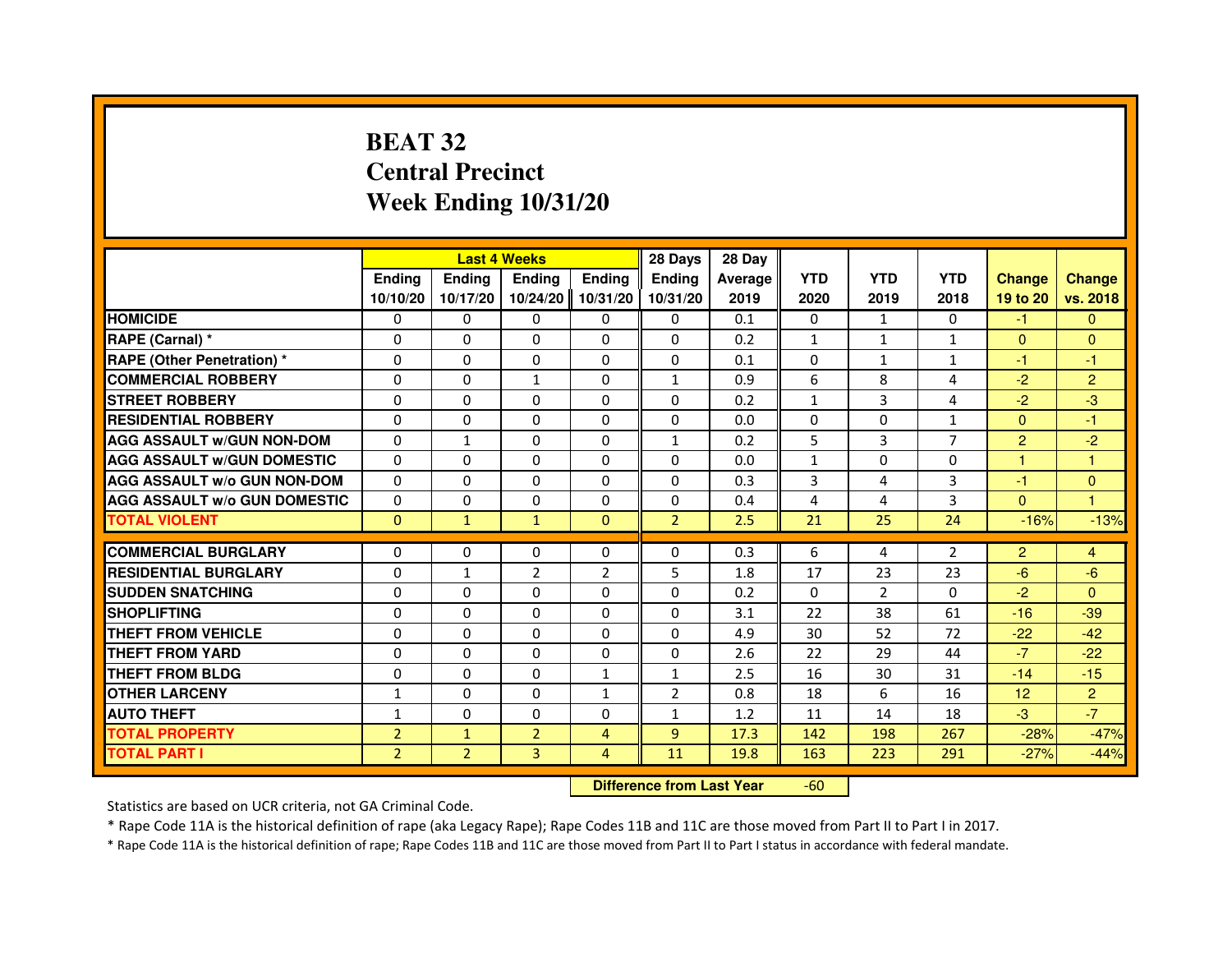# **BEAT 33 Central PrecinctWeek Ending 10/31/20**

|                                     |                | <b>Last 4 Weeks</b> |                |                   | 28 Days        | 28 Day  |                |                |                |                |                |
|-------------------------------------|----------------|---------------------|----------------|-------------------|----------------|---------|----------------|----------------|----------------|----------------|----------------|
|                                     | <b>Endina</b>  | Ending              | <b>Endina</b>  | <b>Ending</b>     | <b>Endina</b>  | Average | <b>YTD</b>     | <b>YTD</b>     | <b>YTD</b>     | <b>Change</b>  | <b>Change</b>  |
|                                     | 10/10/20       | 10/17/20            |                | 10/24/20 10/31/20 | 10/31/20       | 2019    | 2020           | 2019           | 2018           | 19 to 20       | vs. 2018       |
| <b>HOMICIDE</b>                     | 0              | 0                   | $\mathbf{0}$   | 0                 | 0              | 0.2     | $\mathbf{1}$   | $\overline{2}$ | 0              | -1.            |                |
| RAPE (Carnal) *                     | $\Omega$       | $\Omega$            | $\Omega$       | $\Omega$          | $\Omega$       | 0.0     | 2              | $\Omega$       | 3              | $\overline{2}$ | $-1$           |
| <b>RAPE (Other Penetration) *</b>   | 0              | $\Omega$            | 0              | $\Omega$          | $\Omega$       | 0.1     | $\Omega$       | $\mathbf{1}$   | $\mathbf{1}$   | $-1$           | $-1$           |
| <b>COMMERCIAL ROBBERY</b>           | 0              | 0                   | 0              | $\Omega$          | 0              | 0.3     | $\overline{2}$ | 3              | $\overline{2}$ | $-1$           | $\mathbf{0}$   |
| <b>STREET ROBBERY</b>               | $\mathbf{1}$   | $\mathbf{1}$        | 0              | $\mathbf{1}$      | 3              | 1.3     | 12             | 16             | 19             | $-4$           | $-7$           |
| <b>RESIDENTIAL ROBBERY</b>          | $\Omega$       | $\Omega$            | $\Omega$       | 0                 | $\Omega$       | 0.0     | $\Omega$       | $\Omega$       | $\Omega$       | $\Omega$       | $\Omega$       |
| <b>AGG ASSAULT W/GUN NON-DOM</b>    | $\Omega$       | $\mathbf 0$         | $\mathbf{1}$   | $\Omega$          | $\mathbf{1}$   | 1.0     | 9              | 10             | 9              | $-1$           | $\mathbf{0}$   |
| <b>AGG ASSAULT w/GUN DOMESTIC</b>   | $\Omega$       | $\Omega$            | $\Omega$       | $\Omega$          | $\Omega$       | 0.2     | $\mathbf{1}$   | 2              | $\Omega$       | $-1$           | $\overline{1}$ |
| <b>AGG ASSAULT W/o GUN NON-DOM</b>  | $\mathbf{1}$   | 0                   | $\Omega$       | 0                 | 1              | 0.9     | 8              | 10             | 6              | $-2$           | $\overline{2}$ |
| <b>AGG ASSAULT W/o GUN DOMESTIC</b> | $\overline{2}$ | $\mathbf{1}$        | 0              | $\Omega$          | 3              | 0.7     | 10             | 9              | $\mathbf{1}$   | -1             | 9              |
| <b>TOTAL VIOLENT</b>                | 4              | $\overline{2}$      | $\mathbf{1}$   | $\mathbf{1}$      | 8              | 4.7     | 45             | 53             | 41             | $-15%$         | 10%            |
| <b>COMMERCIAL BURGLARY</b>          | 0              | $\mathbf{1}$        | $\Omega$       | 0                 | $\mathbf{1}$   | 1.3     | 9              | 10             | 9              | $-1$           | $\Omega$       |
| <b>RESIDENTIAL BURGLARY</b>         | $\Omega$       | $\mathbf{1}$        | 0              | $\Omega$          | $\mathbf{1}$   | 1.8     | 14             | 24             | 17             | $-10$          | $-3$           |
| <b>SUDDEN SNATCHING</b>             | $\Omega$       | $\Omega$            | 0              | 0                 | 0              | 0.1     | $\overline{2}$ | $\mathbf{1}$   | 5              | 1              | $-3$           |
| <b>SHOPLIFTING</b>                  | 0              |                     | $\Omega$       | $\mathbf{1}$      | $\overline{2}$ | 7.9     | 27             | 92             | 54             | $-65$          | $-27$          |
| <b>THEFT FROM VEHICLE</b>           | $\mathbf{1}$   | 1<br>$\mathbf 0$    | $\Omega$       | $\overline{2}$    | 3              | 3.4     | 33             | 42             | 54             | $-9$           | $-21$          |
| <b>THEFT FROM YARD</b>              | $\Omega$       | $\Omega$            | $\mathbf{1}$   | $\mathbf{1}$      | $\mathfrak{p}$ | 3.6     | 41             | 46             | 41             | $-5$           | $\Omega$       |
| <b>THEFT FROM BLDG</b>              | 0              | 0                   | 0              | 0                 | 0              | 1.7     | 13             | 16             | 29             | $-3$           | $-16$          |
| <b>OTHER LARCENY</b>                | $\Omega$       | $\Omega$            | $\overline{2}$ | $\mathbf{1}$      | 3              | 2.0     | 11             | 25             | 6              | $-14$          | 5              |
| <b>AUTO THEFT</b>                   | 0              | 3                   | 0              | $\mathbf{1}$      | 4              | 1.4     | 18             | 15             | 36             | 3              | $-18$          |
| <b>TOTAL PROPERTY</b>               | $\mathbf{1}$   | 6                   | 3              | 6                 | 16             | 23.2    | 168            | 271            | 251            | $-38%$         | $-33%$         |
| <b>TOTAL PART I</b>                 | 5              | 8                   | $\overline{4}$ | $\overline{7}$    | 24             | 27.8    | 213            | 324            | 292            | $-34%$         |                |
|                                     |                |                     |                |                   |                |         |                |                |                |                | $-27%$         |

 **Difference from Last Year**-111

Statistics are based on UCR criteria, not GA Criminal Code.

\* Rape Code 11A is the historical definition of rape (aka Legacy Rape); Rape Codes 11B and 11C are those moved from Part II to Part I in 2017.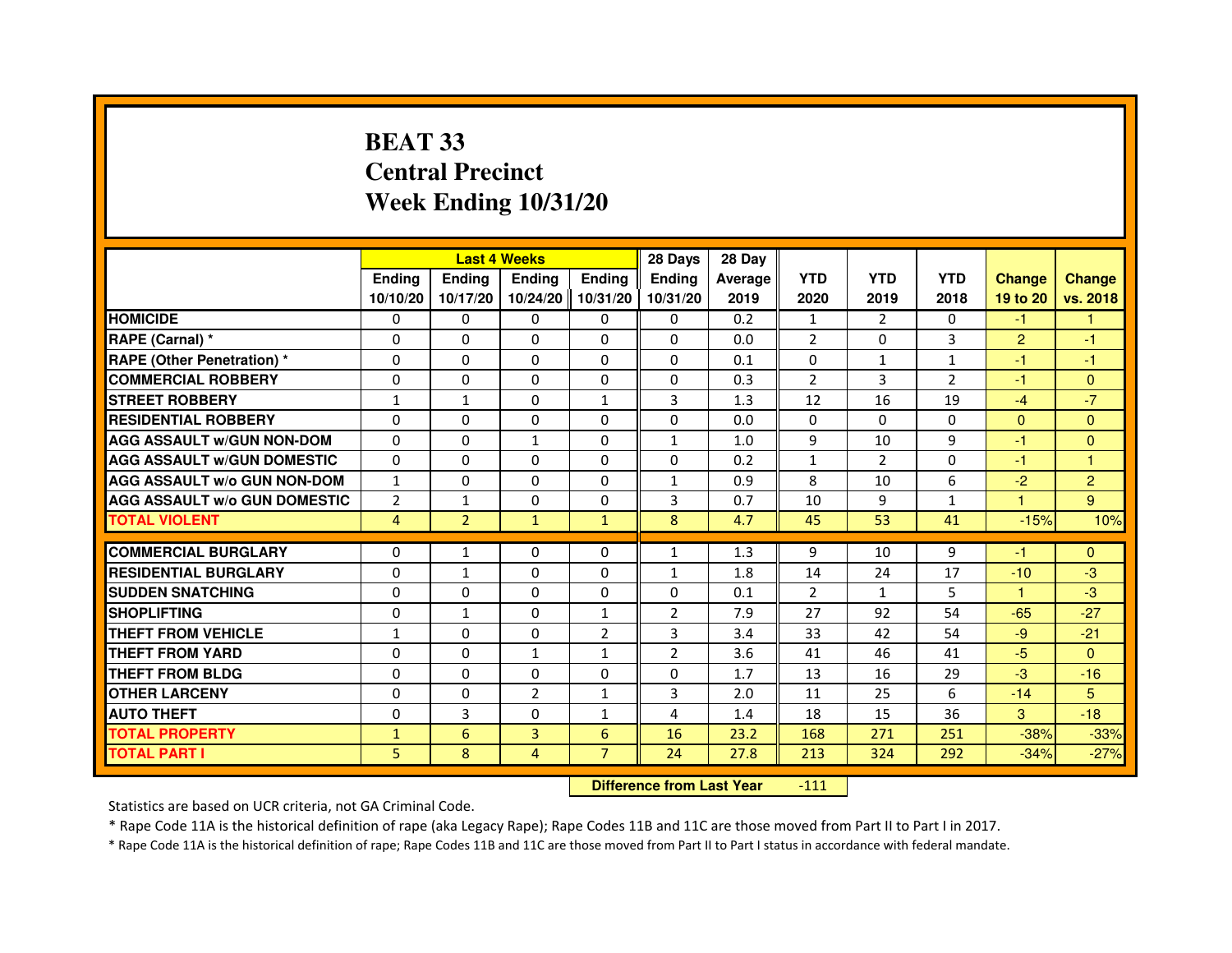# **BEAT 34 Central PrecinctWeek Ending 10/31/20**

|                                     |                | <b>Last 4 Weeks</b> |               |                | 28 Days        | 28 Day                           |              |                |                |                |                |
|-------------------------------------|----------------|---------------------|---------------|----------------|----------------|----------------------------------|--------------|----------------|----------------|----------------|----------------|
|                                     | <b>Ending</b>  | Ending              | <b>Ending</b> | <b>Ending</b>  | <b>Ending</b>  | Average                          | <b>YTD</b>   | <b>YTD</b>     | <b>YTD</b>     | <b>Change</b>  | <b>Change</b>  |
|                                     | 10/10/20       | 10/17/20            | 10/24/20      | 10/31/20       | 10/31/20       | 2019                             | 2020         | 2019           | 2018           | 19 to 20       | vs. 2018       |
| <b>HOMICIDE</b>                     | 0              | 0                   | 0             | 0              | 0              | 0.1                              | 3            | $\mathbf{1}$   | $\mathbf{1}$   | $\overline{2}$ | $\overline{2}$ |
| RAPE (Carnal) *                     | 0              | $\mathbf{0}$        | 0             | 0              | 0              | 0.2                              | 5            | 3              | $\mathbf{1}$   | $\overline{2}$ | 4              |
| <b>RAPE (Other Penetration) *</b>   | 0              | 0                   | 0             | $\mathbf{0}$   | $\Omega$       | 0.1                              | $\mathbf{1}$ | $\mathbf{1}$   | $\Omega$       | $\Omega$       | 1              |
| <b>COMMERCIAL ROBBERY</b>           | $\mathbf 0$    | 0                   | $\Omega$      | $\mathbf{0}$   | $\mathbf{0}$   | 0.0                              | $\mathbf{1}$ | $\Omega$       | $\Omega$       | $\mathbf{1}$   | $\mathbf{1}$   |
| <b>STREET ROBBERY</b>               | 0              | $\Omega$            | $\Omega$      | $\Omega$       | $\Omega$       | 0.9                              | 12           | 12             | 8              | $\Omega$       | $\overline{4}$ |
| <b>RESIDENTIAL ROBBERY</b>          | 0              | 0                   | 0             | 0              | $\Omega$       | 0.2                              | $\Omega$     | $\overline{2}$ | $\overline{2}$ | $-2$           | $-2$           |
| <b>AGG ASSAULT W/GUN NON-DOM</b>    | $\Omega$       | 3                   | $\mathbf{1}$  | $\Omega$       | 4              | 1.8                              | 22           | 17             | 14             | 5              | 8              |
| <b>AGG ASSAULT W/GUN DOMESTIC</b>   | $\Omega$       | $\Omega$            | $\Omega$      | $\Omega$       | $\Omega$       | 0.5                              | $\Omega$     | 5              | 3              | $-5$           | $-3$           |
| <b>AGG ASSAULT W/o GUN NON-DOM</b>  | $\Omega$       | $\Omega$            | $\Omega$      | $\Omega$       | $\Omega$       | 0.9                              | 11           | 11             | 11             | $\Omega$       | $\Omega$       |
| <b>AGG ASSAULT W/o GUN DOMESTIC</b> | $\Omega$       | 0                   | 0             | $\Omega$       | 0              | 1.6                              | 16           | 19             | 13             | $-3$           | 3              |
| <b>TOTAL VIOLENT</b>                | $\mathbf{0}$   | 3                   | $\mathbf{1}$  | $\mathbf{0}$   | $\overline{4}$ | 6.2                              | 71           | 71             | 53             | 0%             | 34%            |
| <b>COMMERCIAL BURGLARY</b>          | 0              | 0                   | 0             | 0              | 0              | 0.5                              | 4            | 4              | $\mathbf{1}$   | $\mathbf{0}$   | 3              |
| <b>RESIDENTIAL BURGLARY</b>         | 0              | 0                   | $\Omega$      | $\Omega$       | $\Omega$       | 3.2                              | 22           | 37             | 50             | $-15$          | $-28$          |
| <b>SUDDEN SNATCHING</b>             | 0              | $\Omega$            | $\Omega$      | $\Omega$       | $\Omega$       | 0.2                              | $\mathbf{1}$ | $\mathbf{1}$   | $\overline{2}$ | $\Omega$       | $-1$           |
| <b>SHOPLIFTING</b>                  | 0              | $\mathbf{0}$        | 0             | $\mathbf{0}$   | $\mathbf{0}$   | 1.2                              | 5            | 10             | 6              | $-5$           | $-1$           |
| THEFT FROM VEHICLE                  | 0              | 0                   | 0             | $\Omega$       | 0              | 2.3                              | 26           | 26             | 36             | $\Omega$       | $-10$          |
| <b>THEFT FROM YARD</b>              | $\Omega$       | 0                   | $\Omega$      | $\Omega$       | $\Omega$       | 2.3                              | 14           | 27             | 15             | $-13$          | $-1$           |
| <b>THEFT FROM BLDG</b>              | 0              | $\mathbf{1}$        | 0             | $\Omega$       | $\mathbf{1}$   | 1.4                              | 15           | 13             | 22             | $\overline{2}$ | $-7$           |
| <b>OTHER LARCENY</b>                | 1              | $\Omega$            | 0             | $\mathbf{1}$   | 2              | 0.3                              | 5            | 4              | $\mathbf{1}$   | 1.             | $\overline{4}$ |
| <b>AUTO THEFT</b>                   | $\overline{2}$ | $\overline{2}$      | $\Omega$      | $\mathbf{1}$   | 5              | 2.0                              | 22           | 23             | 28             | $-1$           | $-6$           |
| <b>TOTAL PROPERTY</b>               | 3              | 3                   | $\Omega$      | $\overline{2}$ | 8              | 13.3                             | 114          | 145            | 161            | $-21%$         | $-29%$         |
| <b>TOTAL PART I</b>                 | 3              | 6                   | $\mathbf{1}$  | $\overline{2}$ | 12             | 19.6                             | 185          | 216            | 214            | $-14%$         | $-14%$         |
|                                     |                |                     |               |                |                | <b>Difference from Last Year</b> | $-31$        |                |                |                |                |

 **Difference from Last Year**

Statistics are based on UCR criteria, not GA Criminal Code.

\* Rape Code 11A is the historical definition of rape (aka Legacy Rape); Rape Codes 11B and 11C are those moved from Part II to Part I in 2017.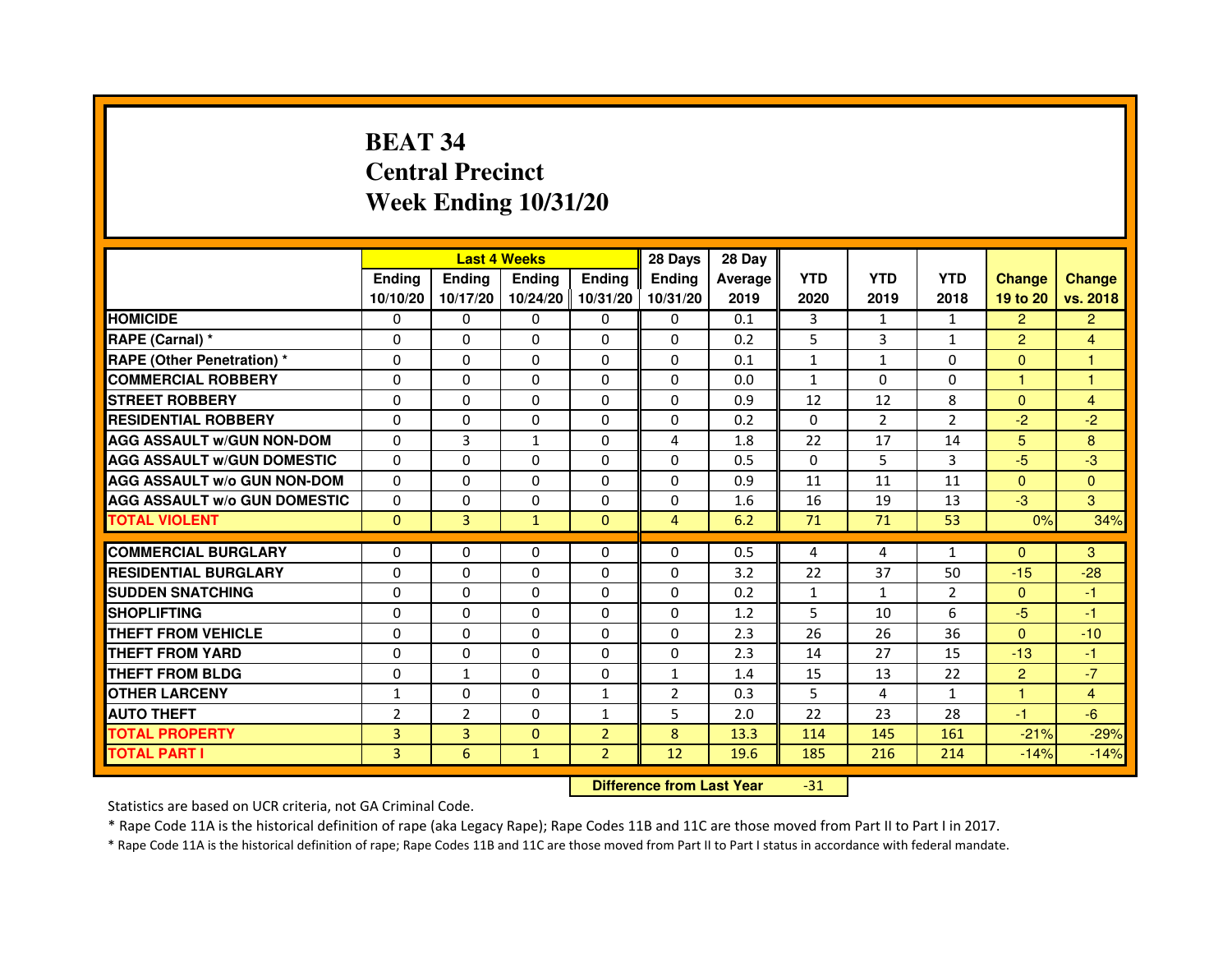# **BEAT 35 Central PrecinctWeek Ending 10/31/20**

|                                     |                | <b>Last 4 Weeks</b> |                |                   | 28 Days        | 28 Day  |                |                |                |                |                |
|-------------------------------------|----------------|---------------------|----------------|-------------------|----------------|---------|----------------|----------------|----------------|----------------|----------------|
|                                     | <b>Endina</b>  | <b>Endina</b>       | <b>Endina</b>  | <b>Ending</b>     | <b>Endina</b>  | Average | <b>YTD</b>     | <b>YTD</b>     | <b>YTD</b>     | <b>Change</b>  | <b>Change</b>  |
|                                     | 10/10/20       | 10/17/20            |                | 10/24/20 10/31/20 | 10/31/20       | 2019    | 2020           | 2019           | 2018           | 19 to 20       | vs. 2018       |
| <b>HOMICIDE</b>                     | 0              | 0                   | $\mathbf{0}$   | 0                 | 0              | 0.0     | 6              | 0              | 0              | 6              | 6              |
| RAPE (Carnal) *                     | $\Omega$       | $\Omega$            | $\Omega$       | $\Omega$          | $\Omega$       | 0.0     | 2              | $\Omega$       | $\overline{a}$ | $\overline{2}$ | $-2$           |
| RAPE (Other Penetration) *          | 0              | $\Omega$            | 0              | $\Omega$          | $\Omega$       | 0.0     | $\mathbf{1}$   | 0              | 3              | 1              | $-2$           |
| <b>COMMERCIAL ROBBERY</b>           | 0              | 0                   | 0              | 0                 | $\Omega$       | 0.2     | 3              | 1              | 1              | $\overline{2}$ | $\overline{2}$ |
| <b>STREET ROBBERY</b>               | 0              | 0                   | 0              | 0                 | 0              | 1.1     | 5              | 11             | 5              | $-6$           | $\Omega$       |
| <b>RESIDENTIAL ROBBERY</b>          | 0              | $\Omega$            | 0              | 0                 | $\Omega$       | 0.0     | $\mathbf{1}$   | $\Omega$       | $\Omega$       | 1              | 1              |
| <b>AGG ASSAULT W/GUN NON-DOM</b>    | $\mathbf{1}$   | 1                   | $\Omega$       | $\overline{2}$    | 4              | 2.2     | 17             | 25             | 20             | $-8$           | -3             |
| <b>AGG ASSAULT W/GUN DOMESTIC</b>   | $\Omega$       | 0                   | $\Omega$       | 0                 | $\Omega$       | 0.2     | 3              | $\overline{2}$ | 5              | 1              | $-2$           |
| <b>AGG ASSAULT W/o GUN NON-DOM</b>  | $\Omega$       | 0                   | $\Omega$       | $\mathbf{1}$      | $\mathbf{1}$   | 0.6     | 4              | 8              | 8              | $-4$           | $-4$           |
| <b>AGG ASSAULT W/o GUN DOMESTIC</b> | $\mathbf{1}$   | $\mathbf{1}$        | 1              | 1                 | 4              | 0.9     | 12             | 8              | 7              | $\overline{4}$ | 5              |
| <b>TOTAL VIOLENT</b>                | $\overline{2}$ | $\overline{2}$      | $\mathbf{1}$   | $\overline{4}$    | 9              | 5.2     | 54             | 55             | 53             | $-2%$          | 2%             |
|                                     |                |                     |                |                   |                |         |                |                |                |                |                |
| <b>COMMERCIAL BURGLARY</b>          | 0              | 0                   | $\Omega$       | 0                 | $\Omega$       | 1.2     | 6              | $\overline{7}$ | 5              | $-1$           | 1              |
| <b>RESIDENTIAL BURGLARY</b>         | 0              | $\Omega$            | 0              | $\Omega$          | $\Omega$       | 2.9     | 24             | 32             | 41             | $-8$           | $-17$          |
| <b>SUDDEN SNATCHING</b>             | 0              | 0                   | 0              | 0                 | 0              | 0.2     | $\Omega$       | $\mathbf{1}$   | $\mathfrak{p}$ | $-1$           | $-2$           |
| <b>SHOPLIFTING</b>                  | $\Omega$       | 0                   | $\overline{2}$ | $\overline{2}$    | 4              | 2.4     | 27             | 26             | 24             | $\mathbf{1}$   | 3              |
| <b>THEFT FROM VEHICLE</b>           | $\overline{2}$ | $\Omega$            | $\Omega$       | $\Omega$          | $\overline{2}$ | 6.5     | 36             | 74             | 38             | $-38$          | $-2$           |
| <b>THEFT FROM YARD</b>              | 1              | $\Omega$            | $\Omega$       | $\Omega$          | $\mathbf{1}$   | 1.4     | $\overline{4}$ | 14             | 23             | $-10$          | $-19$          |
| THEFT FROM BLDG                     | 0              | 0                   | 1              | 0                 | $\mathbf{1}$   | 1.8     | 12             | 21             | 16             | $-9$           | $-4$           |
| <b>OTHER LARCENY</b>                | 0              | 0                   | $\Omega$       | 0                 | $\Omega$       | 1.2     | 3              | 13             | 6              | $-10$          | $-3$           |
| <b>AUTO THEFT</b>                   | 0              | 1                   | $\overline{2}$ | $\mathbf{1}$      | 4              | 2.1     | 29             | 20             | 40             | $9^{\circ}$    | $-11$          |
| <b>TOTAL PROPERTY</b>               | 3              | $\mathbf{1}$        | 5              | 3                 | 12             | 19.7    | 141            | 208            | 195            | $-32%$         | $-28%$         |
| <b>TOTAL PART I</b>                 | 5              | 3                   | 6              | $\overline{7}$    | 21             | 24.9    | 195            | 263            | 248            | $-26%$         | $-21%$         |

 **Difference from Last Year**-68

Statistics are based on UCR criteria, not GA Criminal Code.

\* Rape Code 11A is the historical definition of rape (aka Legacy Rape); Rape Codes 11B and 11C are those moved from Part II to Part I in 2017.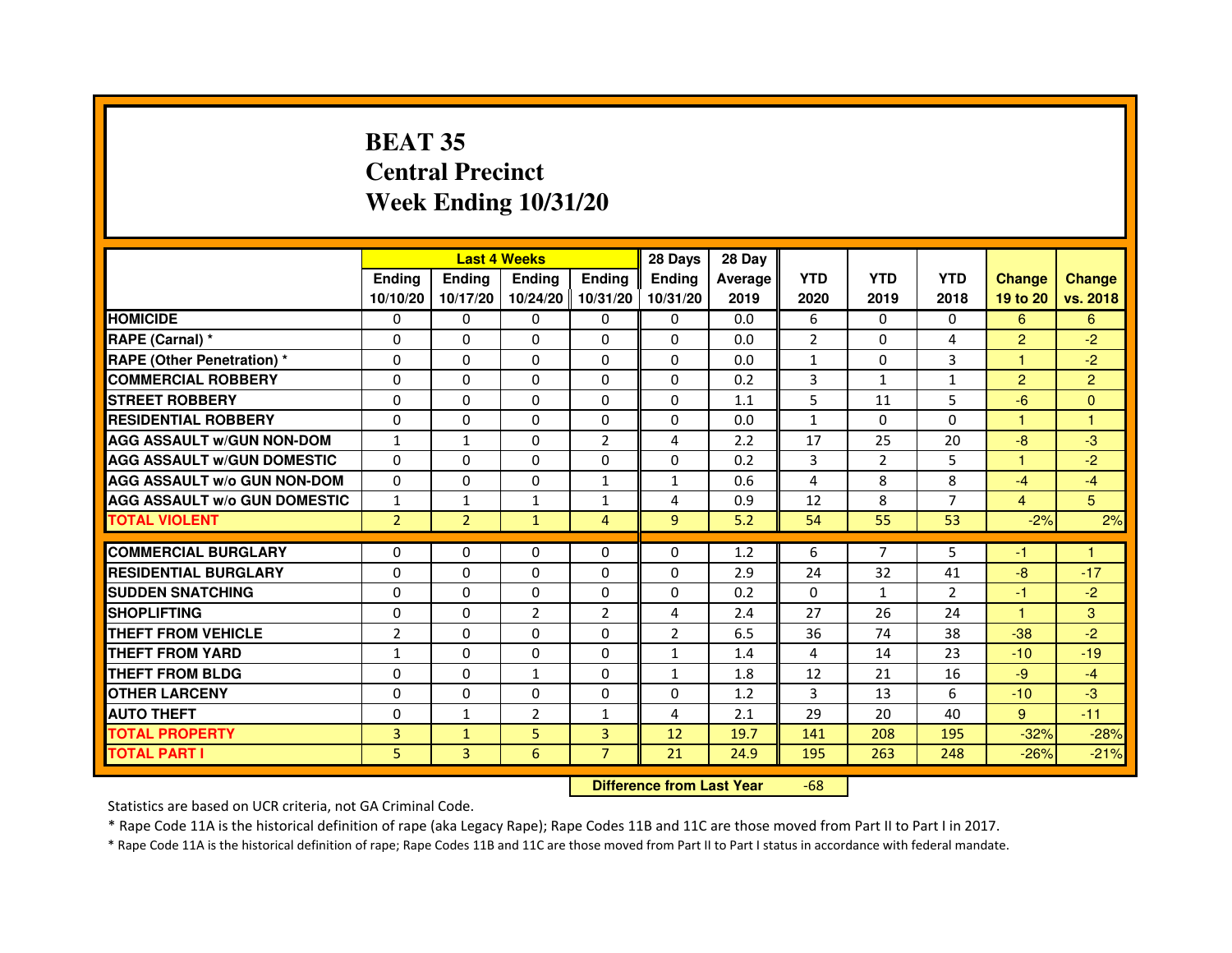#### **BEAT 36 Central PrecinctWeek Ending 10/31/20**

|                                     |                | <b>Last 4 Weeks</b> |                   |                | 28 Days        | 28 Day                           |                |                |                |                |                      |
|-------------------------------------|----------------|---------------------|-------------------|----------------|----------------|----------------------------------|----------------|----------------|----------------|----------------|----------------------|
|                                     | Ending         | Ending              | Ending            | Ending         | Ending         | Average                          | <b>YTD</b>     | <b>YTD</b>     | <b>YTD</b>     | <b>Change</b>  | <b>Change</b>        |
|                                     | 10/10/20       | 10/17/20            | 10/24/20 10/31/20 |                | 10/31/20       | 2019                             | 2020           | 2019           | 2018           | 19 to 20       | vs. 2018             |
| <b>HOMICIDE</b>                     | 0              | $\Omega$            | 0                 | $\mathbf{0}$   | $\mathbf{0}$   | 0.0                              | $\mathbf{1}$   | $\Omega$       | $\mathbf{0}$   | 1              |                      |
| RAPE (Carnal) *                     | 0              | $\Omega$            | $\Omega$          | $\Omega$       | $\Omega$       | 0.2                              | 5              | $\overline{2}$ | $\overline{2}$ | $\mathcal{S}$  | $\overline{3}$       |
| <b>RAPE (Other Penetration) *</b>   | $\Omega$       | $\mathbf 0$         | $\Omega$          | $\Omega$       | $\Omega$       | 0.0                              | $\Omega$       | $\Omega$       | $\Omega$       | $\Omega$       | $\Omega$             |
| <b>COMMERCIAL ROBBERY</b>           | $\Omega$       | $\Omega$            | $\Omega$          | $\Omega$       | $\Omega$       | 0.2                              | $\Omega$       | 3              | $\Omega$       | $-3$           | $\Omega$             |
| <b>STREET ROBBERY</b>               | $\Omega$       | $\Omega$            | $\Omega$          | $\Omega$       | $\Omega$       | 0.6                              | $\overline{2}$ | 6              | 4              | $-4$           | $-2$                 |
| <b>RESIDENTIAL ROBBERY</b>          | $\Omega$       | 0                   | $\mathbf 0$       | 0              | 0              | 0.1                              | 4              | $\mathbf{1}$   | 5              | 3              | -1                   |
| <b>AGG ASSAULT w/GUN NON-DOM</b>    | $\mathbf{1}$   | 0                   | $\Omega$          | $\Omega$       | $\mathbf{1}$   | 0.8                              | 3              | 9              | 6              | $-6$           | $-3$                 |
| <b>AGG ASSAULT W/GUN DOMESTIC</b>   | $\Omega$       | $\Omega$            | $\Omega$          | $\Omega$       | 0              | 0.2                              | $\mathbf{1}$   | $\overline{2}$ | $\mathbf{1}$   | $-1$           | $\Omega$             |
| <b>AGG ASSAULT w/o GUN NON-DOM</b>  | $\Omega$       | 0                   | 0                 | 0              | 0              | 0.5                              | 4              | 3              | 3              | 1              | 1                    |
| <b>AGG ASSAULT w/o GUN DOMESTIC</b> | $\Omega$       | $\mathbf 0$         | $\Omega$          | 0              | 0              | 0.3                              | 12             | 3              | 4              | 9              | 8                    |
| <b>TOTAL VIOLENT</b>                | $\mathbf{1}$   | $\mathbf{0}$        | $\mathbf{0}$      | $\mathbf{0}$   | $\mathbf{1}$   | 2.9                              | 32             | 29             | 25             | 10%            | 28%                  |
| <b>COMMERCIAL BURGLARY</b>          | $\Omega$       | 0                   | 0                 | 0              | 0              | 1.1                              | 6              | 10             | 6              | $-4$           | $\Omega$             |
| <b>RESIDENTIAL BURGLARY</b>         | 0              | $\mathbf 0$         | 0                 | 0              | 0              | 2.3                              | 12             | 26             | 18             | $-14$          | $-6$                 |
| <b>SUDDEN SNATCHING</b>             | $\Omega$       | $\Omega$            | $\Omega$          | $\Omega$       | $\Omega$       | 0.1                              | $\overline{2}$ | $\mathbf{1}$   | $\mathbf{1}$   | 1              | $\blacktriangleleft$ |
| <b>SHOPLIFTING</b>                  | 0              | $\mathbf{1}$        | 0                 | 4              | 5              | 3.7                              | 46             | 42             | 38             | $\overline{4}$ | 8                    |
| THEFT FROM VEHICLE                  | 0              | $\Omega$            | 1                 | 0              | $\mathbf{1}$   | 3.3                              | 30             | 41             | 34             | $-11$          | $-4$                 |
| <b>THEFT FROM YARD</b>              | $\overline{2}$ | $\Omega$            | $\Omega$          | $\Omega$       | $\overline{2}$ | 0.7                              | 15             | 6              | 11             | 9              | $\overline{4}$       |
| <b>THEFT FROM BLDG</b>              | $\mathbf{1}$   | $\Omega$            | 0                 | 0              | $\mathbf{1}$   | 1.5                              | 16             | 19             | 21             | $-3$           | $-5$                 |
| <b>OTHER LARCENY</b>                | 0              | $\Omega$            | $\Omega$          | 0              | $\Omega$       | 0.3                              | 3              | 3              | $\mathbf{1}$   | $\Omega$       | $\overline{2}$       |
| <b>AUTO THEFT</b>                   | $\mathbf{1}$   | 0                   | 0                 | $\overline{2}$ | 3              | 1.8                              | 27             | 18             | 15             | 9              | 12                   |
| <b>TOTAL PROPERTY</b>               | 4              | $\mathbf{1}$        | $\mathbf{1}$      | 6              | 12             | 14.8                             | 157            | 166            | 145            | $-5%$          | 8%                   |
| <b>TOTAL PART I</b>                 | 5              | $\mathbf{1}$        | $\mathbf{1}$      | 6              | 13             | 17.7                             | 189            | 195            | 170            | $-3%$          | 11%                  |
|                                     |                |                     |                   |                |                | <b>Difference from Last Year</b> | $-6$           |                |                |                |                      |

 **Difference from Last Year**

Statistics are based on UCR criteria, not GA Criminal Code.

\* Rape Code 11A is the historical definition of rape (aka Legacy Rape); Rape Codes 11B and 11C are those moved from Part II to Part I in 2017.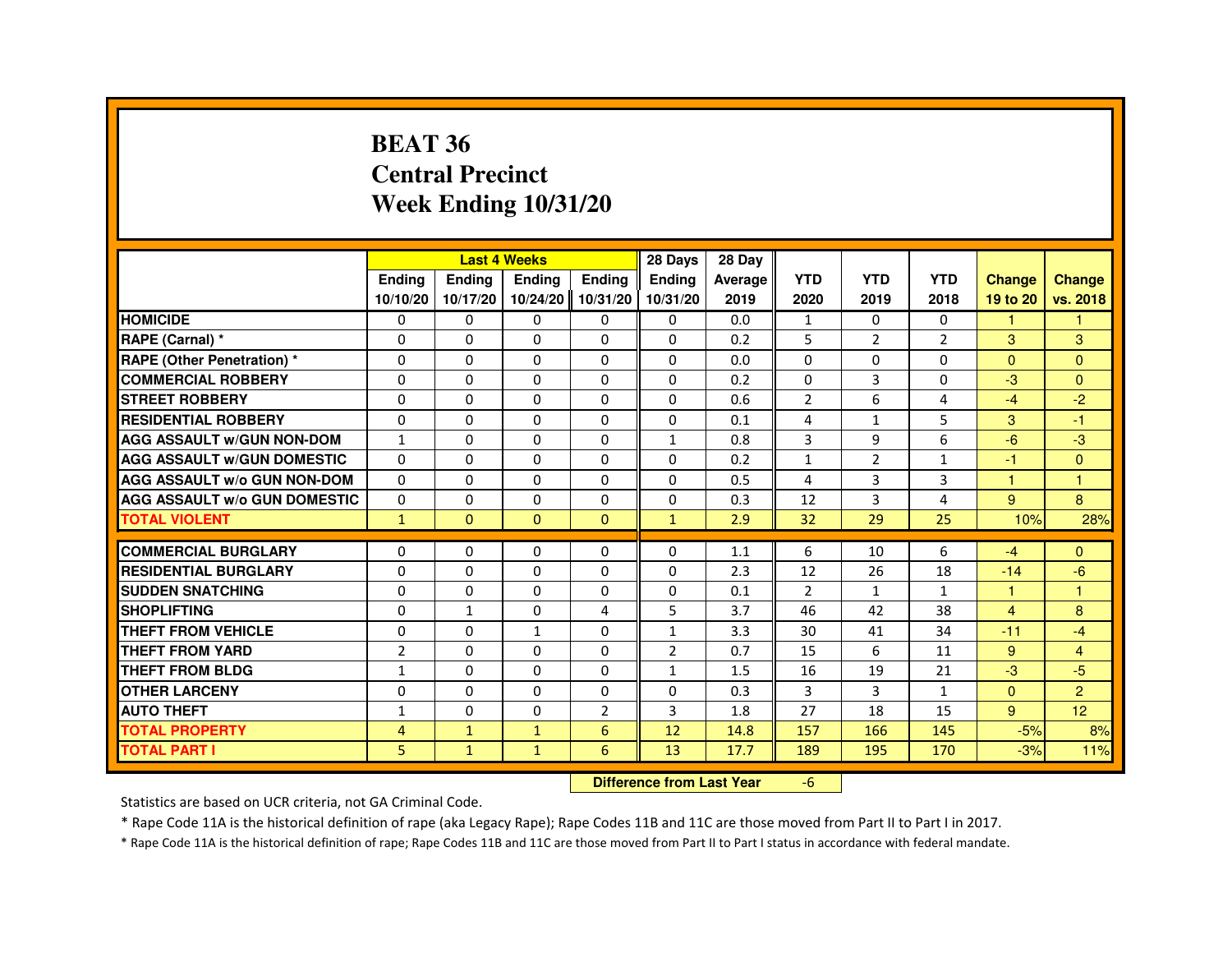# **BEAT 41 South PrecinctWeek Ending 10/31/20**

|                                     |                |                | <b>Last 4 Weeks</b>              |                | 28 Days       | 28 Day  |                |                |                |                |                |
|-------------------------------------|----------------|----------------|----------------------------------|----------------|---------------|---------|----------------|----------------|----------------|----------------|----------------|
|                                     | <b>Ending</b>  | <b>Endina</b>  | <b>Ending</b>                    | <b>Ending</b>  | <b>Endina</b> | Average | <b>YTD</b>     | <b>YTD</b>     | <b>YTD</b>     | <b>Change</b>  | <b>Change</b>  |
|                                     | 10/10/20       | 10/17/20       | 10/24/20                         | 10/31/20       | 10/31/20      | 2019    | 2020           | 2019           | 2018           | 19 to 20       | vs. 2018       |
| <b>HOMICIDE</b>                     | 0              | $\mathbf{0}$   | $\mathbf{0}$                     | $\mathbf{0}$   | $\Omega$      | 0.1     | 0              | $\mathbf{1}$   | $\Omega$       | $-1$           | $\mathbf{0}$   |
| RAPE (Carnal) *                     | 0              | 0              | 0                                | $\mathbf{0}$   | 0             | 0.2     | 1              | 3              | $\mathbf{1}$   | $-2$           | $\Omega$       |
| <b>RAPE (Other Penetration) *</b>   | 0              | 0              | $\Omega$                         | 0              | 0             | 0.0     | $\Omega$       | $\Omega$       | $\mathbf{1}$   | $\mathbf{0}$   | $-1$           |
| <b>COMMERCIAL ROBBERY</b>           | $\Omega$       | $\Omega$       | $\Omega$                         | $\mathbf{1}$   | $\mathbf{1}$  | 0.6     | $\overline{2}$ | 6              | $\mathbf{1}$   | $-4$           | $\mathbf{1}$   |
| <b>STREET ROBBERY</b>               | 0              | 0              | 0                                | 0              | 0             | 0.9     | 6              | 10             | 4              | $-4$           | $\overline{2}$ |
| <b>RESIDENTIAL ROBBERY</b>          | $\Omega$       | $\Omega$       | 0                                | $\Omega$       | 0             | 0.1     | $\mathbf{1}$   | $\mathbf{1}$   | $\mathbf{1}$   | $\Omega$       | $\Omega$       |
| <b>AGG ASSAULT w/GUN NON-DOM</b>    | $\Omega$       | $\Omega$       | $\mathbf{1}$                     | $\Omega$       | $\mathbf{1}$  | 0.2     | 5              | $\overline{2}$ | $\Omega$       | 3              | 5              |
| <b>AGG ASSAULT W/GUN DOMESTIC</b>   | $\Omega$       | $\Omega$       | $\Omega$                         | $\Omega$       | $\Omega$      | 0.1     | $\mathbf{1}$   | $\mathbf{1}$   | $\Omega$       | $\Omega$       | $\mathbf{1}$   |
| <b>AGG ASSAULT w/o GUN NON-DOM</b>  | 0              | 0              | 0                                | 0              | 0             | 0.3     | 4              | 3              | $\overline{2}$ | $\mathbf{1}$   | $\overline{c}$ |
| <b>AGG ASSAULT w/o GUN DOMESTIC</b> | $\Omega$       | $\Omega$       | 1                                | $\Omega$       | 1             | 0.5     | 6              | 6              | $\mathbf{1}$   | $\Omega$       | 5              |
| <b>TOTAL VIOLENT</b>                | $\mathbf{0}$   | $\overline{0}$ | $\overline{2}$                   | $\mathbf{1}$   | 3             | 3.0     | 26             | 33             | 11             | $-21%$         | 136%           |
| <b>COMMERCIAL BURGLARY</b>          | 0              | 0              | 0                                | $\mathbf{0}$   | 0             | 1.1     | 6              | 12             | 10             | $-6$           | $-4$           |
| <b>RESIDENTIAL BURGLARY</b>         | 0              | $\mathbf{1}$   | $\Omega$                         | $\Omega$       | 1             | 0.8     | 8              | 8              | 12             | $\overline{0}$ | $-4$           |
| <b>SUDDEN SNATCHING</b>             | $\Omega$       | $\Omega$       | $\Omega$                         | $\Omega$       | $\Omega$      | 0.2     | $\mathbf{1}$   | $\overline{2}$ | 3              | $-1$           | $-2$           |
| <b>SHOPLIFTING</b>                  | $\overline{2}$ | 0              | 0                                | 1              | 3             | 1.8     | 10             | 23             | 18             | $-13$          | $-8$           |
| THEFT FROM VEHICLE                  | $\mathbf{1}$   | $\Omega$       | $\mathbf{1}$                     | $\mathbf{1}$   | 3             | 5.4     | 34             | 63             | 39             | $-29$          | $-5$           |
| <b>THEFT FROM YARD</b>              | 0              | $\Omega$       | $\Omega$                         | $\Omega$       | $\Omega$      | 0.9     | 9              | 9              | 15             | $\mathbf{0}$   | $-6$           |
| <b>THEFT FROM BLDG</b>              | $\Omega$       | $\mathbf{1}$   | $\Omega$                         | $\overline{2}$ | 3             | 3.3     | 25             | 37             | 20             | $-12$          | 5              |
| <b>OTHER LARCENY</b>                | 0              | $\Omega$       | 0                                | 0              | 0             | 0.3     | 4              | 4              | 3              | $\mathbf{0}$   | 1              |
| <b>AUTO THEFT</b>                   | 0              | 0              | 0                                | 0              | $\Omega$      | 1.5     | 16             | 17             | 10             | $-1$           | 6              |
| <b>TOTAL PROPERTY</b>               | $\overline{3}$ | $\overline{2}$ | $\mathbf{1}$                     | $\overline{4}$ | 10            | 15.3    | 113            | 175            | 130            | $-35%$         | $-13%$         |
| <b>TOTAL PART I</b>                 | $\overline{3}$ | $\overline{2}$ | 3                                | 5              | 13            | 18.3    | 139            | 208            | 141            | $-33%$         | $-1%$          |
|                                     |                |                | <b>Difference from Last Year</b> |                | $-69$         |         |                |                |                |                |                |

 **Difference from Last Year**

Statistics are based on UCR criteria, not GA Criminal Code.

\* Rape Code 11A is the historical definition of rape (aka Legacy Rape); Rape Codes 11B and 11C are those moved from Part II to Part I in 2017.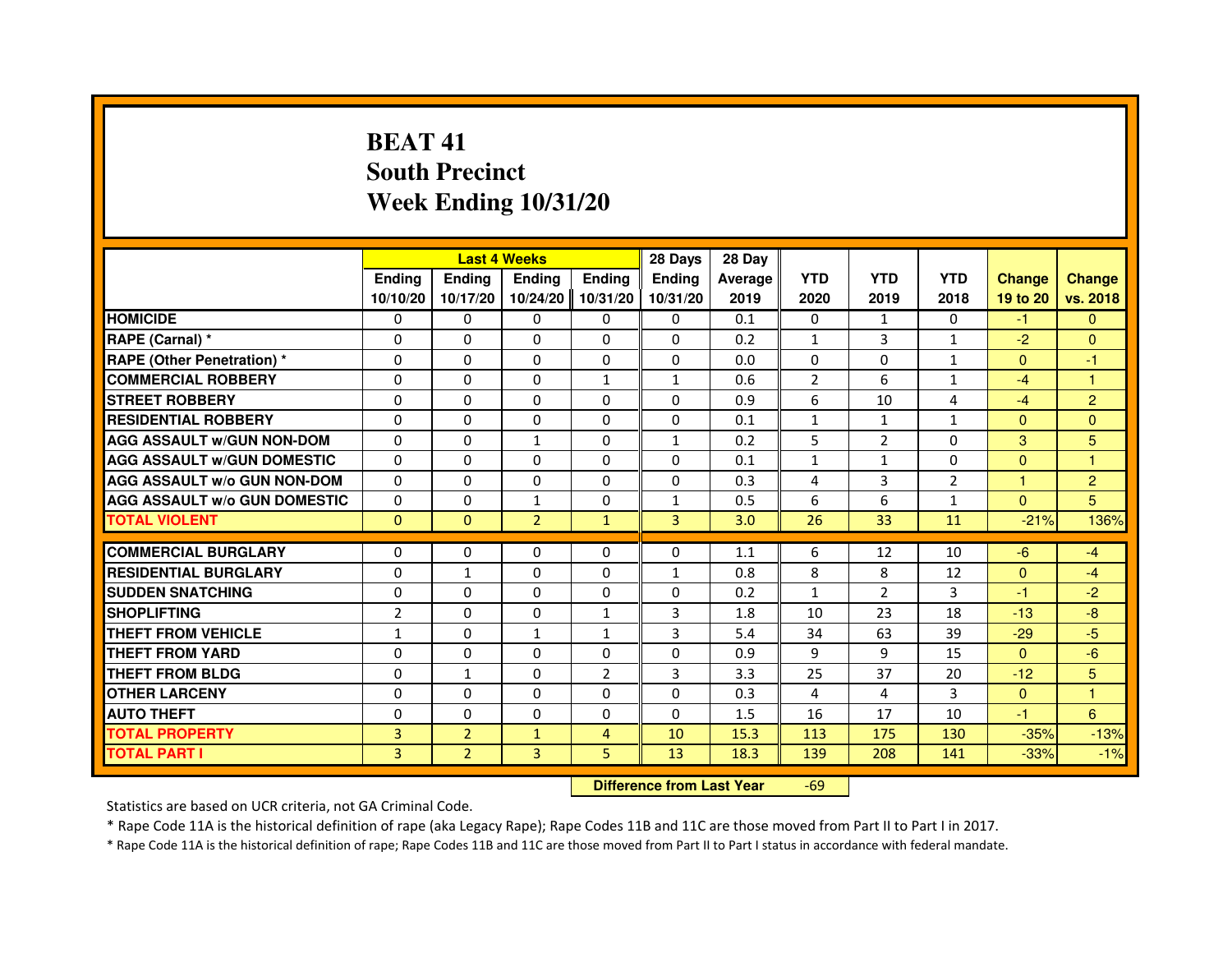# **BEAT 42 South PrecinctWeek Ending 10/31/20**

|                                     |                | <b>Last 4 Weeks</b> |              |                | 28 Days                          | 28 Day  |                |                |                |                |                |
|-------------------------------------|----------------|---------------------|--------------|----------------|----------------------------------|---------|----------------|----------------|----------------|----------------|----------------|
|                                     | <b>Ending</b>  | <b>Ending</b>       | Ending       | <b>Ending</b>  | Ending                           | Average | <b>YTD</b>     | <b>YTD</b>     | <b>YTD</b>     | <b>Change</b>  | <b>Change</b>  |
|                                     | 10/10/20       | 10/17/20            | 10/24/20     | 10/31/20       | 10/31/20                         | 2019    | 2020           | 2019           | 2018           | 19 to 20       | vs. 2018       |
| <b>HOMICIDE</b>                     | 0              | $\Omega$            | $\Omega$     | 0              | 0                                | 0.1     | 0              | $\Omega$       | $\Omega$       | $\Omega$       | $\Omega$       |
| RAPE (Carnal) *                     | 0              | $\mathbf{0}$        | 0            | 0              | 0                                | 0.2     | 3              | 2              | $\mathbf{1}$   | 1              | $\overline{c}$ |
| RAPE (Other Penetration) *          | $\Omega$       | 0                   | $\Omega$     | $\Omega$       | $\Omega$                         | 0.1     | $\mathbf{1}$   | $\mathbf{1}$   | 3              | $\mathbf{0}$   | $-2$           |
| <b>COMMERCIAL ROBBERY</b>           | $\Omega$       | $\Omega$            | $\Omega$     | $\Omega$       | $\Omega$                         | 0.2     | 6              | $\overline{3}$ | $\mathbf{1}$   | 3              | 5              |
| <b>STREET ROBBERY</b>               | $\Omega$       | $\Omega$            | $\Omega$     | $\Omega$       | $\Omega$                         | 0.4     | $\overline{2}$ | 4              | 5              | $-2$           | $-3$           |
| <b>RESIDENTIAL ROBBERY</b>          | 0              | 0                   | 0            | 0              | 0                                | 0.1     | 2              | $\mathbf{1}$   | 0              | $\mathbf{1}$   | $\overline{2}$ |
| <b>AGG ASSAULT w/GUN NON-DOM</b>    | $\Omega$       | $\Omega$            | $\Omega$     | $\Omega$       | $\Omega$                         | 0.4     | 4              | 5              | 0              | $-1$           | $\overline{4}$ |
| <b>AGG ASSAULT W/GUN DOMESTIC</b>   | $\Omega$       | $\Omega$            | $\Omega$     | $\Omega$       | $\Omega$                         | 0.1     | $\Omega$       | $\mathbf{1}$   | $\overline{2}$ | $-1$           | $-2$           |
| <b>AGG ASSAULT W/o GUN NON-DOM</b>  | $\Omega$       | $\Omega$            | $\Omega$     | $\Omega$       | $\Omega$                         | 0.2     | $\overline{7}$ | 3              | 8              | $\overline{4}$ | $-1$           |
| <b>AGG ASSAULT w/o GUN DOMESTIC</b> | $\Omega$       | $\Omega$            | 0            | $\Omega$       | $\Omega$                         | 0.3     | $\overline{2}$ | $\overline{3}$ | $\mathbf{1}$   | $-1$           | 1              |
| <b>TOTAL VIOLENT</b>                | $\mathbf 0$    | $\mathbf{0}$        | $\mathbf{0}$ | $\mathbf{0}$   | $\mathbf{0}$                     | 2.1     | 27             | 23             | 21             | 17%            | 29%            |
| <b>COMMERCIAL BURGLARY</b>          | 1              | 0                   | 0            | 0              | $\mathbf{1}$                     | 0.9     | 9              | 9              | 11             | $\Omega$       | $-2$           |
| <b>RESIDENTIAL BURGLARY</b>         | 0              | $\Omega$            | $\mathbf{1}$ | $\Omega$       | $\mathbf{1}$                     | 0.8     | 3              | 9              | 6              | $-6$           | $-3$           |
| <b>SUDDEN SNATCHING</b>             | 0              | $\mathbf{1}$        | $\Omega$     | $\Omega$       | $\mathbf{1}$                     | 0.2     | $\overline{2}$ | $\mathcal{P}$  | $\mathcal{P}$  | $\Omega$       | $\Omega$       |
| <b>SHOPLIFTING</b>                  | 4              | 3                   | 3            | 5              | 15                               | 18.6    | 130            | 210            | 280            | $-80$          | $-150$         |
| <b>THEFT FROM VEHICLE</b>           | $\overline{2}$ | 0                   | 0            | $\Omega$       | $\overline{2}$                   | 3.2     | 46             | 39             | 43             | $\overline{7}$ | 3              |
| <b>THEFT FROM YARD</b>              | $\Omega$       | $\mathbf{1}$        | $\mathbf{1}$ | $\Omega$       | $\overline{2}$                   | 0.7     | 15             | 6              | 12             | 9              | 3              |
| <b>THEFT FROM BLDG</b>              | $\Omega$       | $\Omega$            | $\Omega$     | $\overline{2}$ | $\overline{2}$                   | 2.3     | 24             | 24             | 19             | $\Omega$       | 5              |
| <b>OTHER LARCENY</b>                | 0              | $\Omega$            | $\mathbf{0}$ | 0              | 0                                | 0.8     | 5              | 8              | $\mathbf{1}$   | $-3$           | $\overline{4}$ |
| <b>AUTO THEFT</b>                   | $\Omega$       | $\mathbf{1}$        | $\Omega$     | $\Omega$       | $\mathbf{1}$                     | 2.0     | 21             | 21             | 17             | $\Omega$       | $\overline{4}$ |
| <b>TOTAL PROPERTY</b>               | $\overline{7}$ | 6                   | 5            | $\overline{7}$ | 25                               | 29.5    | 255            | 328            | 391            | $-22%$         | $-35%$         |
| <b>TOTAL PART I</b>                 | $\overline{7}$ | 6                   | 5            | $\overline{7}$ | 25                               | 31.5    | 282            | 351            | 412            | $-20%$         | $-32%$         |
|                                     |                |                     |              |                | <b>Difference from Last Year</b> |         | $-69$          |                |                |                |                |

 **Difference from Last Year**

Statistics are based on UCR criteria, not GA Criminal Code.

\* Rape Code 11A is the historical definition of rape (aka Legacy Rape); Rape Codes 11B and 11C are those moved from Part II to Part I in 2017.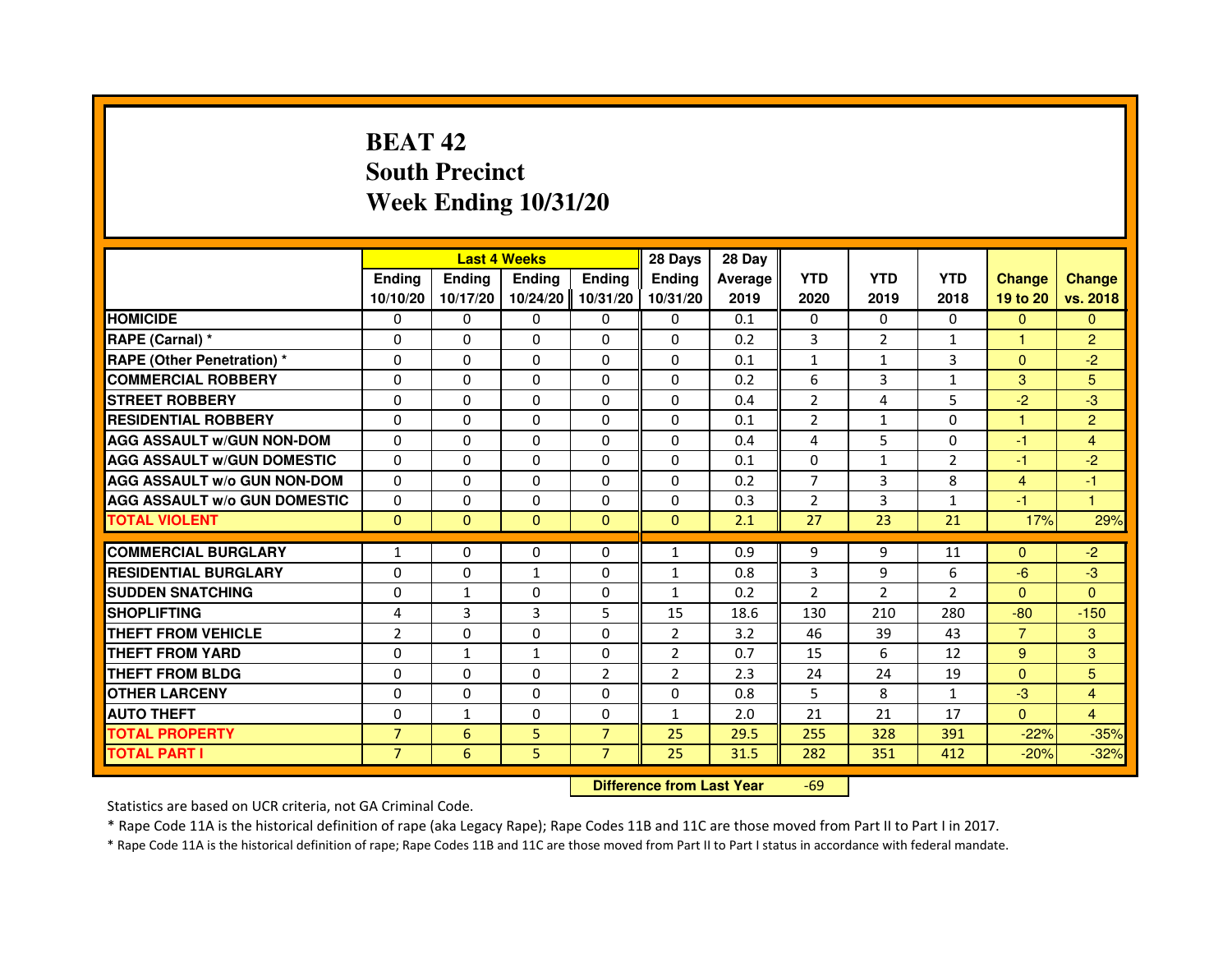# **BEAT 43 South PrecinctWeek Ending 10/31/20**

|                                     |                | <b>Last 4 Weeks</b> |                |                     | 28 Days        | 28 Day  |                |                |                |                |                |
|-------------------------------------|----------------|---------------------|----------------|---------------------|----------------|---------|----------------|----------------|----------------|----------------|----------------|
|                                     | <b>Endina</b>  | Ending              | <b>Endina</b>  | <b>Ending</b>       | <b>Endina</b>  | Average | <b>YTD</b>     | <b>YTD</b>     | <b>YTD</b>     | <b>Change</b>  | <b>Change</b>  |
|                                     | 10/10/20       | 10/17/20            |                | 10/24/20   10/31/20 | 10/31/20       | 2019    | 2020           | 2019           | 2018           | 19 to 20       | vs. 2018       |
| <b>HOMICIDE</b>                     | 0              | 0                   | 0              | 0                   | 0              | 0.2     | $\mathbf{0}$   | $\mathbf{1}$   | $\mathbf{1}$   | -1             | -1             |
| RAPE (Carnal) *                     | $\Omega$       | $\Omega$            | $\Omega$       | $\Omega$            | $\Omega$       | 0.2     | $\overline{2}$ | 2              | $\overline{2}$ | $\Omega$       | $\Omega$       |
| <b>RAPE (Other Penetration) *</b>   | 0              | 0                   | $\Omega$       | $\Omega$            | $\Omega$       | 0.1     | $\mathbf{1}$   | $\mathbf{1}$   | $\Omega$       | $\Omega$       | 1              |
| <b>COMMERCIAL ROBBERY</b>           | 0              | 0                   | 0              | $\mathbf{1}$        | $\mathbf{1}$   | 0.3     | 9              | 3              | $\overline{2}$ | 6              | $\overline{7}$ |
| <b>STREET ROBBERY</b>               | 0              | $\Omega$            | 0              | $\Omega$            | $\Omega$       | 0.7     | 3              | 5              | 7              | $-2$           | $-4$           |
| <b>RESIDENTIAL ROBBERY</b>          | 0              | $\Omega$            | 0              | $\Omega$            | 0              | 0.1     | 0              | $\mathbf{1}$   | $\overline{4}$ | $-1$           | $-4$           |
| <b>AGG ASSAULT w/GUN ON-DOM</b>     | $\Omega$       | $\mathbf 0$         | $\Omega$       | $\Omega$            | $\Omega$       | 0.6     | 16             | 8              | 3              | 8              | 13             |
| <b>AGG ASSAULT W/GUN DOMESTIC</b>   | $\Omega$       | $\Omega$            | 0              | 0                   | $\Omega$       | 0.2     | 3              | $\overline{2}$ | $\mathbf{1}$   | 1              | $\overline{2}$ |
| <b>AGG ASSAULT W/o GUN NON-DOM</b>  | $\Omega$       | 0                   | $\Omega$       | 0                   | $\Omega$       | 0.6     | 5              | 8              | 6              | $-3$           | $-1$           |
| <b>AGG ASSAULT W/o GUN DOMESTIC</b> | $\Omega$       | 0                   | 0              | $\mathbf{1}$        | 1              | 0.6     | 13             | 7              | $\overline{2}$ | 6              | 11             |
| <b>TOTAL VIOLENT</b>                | $\Omega$       | $\Omega$            | $\Omega$       | $\overline{2}$      | $\overline{2}$ | 3.5     | 52             | 38             | 28             | 37%            | 86%            |
|                                     |                |                     |                |                     |                |         |                |                |                |                |                |
| <b>COMMERCIAL BURGLARY</b>          | 0              | 0                   | $\Omega$       | $\mathbf{1}$        | $\mathbf{1}$   | 1.2     | 8              | 12             | 15             | $-4$           | $-7$           |
| <b>RESIDENTIAL BURGLARY</b>         | 0              | $\Omega$            | 0              | $\mathbf{0}$        | $\Omega$       | 2.1     | 18             | 24             | 30             | $-6$           | $-12$          |
| <b>SUDDEN SNATCHING</b>             | 0              | 0                   | $\Omega$       | $\Omega$            | $\Omega$       | 0.2     | $\overline{2}$ | $\overline{2}$ | 4              | $\Omega$       | $-2$           |
| <b>SHOPLIFTING</b>                  | $\mathbf 0$    | 0                   | $\Omega$       | $\Omega$            | 0              | 6.8     | 27             | 79             | 46             | $-52$          | $-19$          |
| <b>THEFT FROM VEHICLE</b>           | 0              | $\mathbf{1}$        | $\Omega$       | $\overline{2}$      | 3              | 2.7     | 45             | 31             | 45             | 14             | $\Omega$       |
| <b>THEFT FROM YARD</b>              | 0              | $\mathbf{1}$        | $\mathbf{1}$   | $\mathbf{1}$        | 3              | 1.2     | 13             | 14             | 20             | $-1$           | $-7$           |
| <b>THEFT FROM BLDG</b>              | 1              | 0                   | 0              | 0                   | 1              | 2.1     | 11             | 26             | 27             | $-15$          | $-16$          |
| <b>OTHER LARCENY</b>                | 1              | 0                   | 1              | 0                   | $\overline{2}$ | 0.5     | 7              | 5              | $\overline{2}$ | $\overline{2}$ | 5              |
| <b>AUTO THEFT</b>                   | $\mathbf 0$    | 0                   | $\overline{2}$ | $\mathbf{1}$        | 3              | 1.8     | 22             | 16             | 23             | 6              | $-1$           |
| <b>TOTAL PROPERTY</b>               | $\overline{2}$ | $\overline{2}$      | 4              | 5                   | 13             | 18.6    | 153            | 209            | 212            | $-27%$         | $-28%$         |
| <b>TOTAL PART I</b>                 | $\overline{2}$ | $\overline{2}$      | 4              | $\overline{7}$      | 15             | 22.1    | 205            | 247            | 240            | $-17%$         | $-15%$         |

 **Difference from Last Year**-42

Statistics are based on UCR criteria, not GA Criminal Code.

\* Rape Code 11A is the historical definition of rape (aka Legacy Rape); Rape Codes 11B and 11C are those moved from Part II to Part I in 2017.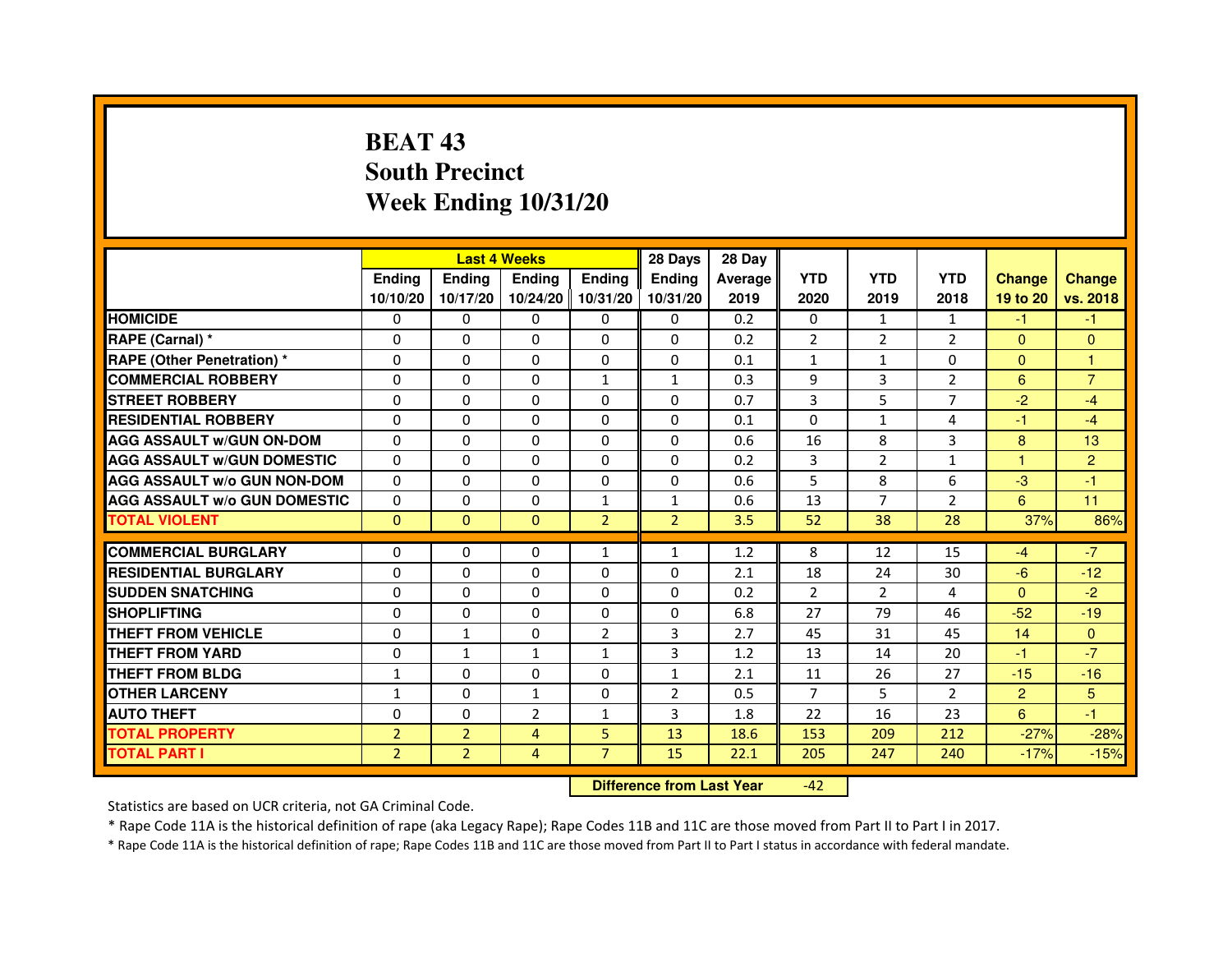# **BEAT 44 South PrecinctWeek Ending 10/31/20**

|                                     |                | <b>Last 4 Weeks</b> |                |                | 28 Days                          | 28 Day  |                |                |                |                |                |
|-------------------------------------|----------------|---------------------|----------------|----------------|----------------------------------|---------|----------------|----------------|----------------|----------------|----------------|
|                                     | <b>Ending</b>  | Ending              | <b>Ending</b>  | <b>Ending</b>  | <b>Ending</b>                    | Average | <b>YTD</b>     | <b>YTD</b>     | <b>YTD</b>     | <b>Change</b>  | <b>Change</b>  |
|                                     | 10/10/20       | 10/17/20            | 10/24/20       | 10/31/20       | 10/31/20                         | 2019    | 2020           | 2019           | 2018           | 19 to 20       | vs. 2018       |
| <b>HOMICIDE</b>                     | 0              | 0                   | 0              | 0              | 0                                | 0.1     | $\mathbf{1}$   | $\mathbf{1}$   | $\mathbf{1}$   | $\Omega$       | $\mathbf{0}$   |
| RAPE (Carnal) *                     | 0              | $\mathbf{0}$        | 0              | 0              | 0                                | 0.2     | $\overline{2}$ | 2              | 2              | $\Omega$       | $\Omega$       |
| <b>RAPE (Other Penetration) *</b>   | 0              | 0                   | 0              | $\mathbf{0}$   | $\Omega$                         | 0.0     | $\overline{2}$ | 0              | $\overline{2}$ | $\overline{2}$ | $\Omega$       |
| <b>COMMERCIAL ROBBERY</b>           | $\mathbf 0$    | 0                   | $\Omega$       | $\mathbf{0}$   | $\mathbf{0}$                     | 0.0     | $\mathbf{1}$   | $\mathbf{0}$   | $\mathbf{1}$   | $\mathbf{1}$   | $\mathbf{0}$   |
| <b>STREET ROBBERY</b>               | $\overline{2}$ | $\Omega$            | $\Omega$       | $\mathbf{0}$   | $\overline{2}$                   | 0.5     | 6              | 5              | 5              | $\mathbf{1}$   | 1              |
| <b>RESIDENTIAL ROBBERY</b>          | 0              | 0                   | $\Omega$       | $\mathbf{0}$   | $\Omega$                         | 0.0     | $\overline{2}$ | $\Omega$       | 5              | $\overline{2}$ | $-3$           |
| <b>AGG ASSAULT W/GUN NON-DOM</b>    | $\Omega$       | $\mathbf{1}$        | 0              | $\mathbf{0}$   | $\mathbf{1}$                     | 0.8     | 10             | 9              | 5              | $\mathbf{1}$   | 5              |
| <b>AGG ASSAULT W/GUN DOMESTIC</b>   | $\Omega$       | $\Omega$            | $\Omega$       | $\Omega$       | $\Omega$                         | 0.2     | $\mathbf{1}$   | $\overline{2}$ | $\overline{2}$ | $-1$           | $-1$           |
| <b>AGG ASSAULT W/o GUN NON-DOM</b>  | $\Omega$       | $\mathbf{1}$        | $\Omega$       | $\mathbf{0}$   | $\mathbf{1}$                     | 0.4     | 5              | 5              | 4              | $\Omega$       | $\mathbf{1}$   |
| <b>AGG ASSAULT W/o GUN DOMESTIC</b> | $\Omega$       | 0                   | 0              | $\mathbf{0}$   | 0                                | 1.2     | 13             | 14             | 5              | $-1$           | 8              |
| <b>TOTAL VIOLENT</b>                | $\overline{2}$ | $\overline{2}$      | $\overline{0}$ | $\mathbf{0}$   | $\overline{4}$                   | 3.3     | 43             | 38             | 32             | 13%            | 34%            |
| <b>COMMERCIAL BURGLARY</b>          | 0              | 0                   | 0              | 0              | 0                                | 0.8     | 2              | 10             | $\mathbf{1}$   | $-8$           | $\mathbf{1}$   |
| <b>RESIDENTIAL BURGLARY</b>         | $\mathbf{1}$   | $\mathbf{1}$        | $\Omega$       | $\overline{2}$ | 4                                | 1.5     | 25             | 18             | 32             | $\overline{7}$ | $-7$           |
| <b>SUDDEN SNATCHING</b>             | 0              | $\Omega$            | $\Omega$       | $\Omega$       | $\Omega$                         | 0.2     | $\Omega$       | 3              | $\Omega$       | $-3$           | $\Omega$       |
| <b>SHOPLIFTING</b>                  | 0              | $\overline{2}$      | 1              | $\mathbf{0}$   | 3                                | 2.7     | 18             | 30             | 52             | $-12$          | $-34$          |
| THEFT FROM VEHICLE                  | $\mathbf{1}$   | 0                   | $\mathbf{1}$   | $\mathbf{1}$   | 3                                | 6.5     | 42             | 75             | 66             | $-33$          | $-24$          |
| <b>THEFT FROM YARD</b>              | $\mathbf 0$    | $\mathbf{1}$        | $\Omega$       | $\mathbf{0}$   | $\mathbf{1}$                     | 0.7     | 11             | 9              | 12             | $\overline{2}$ | $-1$           |
| <b>THEFT FROM BLDG</b>              | 0              | $\mathbf{1}$        | 0              | $\mathbf{1}$   | $\overline{2}$                   | 1.4     | 18             | 18             | 11             | $\Omega$       | $\overline{7}$ |
| <b>OTHER LARCENY</b>                | 0              | $\mathbf{1}$        | 0              | $\mathbf{0}$   | $\mathbf{1}$                     | 0.8     | $\overline{7}$ | 9              | 6              | $-2$           | 1.             |
| <b>AUTO THEFT</b>                   | $\Omega$       | $\Omega$            | $\Omega$       | $\mathbf{1}$   | $\mathbf{1}$                     | 2.7     | 18             | 25             | 18             | $-7$           | $\Omega$       |
| <b>TOTAL PROPERTY</b>               | $\overline{2}$ | $6\phantom{1}6$     | $\overline{2}$ | 5              | 15                               | 17.3    | 141            | 197            | 198            | $-28%$         | $-29%$         |
| <b>TOTAL PART I</b>                 | 4              | 8                   | $\overline{2}$ | 5              | 19                               | 20.6    | 184            | 235            | 230            | $-22%$         | $-20%$         |
|                                     |                |                     |                |                | <b>Difference from Last Year</b> |         | $-51$          |                |                |                |                |

 **Difference from Last Year**

Statistics are based on UCR criteria, not GA Criminal Code.

\* Rape Code 11A is the historical definition of rape (aka Legacy Rape); Rape Codes 11B and 11C are those moved from Part II to Part I in 2017.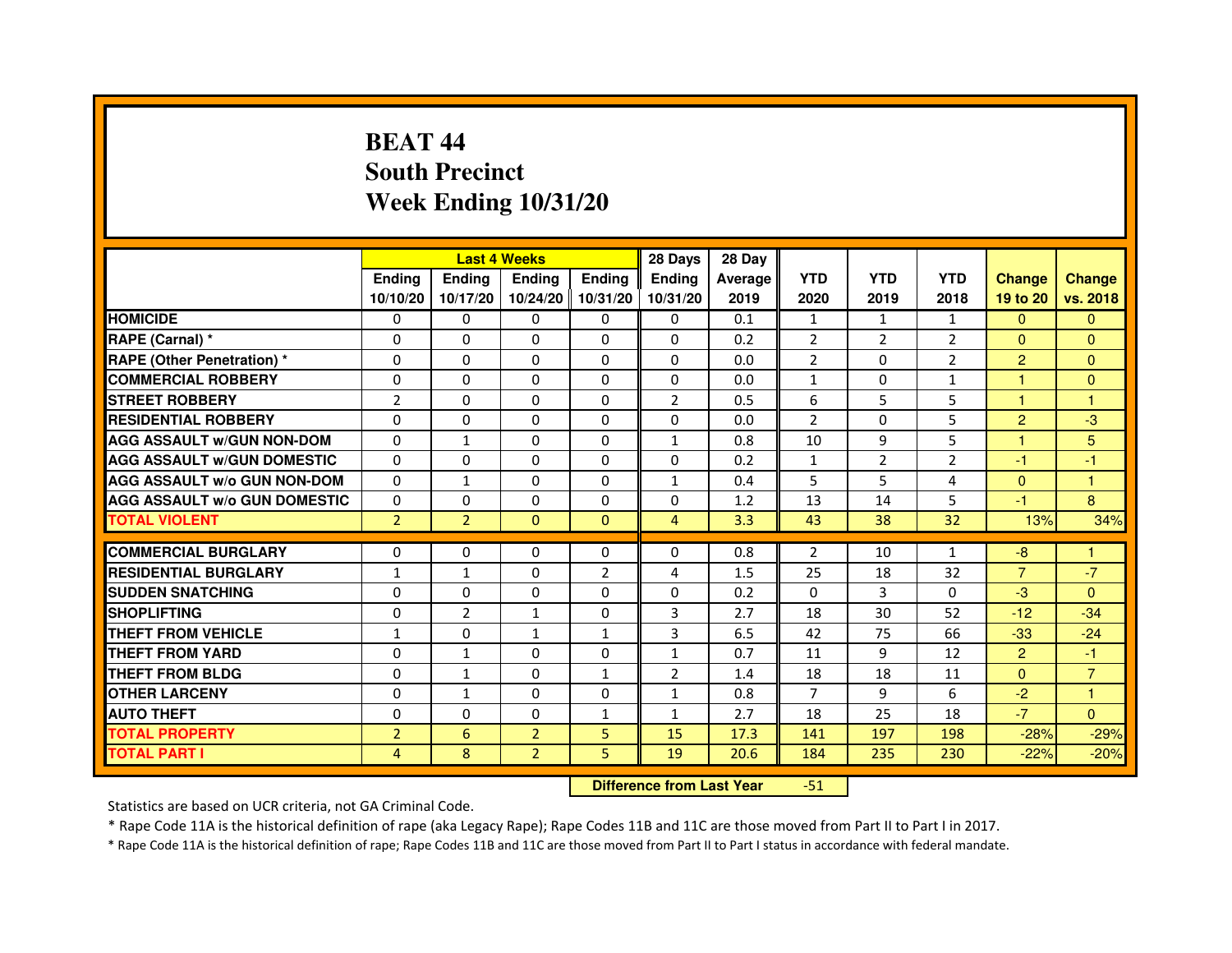# **BEAT 45 South PrecinctWeek Ending 10/31/20**

|                                     |               | <b>Last 4 Weeks</b> |                |                     | 28 Days        | 28 Day  |               |                |                |                 |                |
|-------------------------------------|---------------|---------------------|----------------|---------------------|----------------|---------|---------------|----------------|----------------|-----------------|----------------|
|                                     | <b>Endina</b> | Ending              | <b>Endina</b>  | <b>Endina</b>       | <b>Endina</b>  | Average | <b>YTD</b>    | <b>YTD</b>     | <b>YTD</b>     | <b>Change</b>   | <b>Change</b>  |
|                                     | 10/10/20      | 10/17/20            |                | 10/24/20   10/31/20 | 10/31/20       | 2019    | 2020          | 2019           | 2018           | 19 to 20        | vs. 2018       |
| <b>HOMICIDE</b>                     | 0             | 0                   | 0              | 0                   | 0              | 0.0     | $\mathbf{1}$  | 0              | $\mathbf{1}$   | $\mathbf{1}$    | $\mathbf{0}$   |
| RAPE (Carnal) *                     | $\Omega$      | $\Omega$            | $\Omega$       | $\Omega$            | $\Omega$       | 0.1     | 3             | $\Omega$       | 3              | 3               | $\Omega$       |
| <b>RAPE (Other Penetration)*</b>    | $\Omega$      | $\Omega$            | $\Omega$       | $\Omega$            | $\Omega$       | 0.0     | $\mathbf{1}$  | $\Omega$       | 3              | $\mathbf{1}$    | $-2$           |
| <b>COMMERCIAL ROBBERY</b>           | 0             | 0                   | 0              | 0                   | 0              | 0.2     | 3             | 2              | 3              | 1               | $\Omega$       |
| <b>STREET ROBBERY</b>               | 0             | $\Omega$            | 0              | 0                   | 0              | 0.3     | 3             | 3              | $\overline{4}$ | $\Omega$        | $-1$           |
| <b>RESIDENTIAL ROBBERY</b>          | 0             | $\Omega$            | 0              | $\Omega$            | $\Omega$       | 0.1     | $\Omega$      | $\mathbf{1}$   | $\Omega$       | $-1$            | $\Omega$       |
| <b>AGG ASSAULT w/GUN NON-DOM</b>    | $\Omega$      | $\Omega$            | $\mathbf{1}$   | $\mathbf{0}$        | $\mathbf{1}$   | 0.5     | 6             | 4              | $\overline{2}$ | 2               | $\overline{4}$ |
| <b>AGG ASSAULT W/GUN DOMESTIC</b>   | $\Omega$      | $\Omega$            | $\Omega$       | $\Omega$            | $\Omega$       | 0.2     | $\mathcal{P}$ | $\mathbf{1}$   | $\mathbf{1}$   | 1               | 1              |
| <b>AGG ASSAULT W/o GUN NON-DOM</b>  | 0             | 0                   | 0              | 0                   | $\Omega$       | 0.2     | 4             | $\mathbf{1}$   | 4              | 3               | $\Omega$       |
| <b>AGG ASSAULT W/o GUN DOMESTIC</b> | 0             | 0                   | 0              | 0                   | 0              | 0.5     | 6             | $\overline{4}$ | $\overline{4}$ | $\overline{2}$  | $\overline{2}$ |
| <b>TOTAL VIOLENT</b>                | $\Omega$      | $\Omega$            | $\mathbf{1}$   | $\Omega$            | $\mathbf{1}$   | 1.9     | 29            | 16             | 25             | 81%             | 16%            |
|                                     |               |                     |                |                     |                |         |               |                |                |                 |                |
| <b>COMMERCIAL BURGLARY</b>          | 0             | 0                   | 0              | 0                   | $\Omega$       | 0.2     | 2             | 2              | 6              | $\Omega$        | $-4$           |
| <b>RESIDENTIAL BURGLARY</b>         | $\mathbf{1}$  | 0                   | 0              | $\Omega$            | $\mathbf{1}$   | 1.2     | 10            | 12             | 29             | $-2$            | $-19$          |
| <b>SUDDEN SNATCHING</b>             | $\mathbf{1}$  | $\Omega$            | $\Omega$       | $\Omega$            | $\mathbf{1}$   | 0.1     | $\mathbf{1}$  | $\mathbf{1}$   | $\Omega$       | $\Omega$        | 1              |
| <b>SHOPLIFTING</b>                  | 0             | $\Omega$            | $\Omega$       | $\mathbf{1}$        | $\mathbf{1}$   | 8.0     | 25            | 94             | 49             | $-69$           | $-24$          |
| <b>THEFT FROM VEHICLE</b>           | $\mathbf{1}$  | $\Omega$            | 0              | $\mathbf{1}$        | $\overline{2}$ | 3.1     | 43            | 33             | 42             | 10 <sup>1</sup> | $\mathbf{1}$   |
| <b>THEFT FROM YARD</b>              | 0             | $\mathbf{1}$        | $\Omega$       | 3                   | 4              | 1.2     | 15            | 15             | 19             | $\Omega$        | $-4$           |
| <b>THEFT FROM BLDG</b>              | 1             | $\Omega$            | 1              | 1                   | 3              | 1.2     | 13            | 12             | 15             | 1.              | $-2$           |
| <b>OTHER LARCENY</b>                | 1             | 0                   | $\Omega$       | $\Omega$            | $\mathbf{1}$   | 0.5     | 7             | 5              | 4              | $\overline{2}$  | 3              |
| <b>AUTO THEFT</b>                   | $\mathbf{1}$  | $\mathbf 0$         | $\mathbf{1}$   | $\Omega$            | $\overline{2}$ | 1.0     | 20            | 9              | 15             | 11              | 5              |
| <b>TOTAL PROPERTY</b>               | 6             | $\mathbf{1}$        | $\overline{2}$ | 6                   | 15             | 16.3    | 136           | 183            | 179            | $-26%$          | $-24%$         |
| <b>TOTAL PART I</b>                 | 6             | $\mathbf{1}$        | 3              | 6                   | 16             | 18.2    | 165           | 199            | 204            | $-17%$          | $-19%$         |

 **Difference from Last Year**-34

Statistics are based on UCR criteria, not GA Criminal Code.

\* Rape Code 11A is the historical definition of rape (aka Legacy Rape); Rape Codes 11B and 11C are those moved from Part II to Part I in 2017.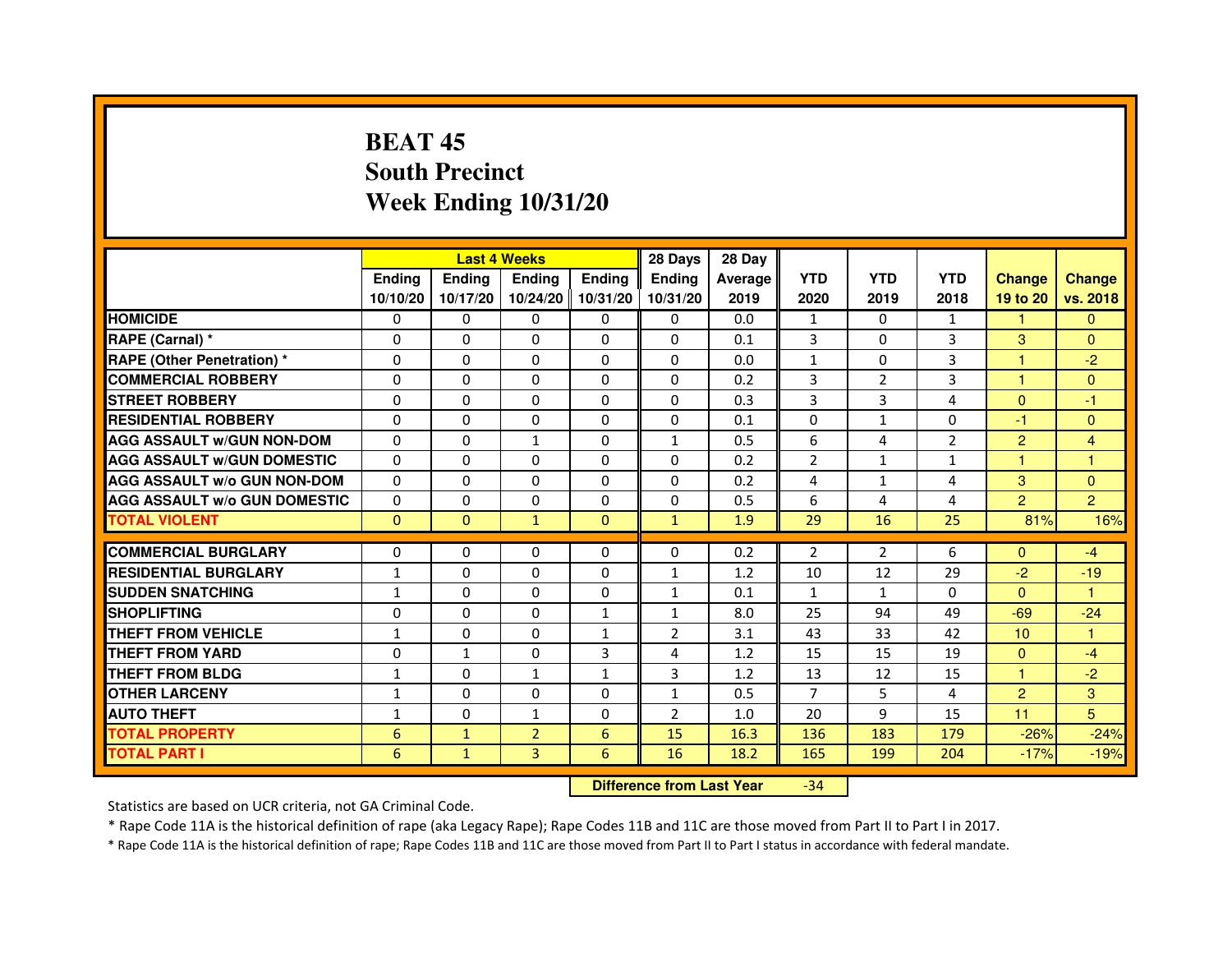## **BEAT 46 South PrecinctWeek Ending 10/31/20**

|                                     |                | <b>Last 4 Weeks</b> |                |                | 28 Days                          | 28 Day  |                |                |                |                |                |
|-------------------------------------|----------------|---------------------|----------------|----------------|----------------------------------|---------|----------------|----------------|----------------|----------------|----------------|
|                                     | <b>Ending</b>  | <b>Ending</b>       | Ending         | Ending         | Ending                           | Average | <b>YTD</b>     | <b>YTD</b>     | <b>YTD</b>     | <b>Change</b>  | <b>Change</b>  |
|                                     | 10/10/20       | 10/17/20            | 10/24/20       | 10/31/20       | 10/31/20                         | 2019    | 2020           | 2019           | 2018           | 19 to 20       | vs. 2019       |
| <b>HOMICIDE</b>                     | 0              | $\Omega$            | $\Omega$       | 0              | 0                                | 0.2     | 0              | $\mathcal{P}$  | $\mathbf{1}$   | $-2$           | $-1$           |
| RAPE (Carnal) *                     | 0              | $\mathbf{0}$        | 0              | 1              | $\mathbf{1}$                     | 0.2     | 4              | 2              | 1              | $\overline{2}$ | 3              |
| RAPE (Other Penetration) *          | $\Omega$       | 0                   | $\Omega$       | $\Omega$       | $\Omega$                         | 0.0     | $\Omega$       | $\mathbf{0}$   | 3              | $\Omega$       | $-3$           |
| <b>COMMERCIAL ROBBERY</b>           | $\Omega$       | $\Omega$            | $\Omega$       | $\Omega$       | $\Omega$                         | 0.2     | $\mathbf{1}$   | $\overline{2}$ | 3              | $-1$           | $-2$           |
| <b>STREET ROBBERY</b>               | $\Omega$       | $\Omega$            | $\Omega$       | $\Omega$       | $\Omega$                         | 0.2     | 4              | $\overline{2}$ | $\overline{7}$ | $\overline{2}$ | $-3$           |
| <b>RESIDENTIAL ROBBERY</b>          | 0              | 0                   | 0              | 0              | 0                                | 0.0     | 0              | $\Omega$       | $\Omega$       | $\mathbf{0}$   | $\overline{0}$ |
| <b>AGG ASSAULT w/GUN NON-DOM</b>    | $\mathbf{1}$   | $\Omega$            | $\Omega$       | $\Omega$       | $\mathbf{1}$                     | 0.3     | 9              | 4              | $\overline{7}$ | 5              | $\overline{2}$ |
| <b>AGG ASSAULT W/GUN DOMESTIC</b>   | $\Omega$       | $\Omega$            | $\Omega$       | $\Omega$       | $\Omega$                         | 0.2     | $\mathbf 1$    | 3              | $\Omega$       | $-2$           | 1              |
| <b>AGG ASSAULT W/o GUN NON-DOM</b>  | $\mathbf{1}$   | $\Omega$            | $\Omega$       | $\Omega$       | $\mathbf{1}$                     | 0.4     | $\overline{7}$ | 5              | $\Omega$       | $\overline{2}$ | $\overline{7}$ |
| <b>AGG ASSAULT w/o GUN DOMESTIC</b> | $\Omega$       | $\Omega$            | 0              | $\Omega$       | $\Omega$                         | 0.9     | 5              | 9              | 10             | $-4$           | $-5$           |
| <b>TOTAL VIOLENT</b>                | $\overline{2}$ | $\mathbf{0}$        | $\mathbf{0}$   | $\mathbf{1}$   | 3                                | 2.5     | 31             | 29             | 32             | 7%             | $-3%$          |
| <b>COMMERCIAL BURGLARY</b>          | 0              | 0                   | 0              | 0              | 0                                | 0.8     | 4              | 8              | 11             | $-4$           | $-7$           |
| <b>RESIDENTIAL BURGLARY</b>         | $\overline{2}$ | $\Omega$            | $\mathbf{1}$   | 1              | 4                                | 2.2     | 13             | 23             | 44             | $-10$          | $-31$          |
| <b>SUDDEN SNATCHING</b>             | 0              | $\Omega$            | $\Omega$       | $\Omega$       | $\Omega$                         | 0.3     | $\overline{2}$ | 4              | $\mathbf{1}$   | $-2$           | $\mathbf{1}$   |
| <b>SHOPLIFTING</b>                  | 1              | $\Omega$            | 0              | $\overline{2}$ | 3                                | 9.6     | 51             | 107            | 105            | $-56$          | $-54$          |
| <b>THEFT FROM VEHICLE</b>           | 0              | 0                   | $\mathbf{1}$   | $\mathbf{1}$   | $\overline{2}$                   | 4.1     | 30             | 45             | 62             | $-15$          | $-32$          |
| <b>THEFT FROM YARD</b>              | $\Omega$       | $\Omega$            | $\Omega$       | $\mathbf{1}$   | $\mathbf{1}$                     | 0.6     | 12             | $\overline{7}$ | 11             | 5 <sup>5</sup> | $\mathbf{1}$   |
| <b>THEFT FROM BLDG</b>              | $\overline{2}$ | $\overline{2}$      | $\Omega$       | $\Omega$       | 4                                | 2.1     | 18             | 19             | 29             | $-1$           | $-11$          |
| <b>OTHER LARCENY</b>                | 0              | $\Omega$            | 1              | 0              | 1                                | 0.8     | 4              | $\overline{7}$ | 4              | $-3$           | $\Omega$       |
| <b>AUTO THEFT</b>                   | $\Omega$       | $\overline{2}$      | $\Omega$       | $\Omega$       | $\overline{2}$                   | 1.9     | 8              | 22             | 33             | $-14$          | $-25$          |
| <b>TOTAL PROPERTY</b>               | 5              | $\overline{4}$      | $\overline{3}$ | 5              | 17                               | 22.3    | 142            | 242            | 300            | $-41%$         | $-53%$         |
| <b>TOTAL PART I</b>                 | $\overline{7}$ | $\overline{4}$      | 3              | 6              | 20                               | 24.8    | 173            | 271            | 332            | $-36%$         | $-48%$         |
|                                     |                |                     |                |                | <b>Difference from Last Year</b> |         | $-98$          |                |                |                |                |

 **Difference from Last Year**

Statistics are based on UCR criteria, not GA Criminal Code.

\* Rape Code 11A is the historical definition of rape (aka Legacy Rape); Rape Codes 11B and 11C are those moved from Part II to Part I in 2017.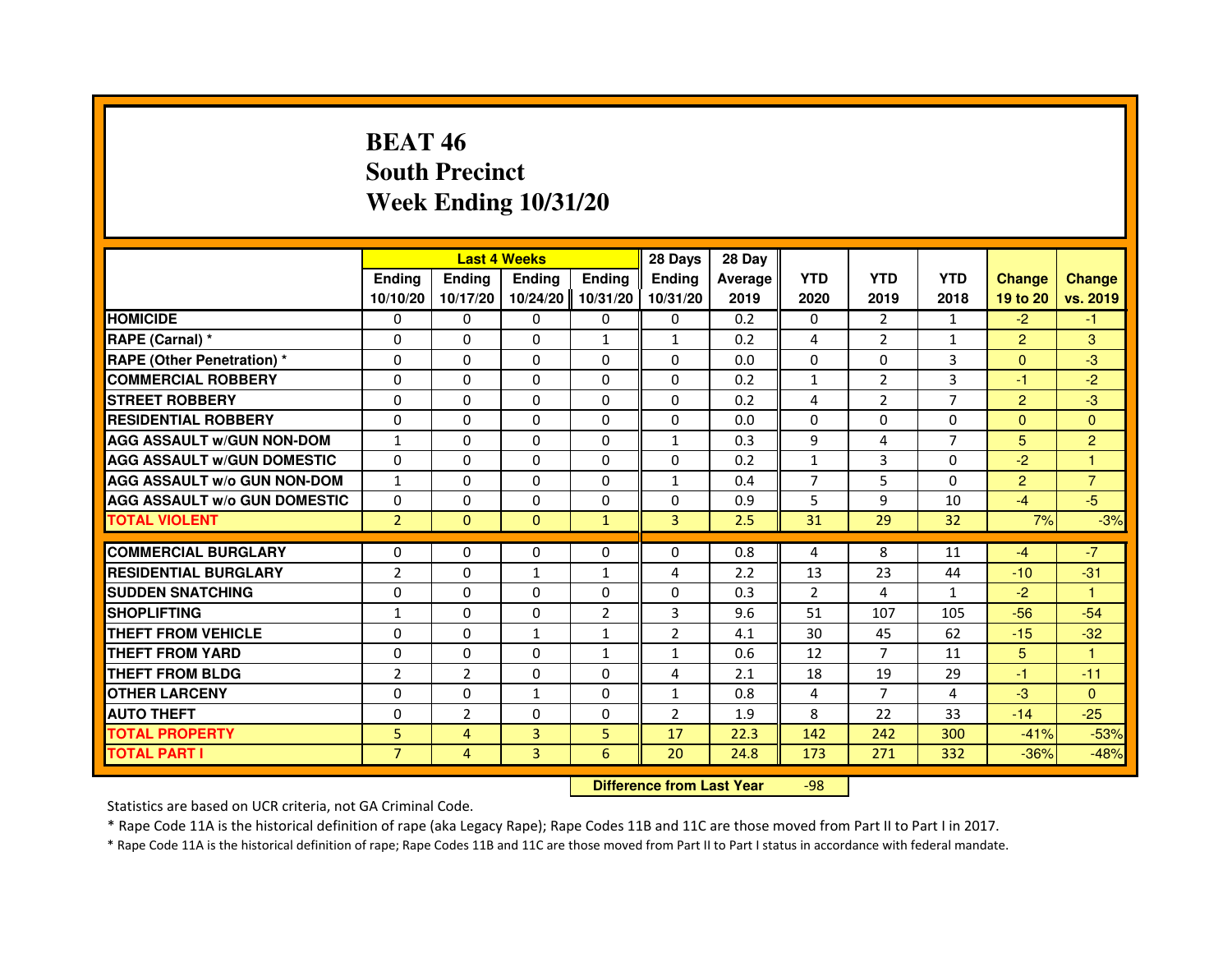# **BEAT 47 South PrecinctWeek Ending 10/31/20**

|                                     |               | <b>Last 4 Weeks</b>              |              |              | 28 Days        | 28 Day  |                |                |                |                |                |
|-------------------------------------|---------------|----------------------------------|--------------|--------------|----------------|---------|----------------|----------------|----------------|----------------|----------------|
|                                     | <b>Ending</b> | <b>Ending</b>                    | Ending       | Ending       | Ending         | Average | <b>YTD</b>     | <b>YTD</b>     | <b>YTD</b>     | <b>Change</b>  | <b>Change</b>  |
|                                     | 10/10/20      | 10/17/20                         | 10/24/20     | 10/31/20     | 10/31/20       | 2019    | 2020           | 2019           | 2018           | 19 to 20       | vs. 2018       |
| <b>HOMICIDE</b>                     | 0             | $\Omega$                         | 0            | $\mathbf{0}$ | $\mathbf{0}$   | 0.0     | $\Omega$       | 0              | $\Omega$       | $\mathbf{0}$   | $\mathbf{0}$   |
| RAPE (Carnal) *                     | 0             | 0                                | 0            | 0            | 0              | 0.0     | 0              | 0              | $\mathbf{1}$   | $\mathbf{0}$   | $-1$           |
| RAPE (Other Penetration) *          | 0             | $\Omega$                         | $\Omega$     | $\Omega$     | $\Omega$       | 0.0     | $\Omega$       | $\Omega$       | $\mathbf{1}$   | $\Omega$       | $-1$           |
| <b>COMMERCIAL ROBBERY</b>           | 0             | $\Omega$                         | $\Omega$     | $\Omega$     | 0              | 0.0     | $\Omega$       | $\Omega$       | $\Omega$       | $\Omega$       | $\overline{0}$ |
| <b>STREET ROBBERY</b>               | $\Omega$      | $\Omega$                         | $\Omega$     | $\Omega$     | $\Omega$       | 0.1     | $\Omega$       | $\mathbf{1}$   | $\mathbf{1}$   | $-1$           | $-1$           |
| <b>RESIDENTIAL ROBBERY</b>          | 0             | 0                                | 0            | 0            | 0              | 0.0     | 1              | 0              | $\Omega$       | $\mathbf{1}$   | 1              |
| <b>AGG ASSAULT w/GUN NON-GUN</b>    | $\mathbf{1}$  | $\Omega$                         | $\Omega$     | $\Omega$     | $\mathbf{1}$   | 0.2     | $\mathbf{1}$   | $\overline{2}$ | $\Omega$       | $-1$           | $\mathbf{1}$   |
| <b>AGG ASSAULT W/GUN DOMESTIC</b>   | $\Omega$      | $\Omega$                         | $\Omega$     | $\Omega$     | $\Omega$       | 0.1     | $\Omega$       | $\mathbf{1}$   | $\Omega$       | $-1$           | $\Omega$       |
| <b>AGG ASSAULT W/o GUN NON-DOM</b>  | $\Omega$      | $\Omega$                         | $\Omega$     | $\Omega$     | $\Omega$       | 0.3     | $\Omega$       | 3              | $\Omega$       | $-3$           | $\Omega$       |
| <b>AGG ASSAULT w/o GUN DOMESTIC</b> | $\Omega$      | $\Omega$                         | 0            | $\Omega$     | $\Omega$       | 0.4     | $\mathbf{1}$   | 3              | $\mathbf{1}$   | $-2$           | $\Omega$       |
| <b>TOTAL VIOLENT</b>                | $\mathbf{1}$  | $\mathbf{0}$                     | $\mathbf 0$  | $\mathbf{0}$ | $\mathbf{1}$   | 1.1     | 3              | 10             | $\overline{4}$ | $-70%$         | $-25%$         |
| <b>COMMERCIAL BURGLARY</b>          | 0             | 0                                | 0            | 0            | 0              | 0.1     | 0              | $\mathbf{1}$   | 0              | $-1$           | $\Omega$       |
| <b>RESIDENTIAL BURGLARY</b>         | 0             | $\Omega$                         | $\Omega$     | $\Omega$     | 0              | 0.3     | 3              | $\overline{2}$ | 18             | $\mathbf{1}$   | $-15$          |
| <b>SUDDEN SNATCHING</b>             | $\Omega$      | $\Omega$                         | $\Omega$     | $\Omega$     | $\Omega$       | 0.0     | $\Omega$       | $\Omega$       | $\Omega$       | $\Omega$       | $\mathbf{0}$   |
| <b>SHOPLIFTING</b>                  | 0             | $\Omega$                         | 0            | $\Omega$     | 0              | 0.1     | $\Omega$       | $\mathbf{1}$   | $\mathbf{1}$   | $-1$           | $-1$           |
| <b>THEFT FROM VEHICLE</b>           | 0             | 0                                | 0            | $\Omega$     | 0              | 1.3     | 11             | 14             | 21             | $-3$           | $-10$          |
| <b>THEFT FROM YARD</b>              | $\Omega$      | $\Omega$                         | $\Omega$     | $\Omega$     | $\Omega$       | 0.7     | 6              | 8              | 4              | $-2$           | $\overline{2}$ |
| <b>THEFT FROM BLDG</b>              | $\Omega$      | $\Omega$                         | $\Omega$     | $\Omega$     | $\Omega$       | 0.5     | $\overline{2}$ | $\overline{7}$ | $\overline{7}$ | $-5$           | $-5$           |
| <b>OTHER LARCENY</b>                | 0             | $\Omega$                         | 0            | $\Omega$     | $\mathbf{0}$   | 0.8     | 1              | 9              | $\overline{2}$ | $-8$           | $-1$           |
| <b>AUTO THEFT</b>                   | $\Omega$      | $\mathbf{1}$                     | $\Omega$     | $\Omega$     | $\mathbf{1}$   | 0.5     | 8              | 5              | 5              | $\overline{3}$ | 3              |
| <b>TOTAL PROPERTY</b>               | $\Omega$      | $\mathbf{1}$                     | $\Omega$     | $\Omega$     | $\mathbf{1}$   | 4.2     | 31             | 47             | 58             | $-34%$         | $-47%$         |
| <b>TOTAL PART I</b>                 | $\mathbf{1}$  | $\mathbf{1}$                     | $\mathbf{0}$ | $\mathbf{0}$ | $\overline{2}$ | 5.3     | 34             | 57             | 62             | $-40%$         | $-45%$         |
|                                     |               | <b>Difference from Last Year</b> |              | $-23$        |                |         |                |                |                |                |                |

 **Difference from Last Year**

Statistics are based on UCR criteria, not GA Criminal Code.

\* Rape Code 11A is the historical definition of rape (aka Legacy Rape); Rape Codes 11B and 11C are those moved from Part II to Part I in 2017.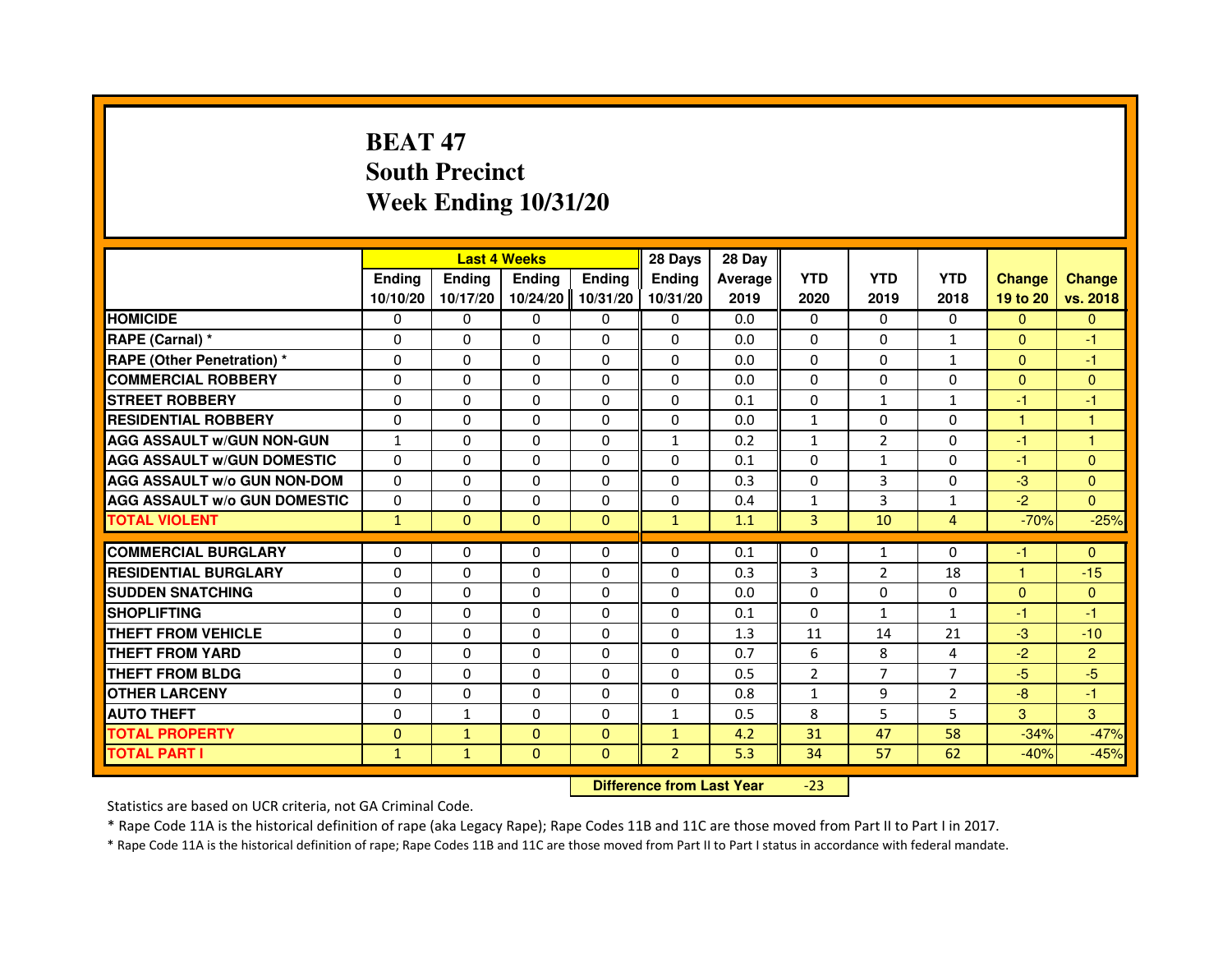#### **BEAT 51 East PrecinctWeek Ending 10/31/20**

|                                     |                |                                  | <b>Last 4 Weeks</b> |                   | 28 Days        | 28 Day  |                |                |                |                      |                |
|-------------------------------------|----------------|----------------------------------|---------------------|-------------------|----------------|---------|----------------|----------------|----------------|----------------------|----------------|
|                                     | <b>Ending</b>  | <b>Ending</b>                    | Ending              | <b>Ending</b>     | <b>Ending</b>  | Average | <b>YTD</b>     | <b>YTD</b>     | <b>YTD</b>     | <b>Change</b>        | <b>Change</b>  |
|                                     | 10/10/20       | 10/17/20                         |                     | 10/24/20 10/31/20 | 10/31/20       | 2019    | 2020           | 2019           | 2018           | 19 to 20             | vs. 2018       |
| <b>HOMICIDE</b>                     | 0              | $\Omega$                         | $\Omega$            | $\mathbf{0}$      | 0              | 0.2     | $\overline{2}$ | 2              | $\overline{2}$ | $\Omega$             | $\Omega$       |
| RAPE (Carnal) *                     | 0              | 0                                | 0                   | 0                 | 0              | 0.2     | 1              | 1              | 3              | $\Omega$             | $-2$           |
| <b>RAPE (Other Penetration) *</b>   | 0              | $\Omega$                         | $\Omega$            | $\Omega$          | $\Omega$       | 0.1     | $\Omega$       | $\mathbf{1}$   | $\overline{2}$ | $-1$                 | $-2$           |
| <b>COMMERCIAL ROBBERY</b>           | $\Omega$       | $\Omega$                         | $\Omega$            | $\Omega$          | $\Omega$       | 0.1     | $\Omega$       | $\Omega$       | $\mathbf{1}$   | $\Omega$             | $-1$           |
| <b>STREET ROBBERY</b>               | 0              | 0                                | $\Omega$            | 0                 | $\Omega$       | 1.2     | 3              | 13             | 6              | $-10$                | $-3$           |
| <b>RESIDENTIAL ROBBERY</b>          | 0              | 0                                | 0                   | 0                 | 0              | 0.2     | 1              | $\overline{2}$ | $\Omega$       | $-1$                 | $\overline{1}$ |
| <b>AGG ASSAULT w/GUN NON-DOM</b>    | $\overline{2}$ | $\mathbf{1}$                     | 3                   | $\overline{2}$    | 8              | 1.7     | 25             | 17             | 14             | 8                    | 11             |
| <b>AGG ASSAULT W/GUN DOMESTIC</b>   | $\Omega$       | 0                                | $\Omega$            | $\Omega$          | $\Omega$       | 0.5     | $\overline{2}$ | 5              | $\mathbf{1}$   | $-3$                 | $\overline{1}$ |
| <b>AGG ASSAULT w/o GUN NON-DOM</b>  | $\mathbf{0}$   | 0                                | 0                   | $\mathbf{1}$      | 1              | 1.5     | 14             | 17             | 12             | $-3$                 | $\overline{2}$ |
| <b>AGG ASSAULT W/o GUN DOMESTIC</b> | $\Omega$       | 0                                | 0                   | 0                 | 0              | 0.8     | 15             | 10             | 9              | 5 <sup>5</sup>       | 6              |
| <b>TOTAL VIOLENT</b>                | $\overline{2}$ | $\mathbf{1}$                     | 3                   | $\overline{3}$    | $\overline{9}$ | 6.4     | 63             | 68             | 50             | $-7%$                | 26%            |
| <b>COMMERCIAL BURGLARY</b>          | 0              | 0                                | 0                   | 0                 | 0              | 0.2     | 3              | 2              | 4              |                      | $-1$           |
| <b>RESIDENTIAL BURGLARY</b>         | $\Omega$       | $\overline{2}$                   | $\Omega$            | $\Omega$          | $\overline{2}$ | 2.8     | 18             | 31             | 21             | $-13$                | $-3$           |
| <b>SUDDEN SNATCHING</b>             | 0              | $\Omega$                         | $\Omega$            | $\Omega$          | $\Omega$       | 0.0     | $\mathbf{1}$   | $\Omega$       | 5              | $\blacktriangleleft$ | $-4$           |
| <b>SHOPLIFTING</b>                  | 0              | 0                                | 0                   | 0                 | 0              | 2.0     | 15             | 23             | 25             | $-8$                 | $-10$          |
| THEFT FROM VEHICLE                  | $\mathbf{1}$   | 0                                | 0                   | $\mathbf{1}$      | $\overline{2}$ | 2.2     | 24             | 24             | 52             | $\mathbf{0}$         | $-28$          |
| <b>THEFT FROM YARD</b>              | $\mathbf 0$    | $\Omega$                         | $\Omega$            | $\Omega$          | $\Omega$       | 1.2     | 15             | 15             | 14             | $\Omega$             | $\mathbf{1}$   |
| <b>THEFT FROM BLDG</b>              | $\mathbf{1}$   | $\Omega$                         | $\Omega$            | $\mathbf{1}$      | 2              | 1.3     | 22             | 16             | 23             | 6                    | $-1$           |
| <b>OTHER LARCENY</b>                | $\Omega$       | $\Omega$                         | $\Omega$            | $\Omega$          | $\Omega$       | 1.4     | 8              | 17             | 11             | $-9$                 | $-3$           |
| <b>AUTO THEFT</b>                   | $\mathbf{1}$   | 0                                | $\mathbf{1}$        | $\mathbf{1}$      | 3              | 2.3     | 16             | 24             | 26             | $-8-$                | $-10$          |
| <b>TOTAL PROPERTY</b>               | 3              | $\overline{2}$                   | $\mathbf{1}$        | $\overline{3}$    | $\overline{9}$ | 13.3    | 122            | 152            | 181            | $-20%$               | $-33%$         |
| <b>TOTAL PART I</b>                 | 5              | 3                                | 4                   | 6                 | 18             | 19.8    | 185            | 220            | 231            | $-16%$               | $-20%$         |
|                                     |                | <b>Difference from Last Year</b> |                     | $-35$             |                |         |                |                |                |                      |                |

 **Difference from Last Year**

Statistics are based on UCR criteria, not GA Criminal Code.

\* Rape Code 11A is the historical definition of rape (aka Legacy Rape); Rape Codes 11B and 11C are those moved from Part II to Part I in 2017.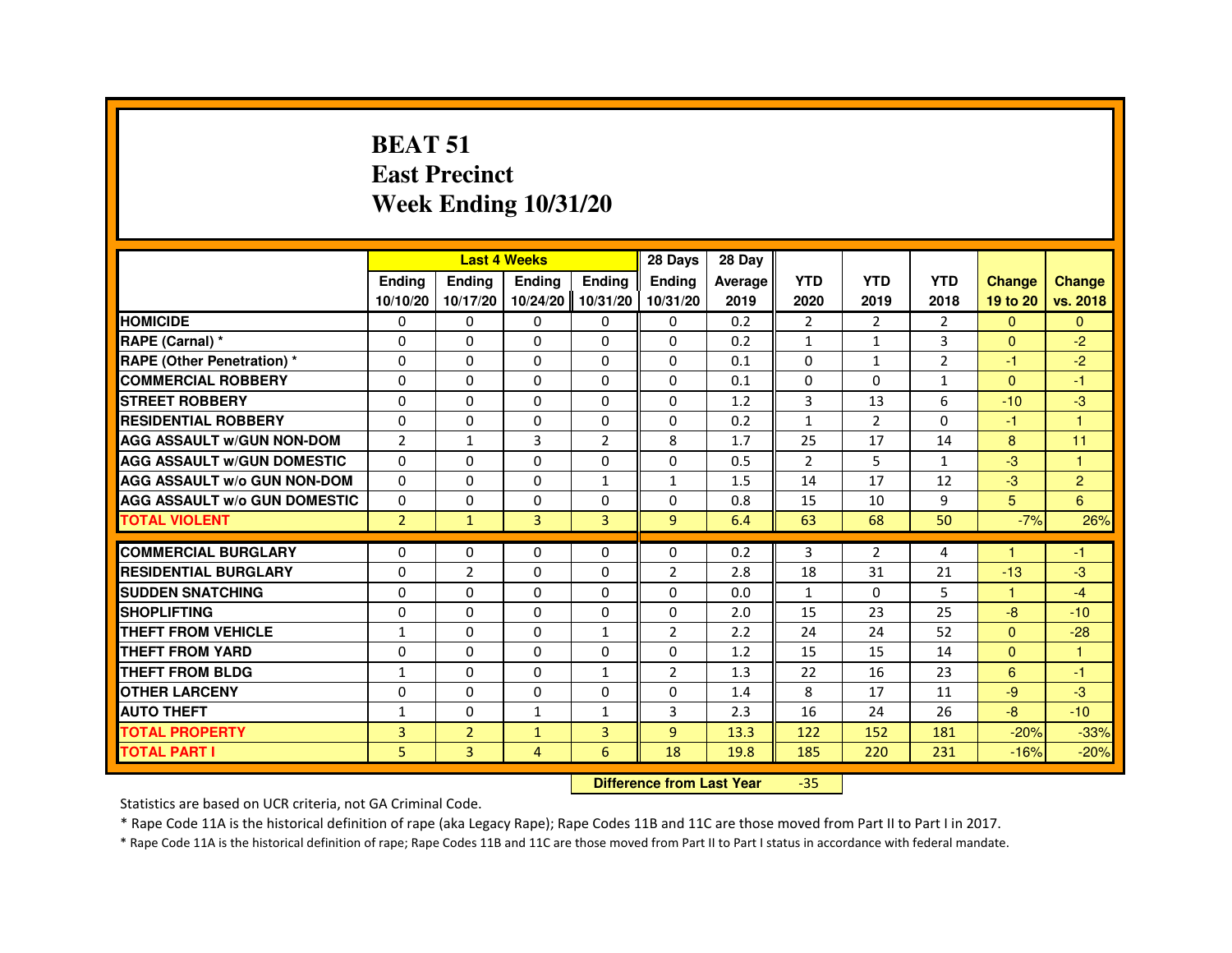# **BEAT 52 East PrecinctWeek Ending 10/31/20**

|                                     |                |                | <b>Last 4 Weeks</b> |               | 28 Days        | 28 Day  |                |                |                |                |                |
|-------------------------------------|----------------|----------------|---------------------|---------------|----------------|---------|----------------|----------------|----------------|----------------|----------------|
|                                     | <b>Ending</b>  | <b>Ending</b>  | <b>Ending</b>       | <b>Endina</b> | <b>Endina</b>  | Average | <b>YTD</b>     | <b>YTD</b>     | <b>YTD</b>     | <b>Change</b>  | <b>Change</b>  |
|                                     | 10/10/20       | 10/17/20       | 10/24/20   10/31/20 |               | 10/31/20       | 2019    | 2020           | 2019           | 2018           | 19 to 20       | vs. 2018       |
| <b>HOMICIDE</b>                     | 0              | 0              | 0                   | 0             | 0              | 0.1     | $\mathbf{0}$   | $\mathbf{1}$   | $\mathbf{1}$   | -1             | -1             |
| RAPE (Carnal) *                     | $\Omega$       | $\Omega$       | $\Omega$            | $\Omega$      | $\Omega$       | 0.3     | $\mathbf{1}$   | 4              | $\overline{2}$ | $-3$           | $-1$           |
| <b>RAPE (Other Penetration) *</b>   | $\Omega$       | $\Omega$       | $\Omega$            | $\Omega$      | $\Omega$       | 0.0     | $\Omega$       | $\Omega$       | $\Omega$       | $\Omega$       | $\Omega$       |
| <b>COMMERCIAL ROBBERY</b>           | 0              | 0              | $\Omega$            | 0             | $\Omega$       | 0.2     | 2              | $\mathbf{1}$   | $\mathbf{1}$   | 1              | 1              |
| <b>STREET ROBBERY</b>               | $\Omega$       | 0              | $\Omega$            | 0             | 0              | 0.9     | 4              | 10             | 5              | $-6$           | $-1$           |
| <b>RESIDENTIAL ROBBERY</b>          | $\mathbf{1}$   | $\Omega$       | $\Omega$            | 0             | $\mathbf{1}$   | 0.2     | $\mathbf{1}$   | $\overline{2}$ | $\Omega$       | $-1$           | 1              |
| <b>AGG ASSAULT w/GUN NON-DOM</b>    | $\Omega$       | 0              | $\mathbf{1}$        | 0             | $\mathbf{1}$   | 1.1     | 10             | 12             | 12             | $-2$           | $-2$           |
| <b>AGG ASSAULT W/GUN DOMESTIC</b>   | $\Omega$       | 0              | 0                   | 0             | 0              | 0.2     | 4              | $\overline{2}$ | $\mathbf{1}$   | $\overline{2}$ | 3              |
| <b>AGG ASSAULT W/o GUN NON-DOM</b>  | $\Omega$       | $\Omega$       | $\Omega$            | $\Omega$      | $\Omega$       | 0.8     | 11             | 8              | 7              | 3              | $\overline{4}$ |
| <b>AGG ASSAULT W/o GUN DOMESTIC</b> | 1              | $\Omega$       | $\mathbf{1}$        | 0             | $\overline{2}$ | 0.8     | 12             | 9              | 9              | 3              | 3              |
| <b>TOTAL VIOLENT</b>                | $\overline{2}$ | $\Omega$       | $\overline{2}$      | $\Omega$      | 4              | 4.6     | 45             | 49             | 38             | $-8%$          | 18%            |
|                                     |                |                |                     |               |                |         |                |                |                |                |                |
| <b>COMMERCIAL BURGLARY</b>          | $\Omega$       | $\Omega$       | $\Omega$            | $\Omega$      | $\Omega$       | 0.1     | 3              | $\mathbf{1}$   | $\overline{2}$ | $\overline{2}$ | 1              |
| <b>RESIDENTIAL BURGLARY</b>         | $\mathbf{1}$   | $\overline{2}$ | $\Omega$            | 1             | 4              | 4.4     | 26             | 52             | 43             | $-26$          | $-17$          |
| <b>SUDDEN SNATCHING</b>             | 0              | $\Omega$       | 0                   | 0             | 0              | 0.2     | $\overline{2}$ | $\overline{2}$ | 1              | $\Omega$       | 1              |
| <b>SHOPLIFTING</b>                  | 0              | $\mathbf 0$    | 0                   | 0             | 0              | 0.5     | 8              | 5              | $\overline{2}$ | 3              | 6              |
| <b>THEFT FROM VEHICLE</b>           | $\mathbf{1}$   | $\Omega$       | $\mathbf{1}$        | $\mathbf{1}$  | 3              | 4.9     | 52             | 56             | 44             | $-4$           | 8              |
| <b>THEFT FROM YARD</b>              | 0              | $\Omega$       | 1                   | $\mathbf{1}$  | $\overline{2}$ | 2.5     | 24             | 32             | 16             | $-8$           | 8              |
| <b>THEFT FROM BLDG</b>              | $\overline{2}$ | 0              | 0                   | 0             | $\overline{2}$ | 2.8     | 19             | 32             | 17             | $-13$          | $\overline{2}$ |
| <b>OTHER LARCENY</b>                | $\Omega$       | $\Omega$       | $\Omega$            | $\mathbf{1}$  | 1              | 0.8     | 16             | 8              | 9              | 8              | $\overline{7}$ |
| <b>AUTO THEFT</b>                   | 1              | $\mathbf 0$    | 0                   | $\mathbf{1}$  | $\overline{2}$ | 2.0     | 19             | 23             | 24             | $-4$           | $-5$           |
| <b>TOTAL PROPERTY</b>               | 5              | $\overline{2}$ | $\overline{2}$      | 5             | 14             | 18.3    | 169            | 211            | 158            | $-20%$         | 7%             |
| <b>TOTAL PART I</b>                 | $\overline{7}$ | $\overline{2}$ | 4                   | 5             | 18             | 22.9    | 214            | 260            | 196            | $-18%$         | 9%             |

 **Difference from Last Year**-46

Statistics are based on UCR criteria, not GA Criminal Code.

\* Rape Code 11A is the historical definition of rape (aka Legacy Rape); Rape Codes 11B and 11C are those moved from Part II to Part I in 2017.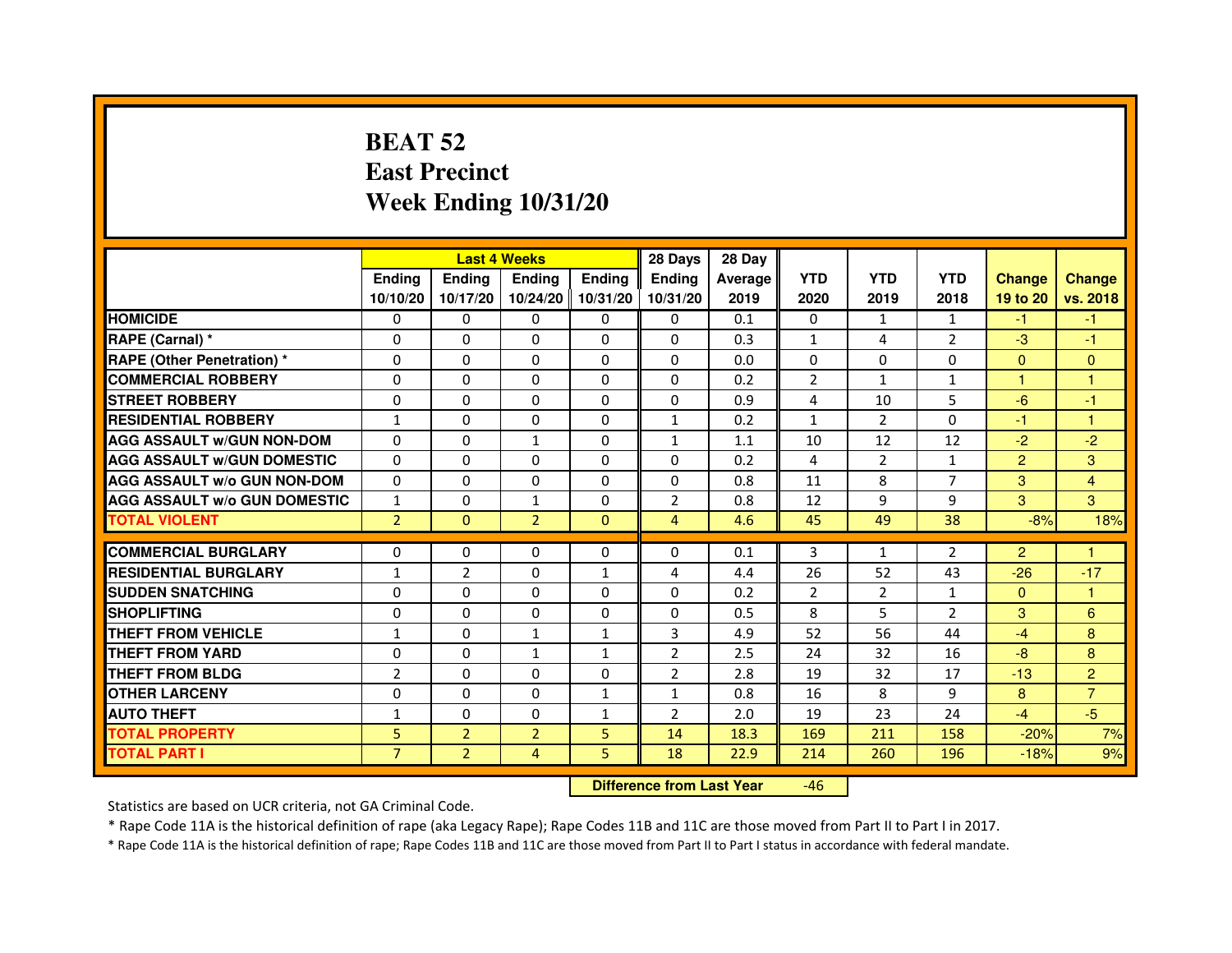# **BEAT 53 East PrecinctWeek Ending 10/31/20**

|                                     |                |                                  | <b>Last 4 Weeks</b> |                | 28 Days        | 28 Day  |                |                |                |                |                |
|-------------------------------------|----------------|----------------------------------|---------------------|----------------|----------------|---------|----------------|----------------|----------------|----------------|----------------|
|                                     | <b>Ending</b>  | <b>Ending</b>                    | <b>Ending</b>       | <b>Ending</b>  | Ending         | Average | <b>YTD</b>     | <b>YTD</b>     | <b>YTD</b>     | <b>Change</b>  | <b>Change</b>  |
|                                     | 10/10/20       | 10/17/20                         | 10/24/20            | 10/31/20       | 10/31/20       | 2019    | 2020           | 2019           | 2018           | 19 to 20       | vs. 2018       |
| <b>HOMICIDE</b>                     | 1              | $\Omega$                         | 0                   | $\mathbf{0}$   | 1              | 0.0     | $\mathbf{1}$   | $\Omega$       | $\mathbf{1}$   | $\mathbf{1}$   | $\mathbf{0}$   |
| RAPE (Carnal) *                     | 0              | $\Omega$                         | $\Omega$            | $\Omega$       | $\Omega$       | 0.0     | $\Omega$       | $\Omega$       | $\overline{2}$ | $\mathbf{0}$   | $-2$           |
| <b>RAPE (Other Penetration) *</b>   | $\Omega$       | $\Omega$                         | $\Omega$            | $\Omega$       | $\Omega$       | 0.1     | $\Omega$       | 1              | $\Omega$       | $-1$           | $\overline{0}$ |
| <b>COMMERCIAL ROBBERY</b>           | 0              | $\Omega$                         | $\mathbf{0}$        | $\Omega$       | 0              | 0.0     | $\Omega$       | $\Omega$       | $\Omega$       | $\Omega$       | $\Omega$       |
| <b>STREET ROBBERY</b>               | $\mathbf{1}$   | $\Omega$                         | $\Omega$            | $\Omega$       | $\mathbf{1}$   | 0.8     | 8              | 8              | 6              | $\overline{0}$ | $\overline{2}$ |
| <b>RESIDENTIAL ROBBERY</b>          | $\Omega$       | $\Omega$                         | $\Omega$            | $\Omega$       | $\Omega$       | 0.0     | $\mathbf{1}$   | $\Omega$       | $\Omega$       | $\overline{1}$ | 1              |
| <b>AGG ASSAULT w/GUN NON-DOM</b>    | $\mathbf{1}$   | $\mathbf{1}$                     | $\Omega$            | $\mathbf{1}$   | 3              | 1.3     | 15             | 13             | 11             | $\overline{2}$ | 4              |
| <b>AGG ASSAULT W/GUN DOMESTIC</b>   | $\Omega$       | $\Omega$                         | $\Omega$            | $\Omega$       | $\Omega$       | 0.2     | 5              | $\overline{2}$ | $\mathbf{1}$   | 3              | 4              |
| <b>AGG ASSAULT w/o GUN NON-DOM</b>  | 0              | 0                                | 0                   | $\mathbf{1}$   | 1              | 0.6     | 14             | 6              | 7              | 8              | $\overline{7}$ |
| <b>AGG ASSAULT W/o GUN DOMESTIC</b> | $\Omega$       | 0                                | $\Omega$            | $\Omega$       | $\Omega$       | 1.7     | 18             | 18             | $\overline{7}$ | $\overline{0}$ | 11             |
| <b>TOTAL VIOLENT</b>                | 3              | $\mathbf{1}$                     | $\mathbf{0}$        | $\overline{2}$ | $6\phantom{a}$ | 4.7     | 62             | 48             | 35             | 29%            | 77%            |
| <b>COMMERCIAL BURGLARY</b>          | $\Omega$       | $\Omega$                         | $\Omega$            | 0              | $\Omega$       | 0.2     | $\overline{2}$ | $\overline{2}$ | 4              | $\Omega$       | $-2$           |
| <b>RESIDENTIAL BURGLARY</b>         | $\Omega$       | $\overline{3}$                   | 6                   | $\overline{2}$ | 11             | 3.8     | 31             | 45             | 39             | $-14$          | $-8$           |
| <b>SUDDEN SNATCHING</b>             | $\Omega$       | $\Omega$                         | $\Omega$            | $\Omega$       | $\Omega$       | 0.2     | $\Omega$       | 3              | 3              | $-3$           | $-3$           |
| <b>SHOPLIFTING</b>                  | 0              | 0                                | 1                   | 0              | 1              | 0.3     | $\overline{2}$ | 4              | 11             | $-2$           | $-9$           |
| <b>THEFT FROM VEHICLE</b>           | $\Omega$       | $\overline{2}$                   | $\overline{2}$      | $\mathbf{1}$   | 5              | 3.7     | 38             | 46             | 54             | $-8$           | $-16$          |
| <b>THEFT FROM YARD</b>              | $\mathbf{1}$   | 0                                | 0                   | 0              | $\mathbf{1}$   | 1.4     | 12             | 15             | 29             | $-3$           | $-17$          |
| <b>THEFT FROM BLDG</b>              | $\Omega$       | $\mathbf{1}$                     | $\Omega$            | $\Omega$       | $\mathbf{1}$   | 2.7     | 27             | 30             | 28             | $-3$           | $-1$           |
| <b>OTHER LARCENY</b>                | $\Omega$       | $\mathbf{1}$                     | $\Omega$            | $\Omega$       | $\mathbf{1}$   | 1.1     | 5              | 12             | 11             | $-7$           | $-6$           |
| <b>AUTO THEFT</b>                   | $\mathbf{1}$   | $\mathbf{1}$                     | $\Omega$            | $\Omega$       | $\overline{2}$ | 1.3     | 17             | 15             | 27             | $\overline{2}$ | $-10$          |
| <b>TOTAL PROPERTY</b>               | $\overline{2}$ | 8                                | $\overline{9}$      | 3              | 22             | 14.6    | 134            | 172            | 206            | $-22%$         | $-35%$         |
| <b>TOTAL PART I</b>                 | 5              | 9                                | 9                   | 5              | 28             | 19.3    | 196            | 220            | 241            | $-11%$         | $-19%$         |
|                                     |                | <b>Difference from Last Year</b> |                     | $-24$          |                |         |                |                |                |                |                |

Statistics are based on UCR criteria, not GA Criminal Code.

\* Rape Code 11A is the historical definition of rape (aka Legacy Rape); Rape Codes 11B and 11C are those moved from Part II to Part I in 2017.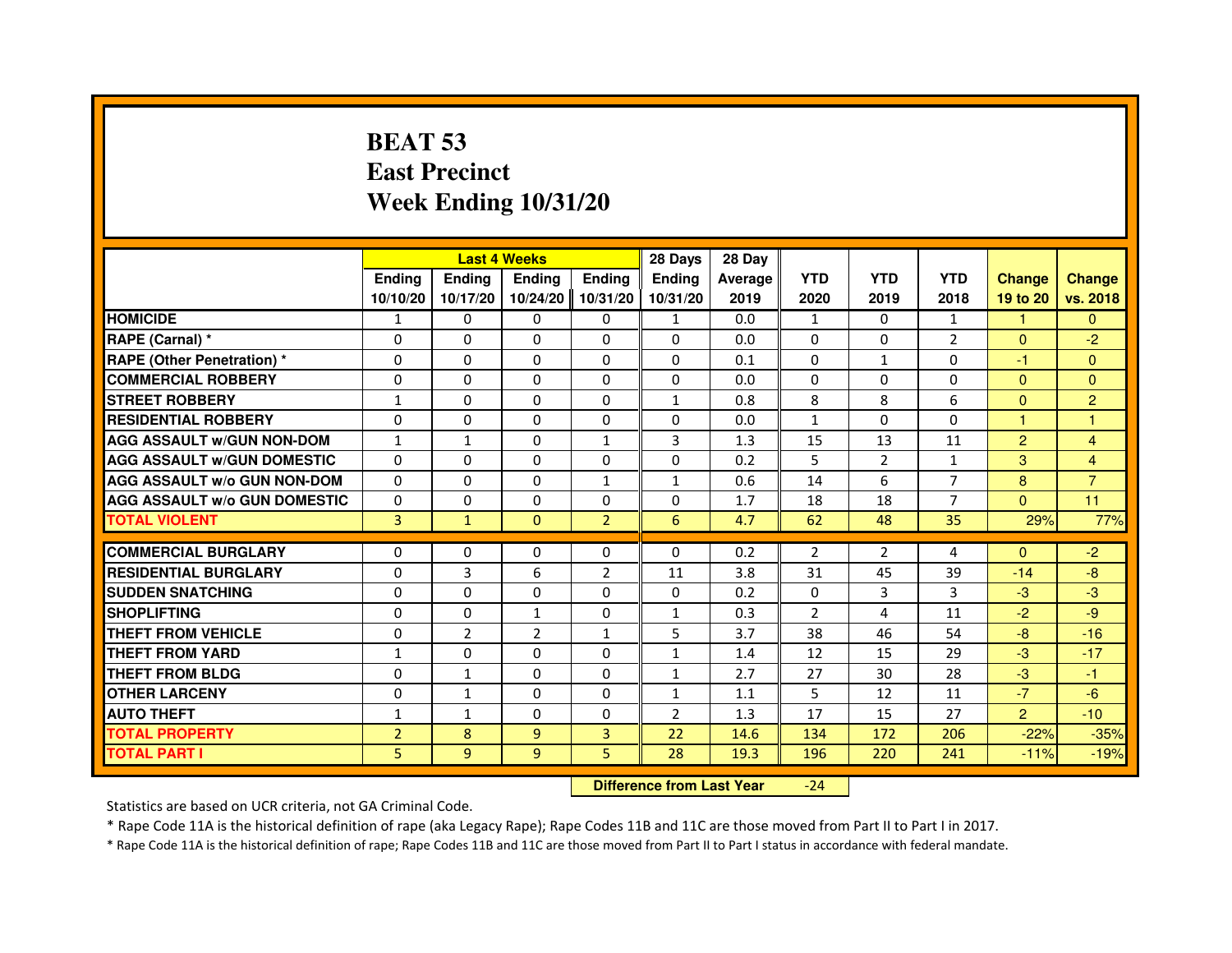# **BEAT 54 East PrecinctWeek Ending 10/31/20**

|                                     |               | <b>Last 4 Weeks</b> |                |                   | 28 Days        | 28 Day  |              |                |                |               |                |
|-------------------------------------|---------------|---------------------|----------------|-------------------|----------------|---------|--------------|----------------|----------------|---------------|----------------|
|                                     | <b>Endina</b> | Ending              | <b>Endina</b>  | <b>Endina</b>     | <b>Endina</b>  | Average | <b>YTD</b>   | <b>YTD</b>     | <b>YTD</b>     | <b>Change</b> | <b>Change</b>  |
|                                     | 10/10/20      | 10/17/20            |                | 10/24/20 10/31/20 | 10/31/20       | 2019    | 2020         | 2019           | 2018           | 19 to 20      | vs. 2018       |
| <b>HOMICIDE</b>                     | 0             | 0                   | 0              | 0                 | 0              | 0.0     | $\mathbf{0}$ | $\Omega$       | 4              | $\Omega$      | $-4$           |
| RAPE (Carnal) *                     | $\Omega$      | $\Omega$            | $\Omega$       | $\Omega$          | $\Omega$       | 0.2     | $\Omega$     | 3              | $\mathbf{1}$   | $-3$          | $-1$           |
| <b>RAPE (Other Penetration)*</b>    | $\Omega$      | $\Omega$            | $\Omega$       | $\Omega$          | $\Omega$       | 0.0     | $\Omega$     | $\mathbf{1}$   | $\mathbf{1}$   | $-1$          | $-1$           |
| <b>COMMERCIAL ROBBERY</b>           | 0             | 0                   | 0              | 0                 | 0              | 0.3     | 7            | $\overline{2}$ | 4              | 5             | 3              |
| <b>STREET ROBBERY</b>               | 0             | $\mathbf{1}$        | 0              | $\Omega$          | $\mathbf{1}$   | 0.7     | 5            | 8              | 9              | $-3$          | $-4$           |
| <b>RESIDENTIAL ROBBERY</b>          | 0             | $\Omega$            | 0              | $\Omega$          | $\Omega$       | 0.2     | $\Omega$     | $\mathbf{1}$   | $\overline{2}$ | $-1$          | $-2$           |
| <b>AGG ASSAULT w/GUN NON-DOM</b>    | $\mathbf{1}$  | $\Omega$            | $\Omega$       | $\mathbf{1}$      | $\overline{2}$ | 1.7     | 13           | 17             | 11             | $-4$          | $\overline{2}$ |
| <b>AGG ASSAULT W/GUN DOMESTIC</b>   | $\Omega$      | $\Omega$            | $\Omega$       | $\Omega$          | $\Omega$       | 0.2     | $\mathbf{1}$ | $\mathbf{1}$   | $\mathbf{1}$   | $\Omega$      | $\Omega$       |
| <b>AGG ASSAULT W/o GUN NON-DOM</b>  | 0             | 0                   | $\Omega$       | $\overline{2}$    | $\overline{2}$ | 0.8     | 10           | 10             | 11             | $\Omega$      | $-1$           |
| <b>AGG ASSAULT W/o GUN DOMESTIC</b> | 0             | 0                   | 0              | 0                 | 0              | 0.2     | 8            | 10             | 5              | $-2$          | 3              |
| <b>TOTAL VIOLENT</b>                | $\mathbf{1}$  | $\mathbf{1}$        | $\Omega$       | $\overline{3}$    | 5              | 4.2     | 44           | 53             | 49             | $-17%$        | $-10%$         |
|                                     |               |                     |                |                   |                |         |              |                |                |               |                |
| <b>COMMERCIAL BURGLARY</b>          | 0             | 0                   | 0              | 0                 | $\Omega$       | 0.5     | $\mathbf{1}$ | 4              | $\overline{2}$ | $-3$          | -1             |
| <b>RESIDENTIAL BURGLARY</b>         | 0             | $\mathbf{1}$        | 0              | $\Omega$          | $\mathbf{1}$   | 2.9     | 26           | 35             | 50             | $-9$          | $-24$          |
| <b>SUDDEN SNATCHING</b>             | 0             | $\Omega$            | $\Omega$       | $\mathbf{1}$      | $\mathbf{1}$   | 0.3     | 2            | 4              | $\Omega$       | $-2$          | $\overline{2}$ |
| <b>SHOPLIFTING</b>                  | $\Omega$      | $\mathbf{1}$        | $\Omega$       | $\mathbf{0}$      | $\mathbf{1}$   | 3.1     | 45           | 34             | 57             | 11            | $-12$          |
| <b>THEFT FROM VEHICLE</b>           | $\mathbf{1}$  | $\Omega$            | 0              | 5                 | 6              | 6.4     | 41           | 80             | 52             | $-39$         | $-11$          |
| <b>THEFT FROM YARD</b>              | 1             | 5                   | 1              | $\Omega$          | $\overline{7}$ | 2.1     | 25           | 25             | 30             | $\Omega$      | $-5$           |
| <b>THEFT FROM BLDG</b>              | 0             | $\Omega$            | 0              | $\mathbf{0}$      | $\Omega$       | 2.2     | 19           | 24             | 28             | $-5$          | $-9$           |
| <b>OTHER LARCENY</b>                | 0             | 0                   | 1              | $\Omega$          | $\mathbf{1}$   | 0.5     | 13           | 4              | 13             | 9             | $\Omega$       |
| <b>AUTO THEFT</b>                   | $\mathbf{1}$  | 1                   | 0              | $\Omega$          | $\overline{2}$ | 2.4     | 22           | 25             | 29             | $-3$          | $-7$           |
| <b>TOTAL PROPERTY</b>               | 3             | 8                   | $\overline{2}$ | 6                 | 19             | 20.6    | 194          | 235            | 261            | $-17%$        | $-26%$         |
| <b>TOTAL PART I</b>                 | 4             | 9                   | $\overline{2}$ | 9                 | 24             | 24.8    | 238          | 288            | 310            | $-17%$        | $-23%$         |

 **Difference from Last Year**-50

Statistics are based on UCR criteria, not GA Criminal Code.

\* Rape Code 11A is the historical definition of rape (aka Legacy Rape); Rape Codes 11B and 11C are those moved from Part II to Part I in 2017.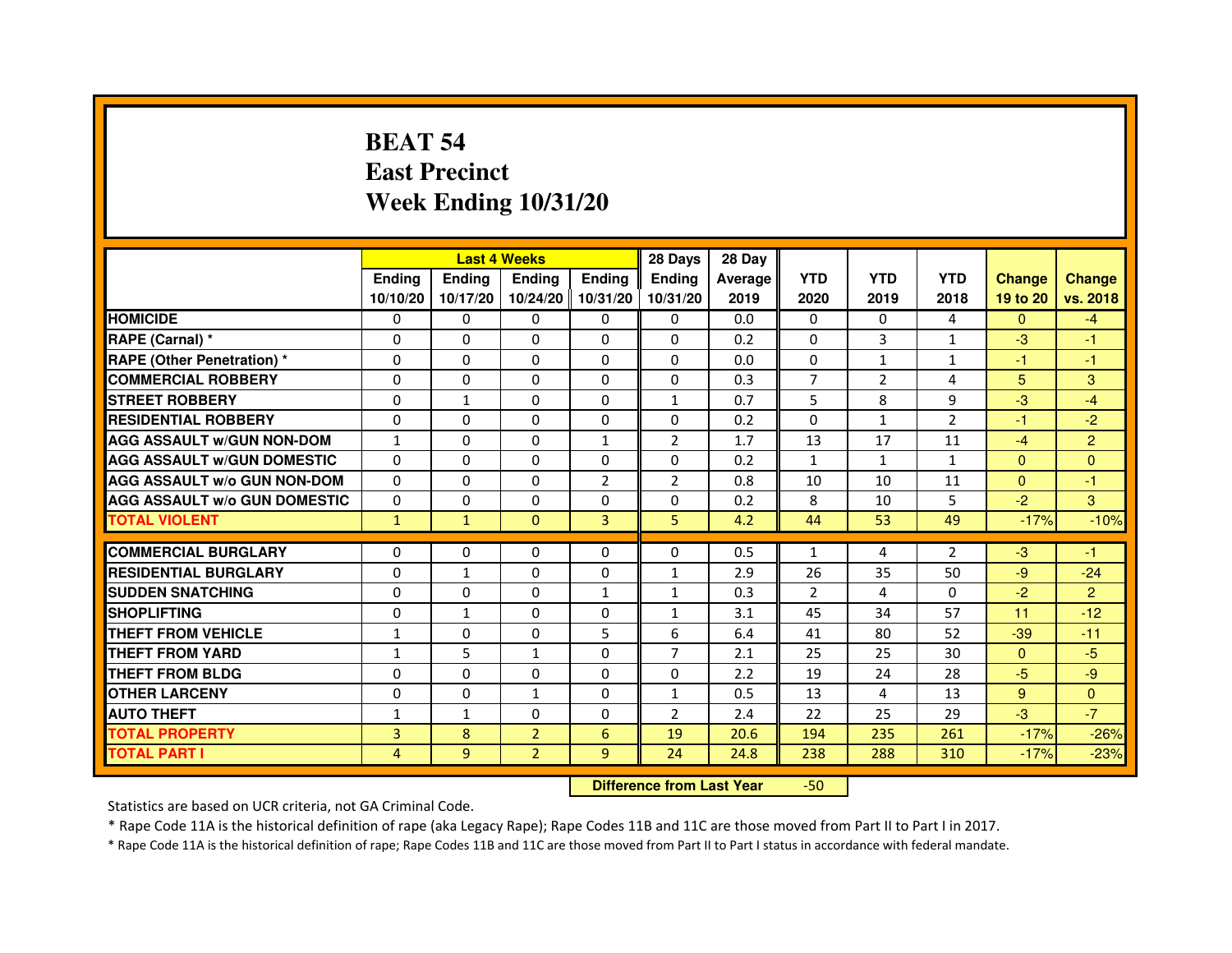# **BEAT 55 East PrecinctWeek Ending 10/31/20**

|                                     |                |                                  | <b>Last 4 Weeks</b> |                | 28 Days        | 28 Day  |                |                |                |                |                |
|-------------------------------------|----------------|----------------------------------|---------------------|----------------|----------------|---------|----------------|----------------|----------------|----------------|----------------|
|                                     | <b>Ending</b>  | <b>Ending</b>                    | <b>Ending</b>       | Ending         | <b>Ending</b>  | Average | <b>YTD</b>     | <b>YTD</b>     | <b>YTD</b>     | <b>Change</b>  | <b>Change</b>  |
|                                     | 10/10/20       | 10/17/20                         | 10/24/20            | 10/31/20       | 10/31/20       | 2019    | 2020           | 2019           | 2018           | 19 to 20       | vs. 2018       |
| <b>HOMICIDE</b>                     | $\Omega$       | $\mathbf{1}$                     | 0                   | $\mathbf{0}$   | $\mathbf{1}$   | 0.0     | 2              | $\Omega$       | $\mathbf{1}$   | $\overline{2}$ | 1              |
| RAPE (Carnal) *                     | $\Omega$       | $\mathbf{0}$                     | 0                   | 0              | 0              | 0.2     | 0              | 3              | 0              | $-3$           | $\mathbf{0}$   |
| RAPE (Other Penetration) *          | $\Omega$       | 0                                | $\Omega$            | $\Omega$       | $\Omega$       | 0.0     | $\Omega$       | $\Omega$       | $\Omega$       | $\Omega$       | $\overline{0}$ |
| <b>COMMERCIAL ROBBERY</b>           | $\Omega$       | $\Omega$                         | $\mathbf{1}$        | $\Omega$       | $\mathbf{1}$   | 0.1     | $\overline{2}$ | $\Omega$       | $\Omega$       | $\overline{2}$ | $\overline{2}$ |
| <b>STREET ROBBERY</b>               | $\Omega$       | $\Omega$                         | $\Omega$            | $\Omega$       | $\Omega$       | 0.3     | 3              | 4              | 4              | $-1$           | $-1$           |
| <b>RESIDENTIAL ROBBERY</b>          | 0              | 0                                | 0                   | 0              | 0              | 0.1     | $\mathbf{1}$   | $\mathbf{1}$   | $\Omega$       | $\Omega$       | 1              |
| <b>AGG ASSAULT w/GUN NON- DOM</b>   | $\mathbf{1}$   | $\Omega$                         | $\Omega$            | $\Omega$       | $\mathbf{1}$   | 0.2     | 3              | 3              | 7              | $\Omega$       | $-4$           |
| <b>AGG ASSAULT W/GUN DOMESTIC</b>   | $\Omega$       | $\Omega$                         | $\Omega$            | $\Omega$       | $\Omega$       | 0.3     | $\Omega$       | 4              | $\mathbf{1}$   | $-4$           | $-1$           |
| <b>AGG ASSAULT W/o GUN NON-DOM</b>  | $\Omega$       | $\Omega$                         | $\Omega$            | $\Omega$       | $\Omega$       | 0.4     | $\overline{2}$ | 5              | $\mathbf{1}$   | $-3$           | $\mathbf{1}$   |
| <b>AGG ASSAULT W/o GUN DOMESTIC</b> | $\Omega$       | $\mathbf{1}$                     | $\Omega$            | 1              | $\overline{2}$ | 0.4     | 6              | 4              | 3              | $\overline{2}$ | 3              |
| <b>TOTAL VIOLENT</b>                | $\mathbf{1}$   | $\overline{2}$                   | $\mathbf{1}$        | $\mathbf{1}$   | 5              | 2.0     | 19             | 24             | 17             | $-21%$         | 12%            |
| <b>COMMERCIAL BURGLARY</b>          | $\mathbf{0}$   | 0                                | 0                   | 0              | 0              | 0.5     | 3              | 7              | 4              | $-4$           | $-1$           |
| <b>RESIDENTIAL BURGLARY</b>         | $\mathbf{1}$   | $\Omega$                         | $\Omega$            | $\Omega$       | $\mathbf{1}$   | 1.8     | $\overline{7}$ | 20             | 18             | $-13$          | $-11$          |
| <b>SUDDEN SNATCHING</b>             | $\Omega$       | $\Omega$                         | $\Omega$            | $\Omega$       | $\Omega$       | 0.2     | $\Omega$       | $\overline{2}$ | $\overline{2}$ | $-2$           | $-2$           |
| <b>SHOPLIFTING</b>                  | $\mathbf{1}$   | 4                                | $\Omega$            | $\overline{2}$ | $\overline{7}$ | 16.0    | 106            | 183            | 162            | $-77$          | $-56$          |
| THEFT FROM VEHICLE                  | 1              | $\Omega$                         | $\Omega$            | $\mathbf{1}$   | $\overline{2}$ | 3.6     | 25             | 43             | 45             | $-18$          | $-20$          |
| <b>THEFT FROM YARD</b>              | $\Omega$       | $\Omega$                         | $\Omega$            | $\Omega$       | $\Omega$       | 1.3     | 12             | 15             | 20             | $-3$           | $-8$           |
| <b>THEFT FROM BLDG</b>              | $\Omega$       | $\Omega$                         | $\Omega$            | $\Omega$       | $\Omega$       | 1.8     | 13             | 18             | 15             | $-5$           | $-2$           |
| <b>OTHER LARCENY</b>                | $\mathbf{0}$   | $\Omega$                         | $\Omega$            | $\mathbf{1}$   | $\mathbf{1}$   | 0.3     | 3              | 4              | 5              | $-1$           | $-2$           |
| <b>AUTO THEFT</b>                   | $\Omega$       | $\mathbf{1}$                     | $\Omega$            | $\Omega$       | $\mathbf{1}$   | 0.8     | 12             | 9              | 16             | 3              | $-4$           |
| <b>TOTAL PROPERTY</b>               | $\overline{3}$ | 5                                | $\Omega$            | 4              | 12             | 26.2    | 181            | 301            | 287            | $-40%$         | $-37%$         |
| <b>TOTAL PART I</b>                 | $\overline{4}$ | $\overline{7}$                   | $\mathbf{1}$        | 5              | 17             | 28.2    | 200            | 325            | 304            | $-38%$         | $-34%$         |
|                                     |                | <b>Difference from Last Year</b> |                     | $-125$         |                |         |                |                |                |                |                |

 **Difference from Last Year**

Statistics are based on UCR criteria, not GA Criminal Code.

\* Rape Code 11A is the historical definition of rape (aka Legacy Rape); Rape Codes 11B and 11C are those moved from Part II to Part I in 2017.